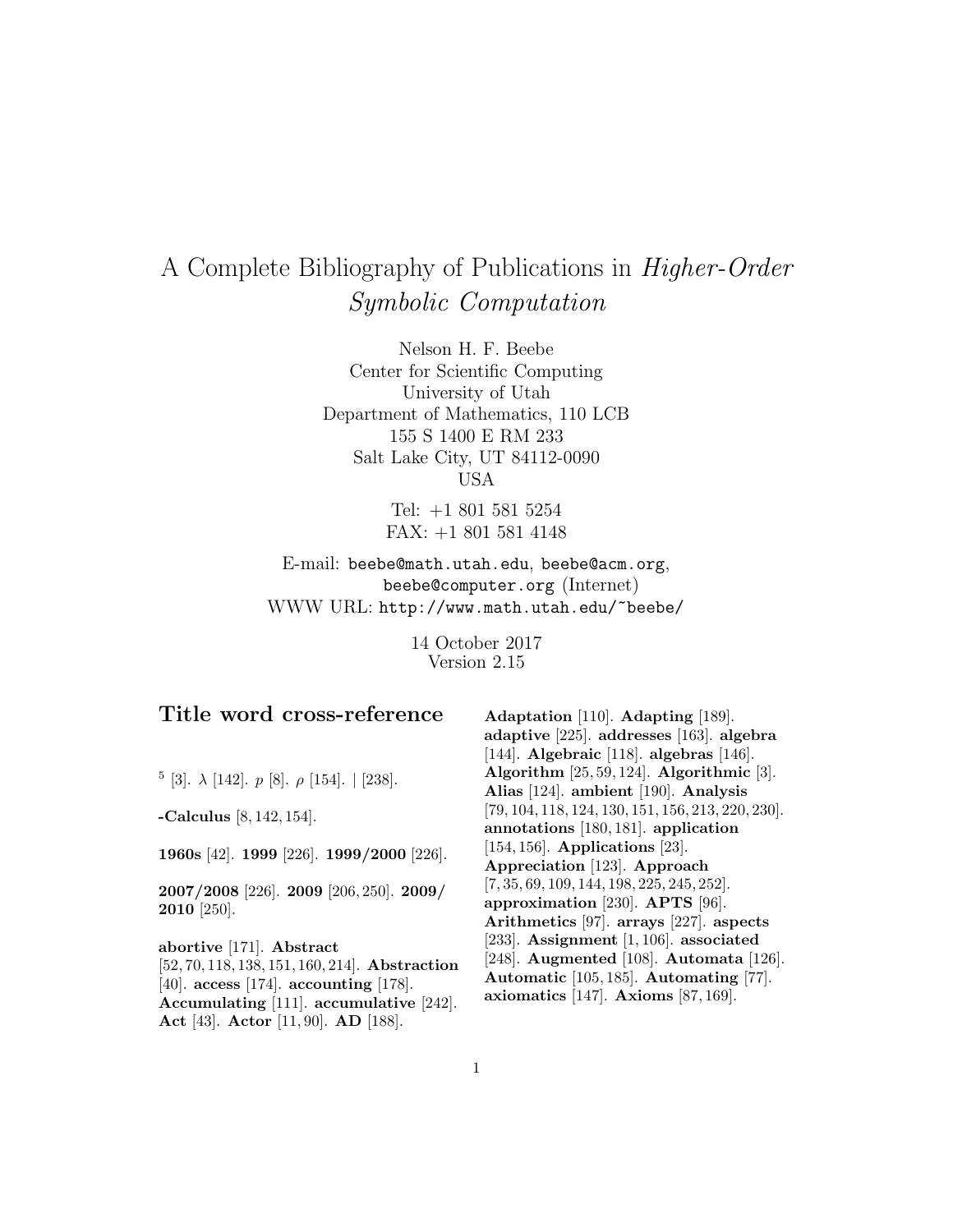**Barrelled** [83]. **Based** [29, 30, 72, 115, 130, 177, 179, 222, 251]. **Be** [20]. **Beyond** [23]. **bidirectional** [177]. **binders** [144]. **Binding** [10, 132, 147]. **Bisimilarity** [119]. **BIT** [131]. **Bob** [122, 123]. **box** [217]. **BTI** [184]. **BTI-universal** [184]. **bytecode** [213, 223].

**C** [236, 240]. **Calculating** [73]. **Calculations** [137, 210, 211]. **Calculi** [49]. **Calculus** [8, 16, 21, 58, 59, 80, 101, 119, 142, 149, 154, 159, 166, 190, 217]. **Call** [19, 20, 87, 150, 159, 192]. **call-by-name** [150, 159]. **Call-by-push-value** [150]. **Call-by-Value** [87, 150, 192]. **Call/CC** [19, 20]. **calling** [220]. **calling-context** [220]. **calm** [218]. **Cambridge** [42, 48]. **Can** [20]. **Cartesian** [222]. **Certifying** [33]. **change** [218]. **check** [231]. **checking** [231]. **Christopher** [39, 41, 44, 47, 48, 51]. **circuit** [193]. **Circular** [111, 232]. **Class** [18, 79, 215]. **classical** [142]. **Code** [33]. **coinduction** [234]. **Collection** [76]. **Coloured** [114]. **Combinator** [135]. **combinatory** [149]. **Combining** [32]. **communication** [251]. **Compact** [131]. **Comparing** [83, 100]. **Compilation** [33, 56, 192]. **Compiler** [35, 48, 113, 143]. **Compiler-Compiler** [35]. **Compiling** [21, 236, 240]. **Completeness** [80]. **completing** [245]. **Composable** [11]. **compressed** [243]. **Computation** [34, 35, 242]. **Computational** [97]. **Computer** [66, 205]. **Computing** [24, 211]. **Concepts** [37, 38, 46, 51]. **concretization** [140]. **Connection** [126]. **consistency** [231]. **Constraint** [110, 154]. **constraints** [155]. **Construct** [132]. **Construction** [62, 143]. **Constructs** [83]. **Context** [220]. **Context-sensitive** [220]. **Contexts** [24]. **Continuation** [19, 29, 30, 85, 236, 240]. **Continuation-Based** [29, 30]. **Continuation-Passing** [85, 236]. **Continuations**

[18, 21, 53, 54, 86, 117, 171, 202, 203, 236, 240]. **contracts** [244]. **Contributions** [49]. **Control** [83, 169, 170, 174, 178]. **Conversion** [1, 84, 106]. **correct** [180, 181]. **Correctness** [89, 113, 161]. **Corrigendum** [106]. **Cost** [108]. **CPL** [42, 48]. **CPS** [1, 7, 23, 83, 84, 106, 169]. **CPU** [178]. **cryptographic** [156]. **cryptoprotocol** [153]. **Cube** [23]. **Curry** [135]. **Cut** [89]. **cycles** [253].

**Data** [32, 242, 243]. **Declaring** [109]. **Decomposing** [150]. **Decomposition** [77]. **deep** [246]. **Definitional** [13, 14]. **Deforest** [111]. **defunctionalization** [140]. **delimited** [170, 202, 203]. **Dependent** [81, 104, 153, 227, 231]. **Derivation** [124, 127, 232]. **derivations** [149]. **Deriving** [151]. **description** [193]. **descriptions** [231]. **developing** [177]. **development** [217]. **Diagrams** [90]. **Difference** [97]. **Differencing** [97]. **Differentiation** [66, 185]. **Direct** [8]. **Directed** [71]. **Directly** [196]. **discrimination** [222]. **discrimination-based** [222]. **Distributed** [76, 227]. **distributive** [147]. **Divided** [97]. **Divided-Difference** [97]. **documents** [177]. **Domain** [70, 138, 214]. **Domains** [49]. **Double** [83]. **Double-Barrelled** [83]. **Dynamic** [10, 56, 95, 139, 170, 179].

**Early** [21]. **Eden** [251]. **editor** [177]. **Editorial** [2, 12, 17, 26, 31, 36, 55, 60, 64, 68, 74, 78, 82, 88, 92, 98, 102, 107, 112, 116, 120, 129, 136, 141, 148, 152, 158, 168, 173, 182, 187, 191, 195, 200, 204, 219, 228, 241, 250]. **effect** [233]. **effects** [183]. **Efficiency** [61]. **Efficient** [127, 132, 174, 216]. **Elimination** [72]. **embeddings** [246]. **Engineering** [49]. **Environment** [59]. **equality** [215]. **equational** [176]. **equations** [249]. **Erratum** [240]. **error** [137, 229]. **escape** [151]. **Euclidean** [25]. **Evaluation** [21, 25, 34, 35, 63, 69, 71, 76, 108, 253]. **events**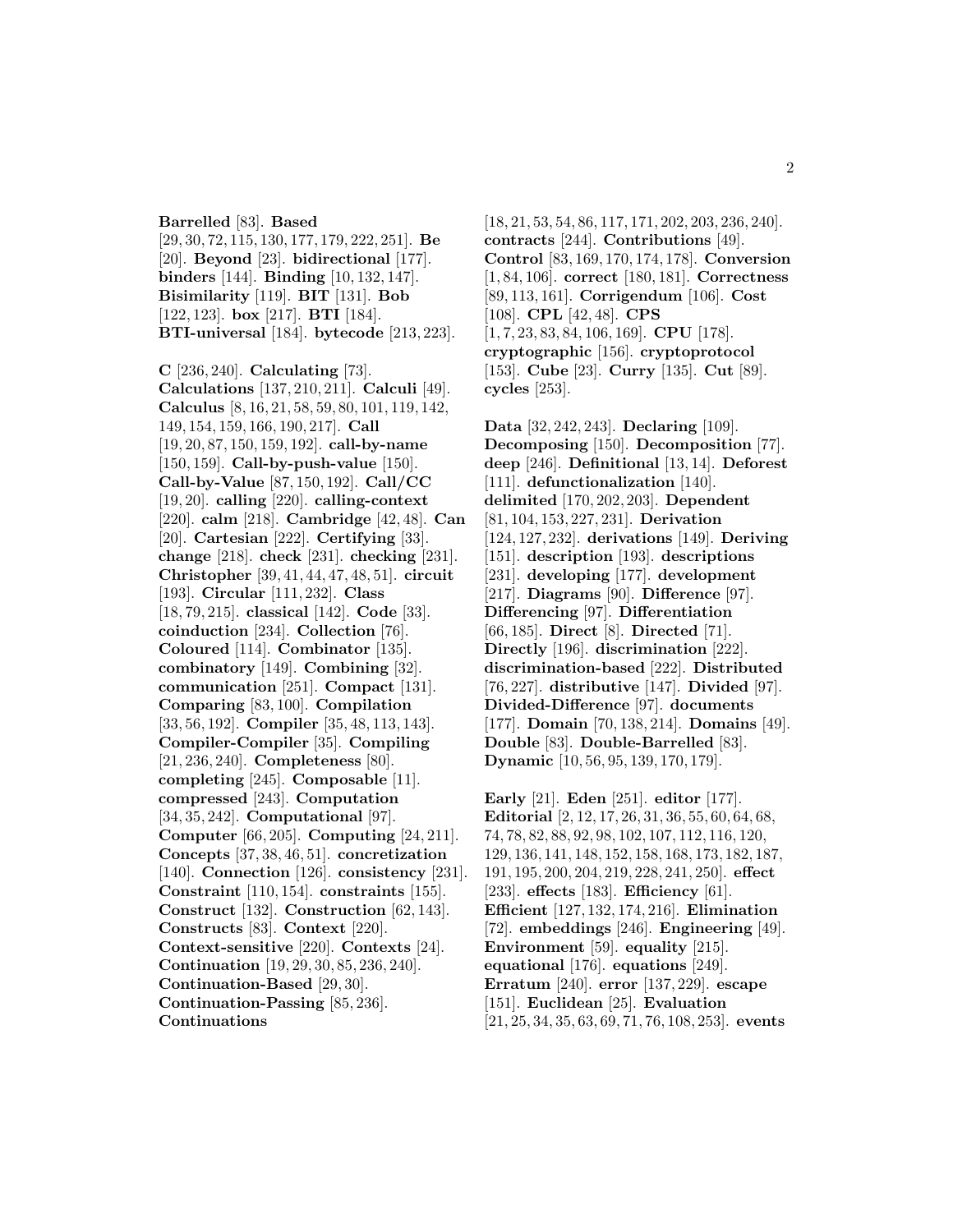[236, 240]. **Exceptions** [20, 139]. **Explaining** [163]. **Explicit** [80, 145, 154, 163]. **Expressible** [193]. **Expressing** [149]. **expressions** [166]. **Expressive** [19]. **Extended** [16, 192]. **Extension** [135, 153].

**F** [215]. **face** [218]. **Faithful** [132]. **families** [248]. **finite** [137]. **First** [15, 18, 21, 142, 215]. **First-Class** [18, 215]. **First-Order** [21]. **Fixed** [135]. **Fixed-Point** [135]. **Fixing** [132]. **Flattening** [186]. **flexible** [174]. **Flow** [67, 86, 190]. **Flow-sensitive** [190]. **Follow** [43]. **Foreword** [37]. **Formal** [96, 99, 143]. **Formalised** [80]. **Formalization** [79]. **forward** [188]. **forward-mode** [188]. **foundation** [171, 202]. **Foundations** [99]. **founded** [180, 181]. **framework** [143, 188, 201]. **FRP** [218]. **Full** [54]. **Functional** [66, 91, 100, 108, 114, 155, 179, 188, 189, 192, 193, 225, 226, 233, 237, 238, 243, 245]. **functions** [242]. **Fundamental** [37, 38, 51]. **Fusion** [89, 232]. **Futamura** [71].

**GADTs** [215]. **Garbage** [76]. **Generalization** [5, 6, 89]. **Generation** [33, 105, 205, 223]. **Generic** [65, 155, 222, 225, 229]. **Geometric** [105]. **Geometry** [91]. **Getting** [208, 209]. **Glossary** [63]. **G¨odel** [212]. **gradual** [216]. **Graph** [251–253]. **Graph-based** [251]. **Graphical** [165, 252]. **Growing** [27].

**Handling** [54]. **Hard** [43, 130]. **hardware** [248]. **Haskell** [198]. **Heart** [211]. **hierarchy** [169]. **Higher** [14, 57, 145, 189, 201, 232]. **Higher-Order** [14, 57, 145, 201, 232]. **Hole** [211]. **Hop** [224]. **Hume** [217]. **Hybrid** [69].

**Imperative** [175]. **Imperative-program** [175]. **Implementation** [18, 46, 76, 132, 172, 185]. **Implementing**

[114, 134]. **Implications** [19]. **implicitly** [245]. **Improved** [124]. **Improving** [164, 229, 237]. **incremental** [252]. **Incrementalization** [61, 95]. **Induction** [49]. **inequality** [214]. **Inference** [59, 252]. **Influence** [41]. **Information** [67, 86]. **initial** [144]. **inspired** [205]. **instrumented** [175]. **instrumented-interpreter** [175]. **Integrating** [133]. **interaction** [244]. **interconnects** [231]. **intermediate** [186]. **Interpretation** [58, 118, 151]. **Interpreter** [16, 56, 175]. **Interpreters** [13, 14, 77]. **Introduction** [4, 5, 22, 61, 208]. **inverse** [242]. **investigation** [184]. **iterator** [212].

**J** [199]. **Java** [79, 178, 213, 229]. **joins** [222]. **Jones** [174, 184]. **Jones-optimal** [174]. **Jumps** [5, 6, 54].

**Keeping** [218]. **Krivine** [160–165].

**Labels** [5, 6, 208, 209]. **Lambda** [16, 58, 80, 101, 159, 166]. **Lambda-Calculus** [80, 159, 166]. **Lambda-I-Calculus** [101]. **Landin** [5, 199, 205–208, 210]. **Language** [3, 27, 46, 49, 114, 153]. **Languages** [14, 37–39, 65, 70, 100, 192, 233, 245]. **laws** [147]. **laziness** [244]. **lazy** [163, 164, 179, 233, 237]. **lean** [215]. **Least** [125]. **Letrec** [132]. **Level** [133]. **light** [178]. **light-weight** [178]. **Linear** [58, 85, 86]. **Linear-Time** [58]. **Linearity** [212]. **linguistic** [246]. **Lisp** [194]. **Lisp/CLOS** [194]. **Loading** [79]. **Local** [84]. **localised** [213]. **localization** [233]. **Logic** [104, 108, 113, 126, 127, 153, 155, 174, 180, 181, 189]. **Logic-Automata** [126]. **Logical** [143, 230]. **look** [197]. **Loops** [84].

**machine** [159–161, 163–165, 178, 247]. **machines** [162, 166, 167]. **Macrogeneration** [40]. **Magic** [213]. **Magic-sets** [213]. **Make** [130]. **Making** [221]. **Management** [115]. **Mathematical**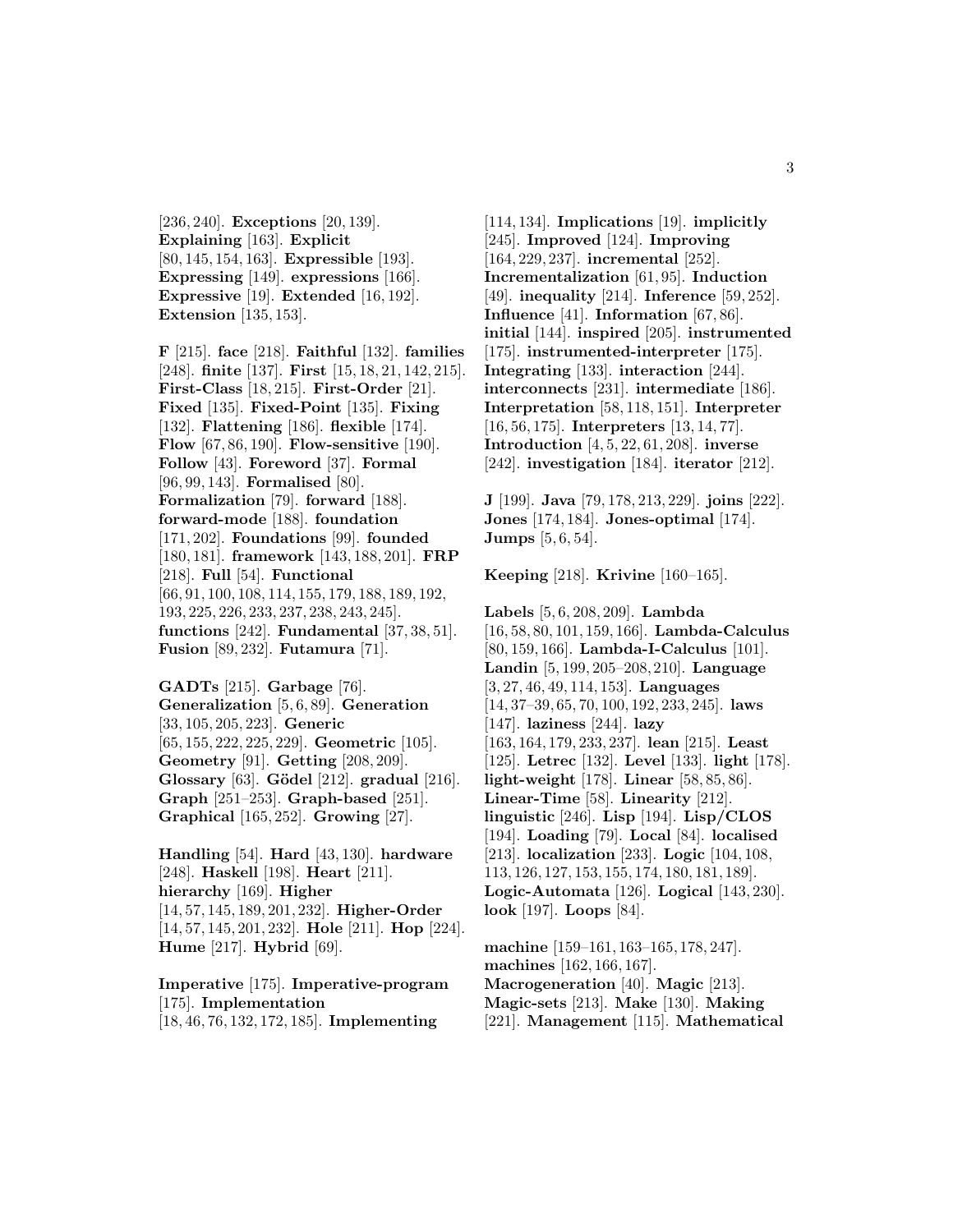[54]. **Maude** [157]. **Mechanising** [142]. **membership** [176]. **Memory** [115]. **messages** [229]. **meta** [196]. **meta-programming** [196]. **Metcast** [134]. **Microcontrollers** [131]. **minimalistic** [197]. **ML** [9, 75]. **Mnemonics** [223]. **mode** [188]. **Model** [62, 67]. **Models** [11, 52]. **modules** [235]. **Moessner** [234]. **MSR** [153]. **multi** [224]. **multi-tier** [224]. **multiple** [242]. **Multiprocessing** [29, 30]. **multiset** [222]. **My** [45].

**name** [150, 159]. **named** [146]. **names** [245]. **narrowing** [156]. **Nested** [84, 198, 235]. **Nesting** [188]. **Nets** [114]. **Network** [75]. **next** [162]. **Non** [103]. **Non-Standard** [103]. **Nondeterminism** [127]. **Normalization** [101]. **NSF** [128].

**Object** [65, 183]. **Object-Oriented** [65]. **octagon** [138]. **Offline** [69]. **Online** [69]. **OpenMusic** [194]. **Operational** [99, 176]. **operators** [169, 197]. **Optimal** [28, 174]. **optimality** [184]. **optimisation** [218]. **Optimization** [113]. **optimizations** [201]. **Optimizing** [84]. **Order** [14, 21, 57, 142, 145, 189, 201, 232]. **orientation** [183]. **Oriented** [65]. **Output** [110]. **Output-Constraint** [110].

**Paige** [121–123]. **Parallel** [100]. **Parameters** [111]. **Partial** [21, 25, 34, 35, 63, 69, 71, 108]. **Passing** [85, 236, 240]. **Path** [94, 104, 235]. **2000** [226]. **2008** [226]. **2010** [250]. **CC** [19, 20]. **CLOS** [194]. **PEPM2012** [241]. **Performance** [76, 100]. **permutation** [146]. **permutations** [142]. **Personal** [44, 206]. **Peter** [199, 205–207, 210]. **Petri** [114]. **PLT** [172]. **Point** [135]. **Points** [125]. **Polymorphic** [1, 28, 59, 106, 140]. **Polynomial** [242]. **Polynomial-time** [242]. **Power** [19, 118]. **Powerful** [20]. **Pragmatic** [109]. **pragmatics** [157]. **pre** [146].

**precision** [137]. **Predicate** [21]. **Predicates** [105]. **presence** [253]. **principled** [198]. **printf** [203]. **Prize** [207]. **problem** [203]. **Process** [34, 35, 239]. **Processes** [133]. **products** [222]. **Program** [32, 56, 70, 81, 96, 103, 109, 110, 174, 175, 178, 180, 181, 230]. **programmable** [177]. **Programming** [14, 37–39, 49, 95, 100, 114, 155, 194, 196, 198, 222, 225, 226, 239]. **Programming-Language** [49]. **Programs** [66, 67, 104, 108, 111, 127, 176, 179, 189, 232, 237, 243]. **Projection** [71]. **Proof** [77, 80, 89, 171, 234]. **proof-theoretic** [171]. **proofs** [215]. **propagation** [137]. **Proposal** [128]. **Protocol** [75]. **protocols** [156]. **Proving** [176]. **Pruning** [237]. **Pseudo** [147]. **Pseudo-distributive** [147]. **Pure** [58]. **purely** [233]. **push** [150].

**Queries** [94].

**Racket** [247]. **randomized** [247]. **reachability** [156]. **Real** [157]. **Real-Time** [157]. **reasoning** [218]. **Recollection** [44]. **Recollections** [41, 206]. **Recursion** [87, 192]. **Recursive** [132, 235]. **redex** [179]. **reducing** [160]. **Reduction** [127, 149, 253]. **Reflections** [50]. **Reflective** [65, 196]. **Reflexive** [125]. **Region** [115, 119]. **Region-Based** [115]. **Regular** [70, 94]. **Reification** [65]. **Related** [63]. **Relations** [125]. **Relativizations** [126]. **relevant** [221]. **remembering** [210]. **Remembrances** [122]. **Reminiscences** [47]. **Report** [3, 15]. **representation** [186]. **Representations** [28]. **Representing** [153]. **Requirements** [96]. **Rerooting** [76]. **Research** [93]. **resolution** [235]. **restoration** [139]. **Retraction** [7]. **Retrospective** [93, 115]. **reuse** [246]. **Revised** [3]. **Revisited** [13, 15, 25, 29, 34, 53, 167]. **rewriting** [144, 149, 153, 253]. **Rid** [208, 209]. **Robert** [121]. **robust** [217]. **roundoff** [137]. **Rules** [21, 232]. **Run** [33, 223]. **Run-Time** [33].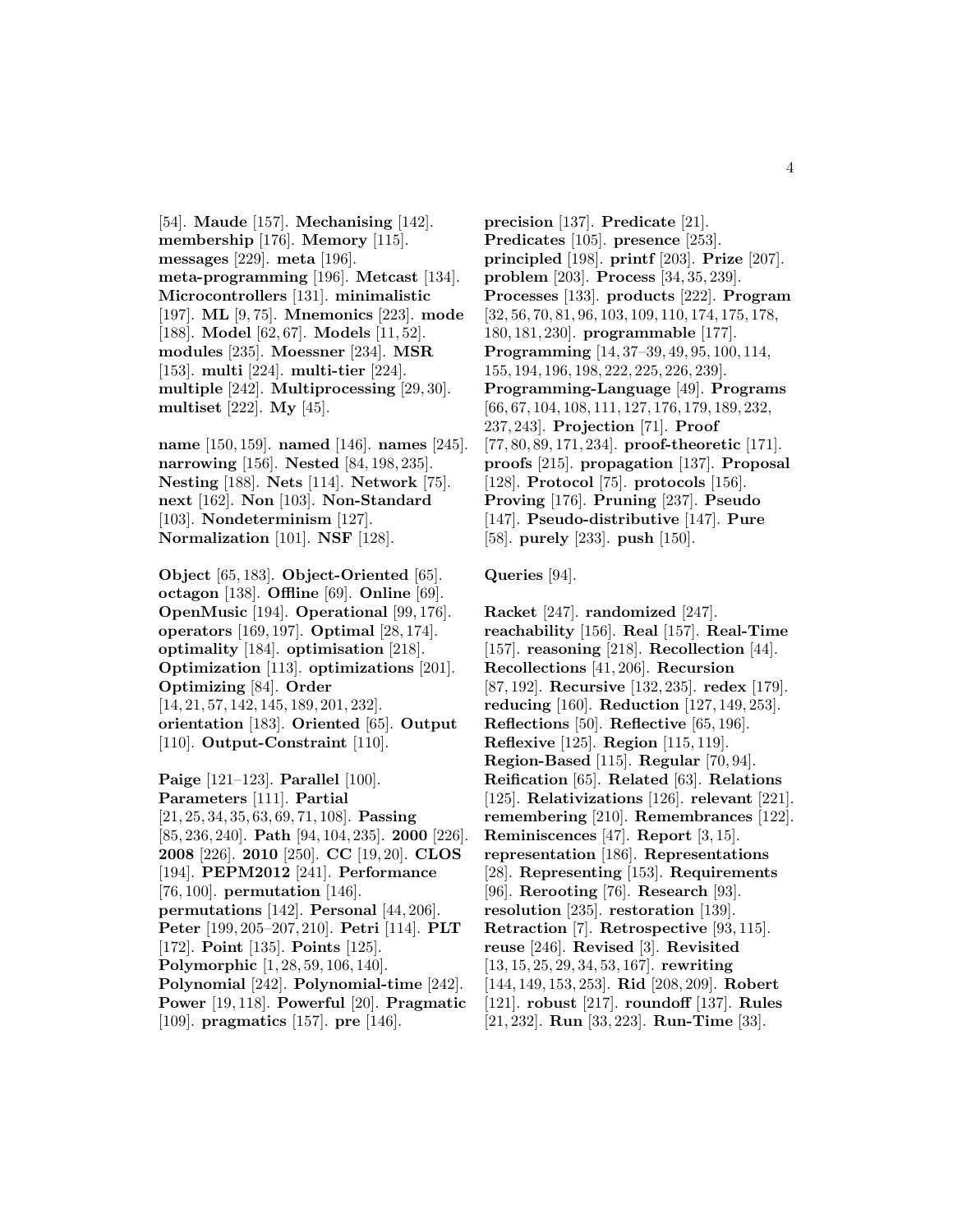**Safe** [9, 223]. **Safe-for-Space** [9]. **sanity** [231]. **Scala** [246]. **Scala-Virtualized** [246]. **Scenarios** [109]. **Scheme** [3, 15, 16, 131, 132, 134, 155, 172]. **scientist** [205]. **Scsh** [133]. **Second** [71]. **Secure** [67, 86]. **Selectors** [130]. **Self** [58]. **Self-Interpretation** [58]. **Semantic** [11]. **Semantics** [54, 99, 103, 137, 157, 224]. **sensitive** [190, 220]. **separation** [239]. **sequences** [237]. **Sequential** [67]. **server** [172]. **Servers** [117]. **Set** [130]. **sets** [146, 213]. **sharing** [193]. **sheaves** [146]. **Short** [89]. **Short-Cut** [89]. **Shortcut** [232]. **Side** [233]. **Side-effect** [233]. **Simply** [80]. **simulation** [170, 248]. **Sized** [73]. **Slicing** [62, 103, 179]. **Software** [62, 217]. **solutions** [203]. **Some** [50]. **Soundness** [80]. **Space** [9, 216]. **Space-efficient** [216]. **Specialisation** [70, 174]. **Specialization** [32, 56, 109, 110, 127, 175]. **specialized** [239]. **specializers** [184]. **Specification** [90, 153, 215]. **Specifications** [96]. **SSA** [186]. **Stack** [75]. **Staged** [105, 239]. **Standard** [9, 75, 103]. **State** [139, 166, 167]. **State-transition** [166, 167]. **Static** [56, 95, 170, 231]. **Storage** [52]. **Stories** [210]. **Strachey** [39, 41, 44, 45, 47–51]. **Strategies** [18]. **stricterness** [221]. **Strictly** [20]. **Strong** [101]. **Strongly** [160]. **Structural** [249]. **structured** [177]. **Study** [211]. **Style** [8]. **substitution** [163]. **Substitutions** [80, 145]. **Subtyping** [28]. **Symbolic** [156, 222]. **Syntactic** [10, 40, 77]. **syntax** [145]. **Synthesis** [96, 248]. **System** [131, 212, 215, 217]. **Systems** [90, 144, 149, 190, 249].

**Technique** [65]. **Temporal** [113]. **term** [144]. **Termination** [81, 176]. **terms** [142]. **testing** [247]. **TFP** [250]. **theorem** [234]. **theoretic** [171, 202]. **Theories** [11, 77]. **Theory** [10, 142]. **Threads** [9, 133, 236, 240]. **three** [203]. **tier** [224]. **Time** [33, 58, 157, 223, 242]. **Too** [130]. **tools** [185].

**Topics** [63]. **Totally** [180, 181]. **trace** [183]. **trails** [179]. **Transform** [7]. **transformation** [175, 217, 252]. **Transformational** [124]. **transformations** [177, 178, 180, 181]. **transition** [166, 167]. **Translation** [101]. **Translations** [23]. **traversals** [225, 242]. **Tree** [70, 76]. **Trends** [226]. **tuples** [186]. **Twice** [19]. **two** [214]. **Type** [1, 59, 71, 72, 106, 190, 202, 223, 229, 239, 248, 252]. **Type-Based** [72]. **Type-Directed** [71]. **Type-Inference** [59]. **type-safe** [223]. **Type-specialized** [239]. **type-theoretic** [202]. **Typed** [80, 140, 245]. **Types** [28, 73, 81, 153, 183, 198, 212, 227, 231, 248, 249]. **typing** [203, 216].

**Unchecked** [20]. **uncurrying** [57, 201]. **Understanding** [39]. **Unique** [77]. **Universal** [94, 184]. **unparsing** [238]. **Use** [21, 172]. **Useless** [72]. **Useless-Variable** [72]. **User** [133]. **User-Level** [133]. **Using** [19, 84, 96, 111, 114, 139, 142, 156, 163, 225, 231].

**Value** [87, 150, 192]. **Variable** [72, 144, 147, 214, 245]. **Variadic** [135]. **variants** [160]. **Verification** [81, 156]. **verified** [201]. **Verilog** [231]. **versioning** [139]. **versus** [226]. **Very** [131]. **via** [86, 95, 110, 174, 180, 181, 233]. **Virtual** [178, 247]. **Virtualized** [246]. **Visual** [194].

**Weak** [101]. **Web** [117, 172]. **weight** [178]. **well** [180, 181]. **well-founded** [180, 181]. **who** [205]. **widening** [197]. **wire** [231]. **without** [220]. **Work** [50]. **Written** [21].

**Years** [45].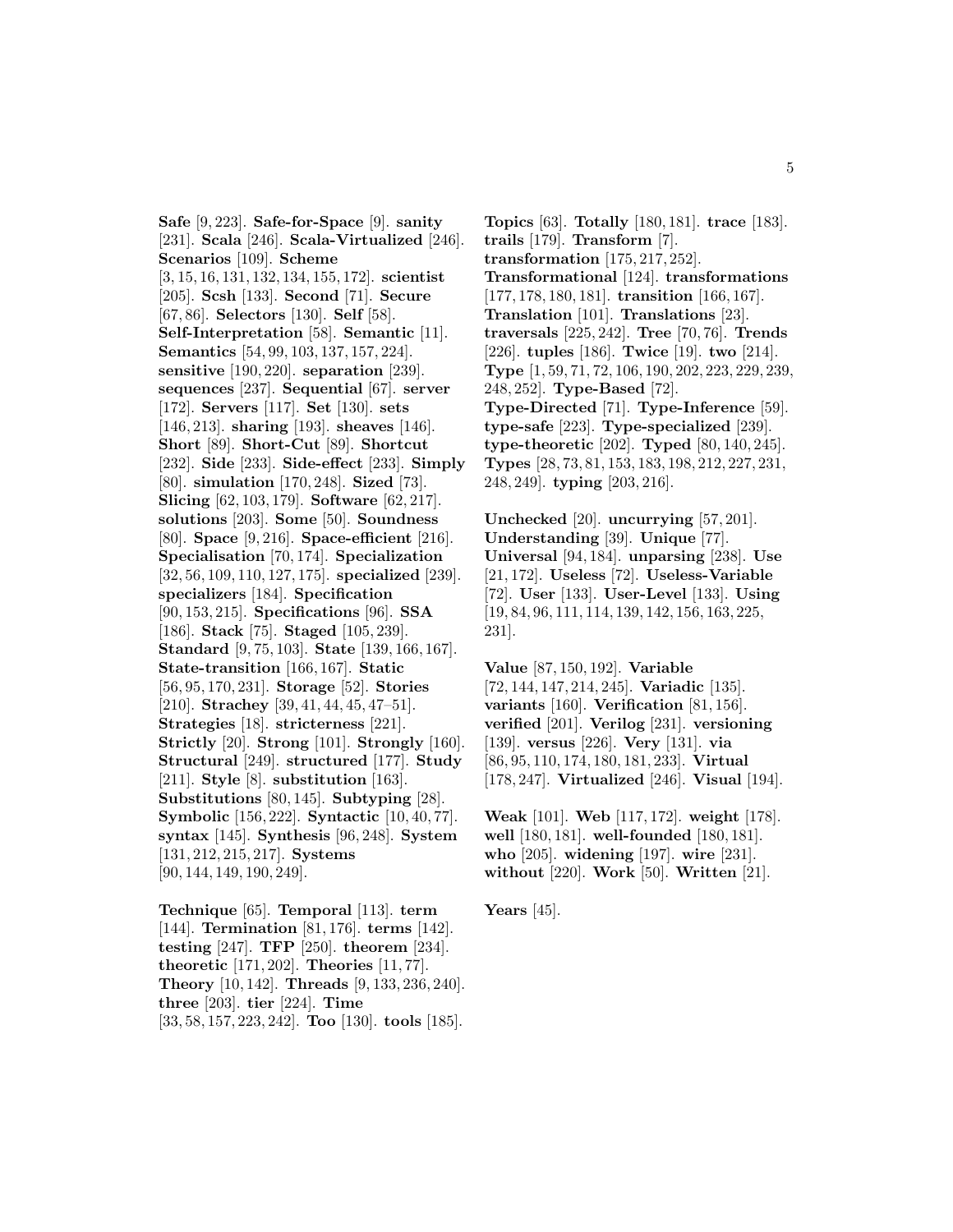# **References**

**Harper:1993:PTA**

[1] Robert W. Harper and Mark Lillibridge. Polymorphic type assignment and CPS conversion. Lisp and Symbolic Computation, 6(3/4):361–380, November 1993. CODEN LSCOEX. ISSN 0892-4635 (print), 1573-0557 (electronic). See corrigendum [106].

### **Kessler:1998:E**

[2] Bob Kessler and Carolyn Talcott. Editorial. Higher-Order and Symbolic Computation, 11(1):5, August 1998. CO-DEN LSCOEX. ISSN 1388-3690 (print), 2212-0793 (electronic). URL http: //www.springerlink.com/openurl. asp?genre=article&issn=1388-3690& volume=11&issue=1&spage=5; http: //www.wkap.nl/oasis.htm/182522.

#### **Abelson:1998:RRA**

[3] H. Abelson, R. K. Dybvig, C. T. Haynes, G. J. Rozas, N. I. Adams IV, D. P. Friedman, E. Kohlbecker, G. L. Steele Jr., D. H. Bartley, R. Halstead, D. Oxley, G. J. Sussman, G. Brooks, C. Hanson, K. M. Pitman, and M. Wand. Revised  $5$  report on the algorithmic language Scheme. Higher-Order and Symbolic Computation, 11(1):7–105, August 1998. CO-DEN LSCOEX. ISSN 1388-3690 (print), 2212-0793 (electronic). URL http: //www.springerlink.com/openurl. asp?genre=article&issn=1388-3690& volume=11&issue=1&spage=7; http: //www.wkap.nl/oasis.htm/168705.

# **Danvy:1998:I**

[4] Olivier Danvy and Carolyn L. Talcott. Introduction. Higher-Order and Symbolic Computation, 11(2): 115–116, December 1998. CODEN LSCOEX. ISSN 1388-3690 (print), 2212-0793 (electronic). URL http: //www.springerlink.com/openurl. asp?genre=article&issn=1388-3690& volume=11&issue=2&spage=115; http: //www.wkap.nl/oasis.htm/187565.

# **Thielecke:1998:ILG**

[5] Hayo Thielecke. An introduction to Landin's "A Generalization of Jumps and Labels". Higher-Order and Symbolic Computation, 11(2): 117–123, December 1998. CODEN LSCOEX. ISSN 1388-3690 (print), 2212-0793 (electronic). URL http: //www.springerlink.com/openurl. asp?genre=article&issn=1388-3690& volume=11&issue=2&spage=117; http: //www.wkap.nl/oasis.htm/187566.

#### **Landin:1998:GJL**

[6] Peter J. Landin. A generalization of jumps and labels. Higher-Order and Symbolic Computation, 11(2): 125–143, December 1998. CODEN LSCOEX. ISSN 1388-3690 (print), 2212-0793 (electronic). URL http: //www.springerlink.com/openurl. asp?genre=article&issn=1388-3690& volume=11&issue=2&spage=125; http: //www.wkap.nl/oasis.htm/188501.

#### **Kucan:1998:RAC**

[7] Jakov Kucan. Retraction approach to CPS transform. Higher-Order and Symbolic Computation, 11(2): 145–175, December 1998. CODEN LSCOEX. ISSN 1388-3690 (print), 2212-0793 (electronic). URL http: //www.springerlink.com/openurl. asp?genre=article&issn=1388-3690&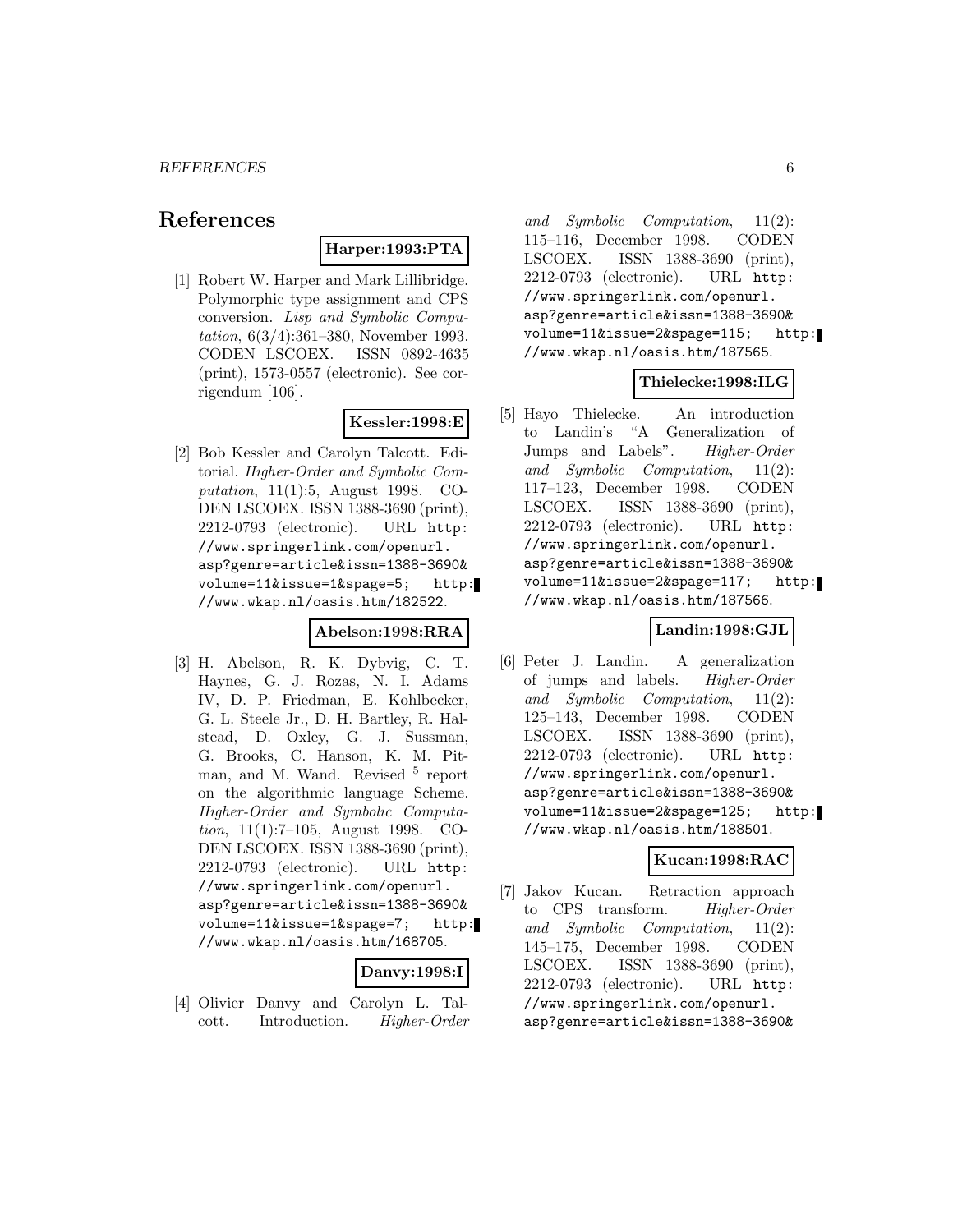volume=11&issue=2&spage=145; http: //www.wkap.nl/oasis.htm/187567.

# **Boudol:1998:CDS**

[8] Gérard Boudol. The  $p$ -calculus in direct style. Higher-Order and Symbolic Computation, 11(2):177– 208, December 1998. CODEN LSCOEX. ISSN 1388-3690 (print), 2212-0793 (electronic). URL http: //www.springerlink.com/openurl. asp?genre=article&issn=1388-3690& volume=11&issue=2&spage=177; http:<br>//www.wkap.nl/oasis.htm/187568. [12] Olivier //www.wkap.nl/oasis.htm/187568.

#### **Biagioni:1998:SST**

[9] Edoardo Biagioni, Ken Cline, Peter Lee, Chris Okasaki, and Chris Stone. Safe-for-space threads in Standard ML. Higher-Order and Symbolic Computation, 11(2):209– 225, December 1998. CODEN LSCOEX. ISSN 1388-3690 (print), 2212-0793 (electronic). URL http: //www.springerlink.com/openurl. asp?genre=article&issn=1388-3690& volume=11&issue=2&spage=209; http: //www.wkap.nl/oasis.htm/187569.

#### **Moreau:1998:STD**

[10] Luc Moreau. A syntactic theory of dynamic binding. Higher-Order and Symbolic Computation, 11(3): 233–279, September 1998. CODEN LSCOEX. ISSN 1388-3690 (print), 2212-0793 (electronic). URL http: //www.springerlink.com/openurl. asp?genre=article&issn=1388-3690& volume=11&issue=3&spage=233; http: //www.wkap.nl/oasis.htm/188358.

#### **Talcott:1998:CSM**

[11] Carolyn L. Talcott. Composable semantic models for actor theories. Higher-Order and Symbolic Computation, 11 (3):281–343, September 1998. CODEN LSCOEX. ISSN 1388-3690 (print), 2212-0793 (electronic). URL http: //www.springerlink.com/openurl. asp?genre=article&issn=1388-3690& volume=11&issue=3&spage=281; http: //www.wkap.nl/oasis.htm/188360.

### **Danvy:1998:E**

Danvy and Carolyn Talcott. Editorial. Higher-Order and Symbolic Computation, 11(4): 353–354, December 1998. CODEN LSCOEX. ISSN 1388-3690 (print), 2212-0793 (electronic). URL http: //www.springerlink.com/openurl. asp?genre=article&issn=1388-3690& volume=11&issue=4&spage=353; http: //www.wkap.nl/oasis.htm/193814.

#### **Reynolds:1998:DIR**

[13] John C. Reynolds. Definitional interpreters revisited. Higher-Order and Symbolic Computation, 11(4): 355–361, December 1998. CODEN LSCOEX. ISSN 1388-3690 (print), 2212-0793 (electronic). URL http: //www.springerlink.com/openurl. asp?genre=article&issn=1388-3690& volume=11&issue=4&spage=355; http: //www.wkap.nl/oasis.htm/193815.

#### **Reynolds:1998:DIH**

[14] John C. Reynolds. Definitional interpreters for higher-order programming languages. Higher-Order and Symbolic Computation, 11(4):363– 397, December 1998. CODEN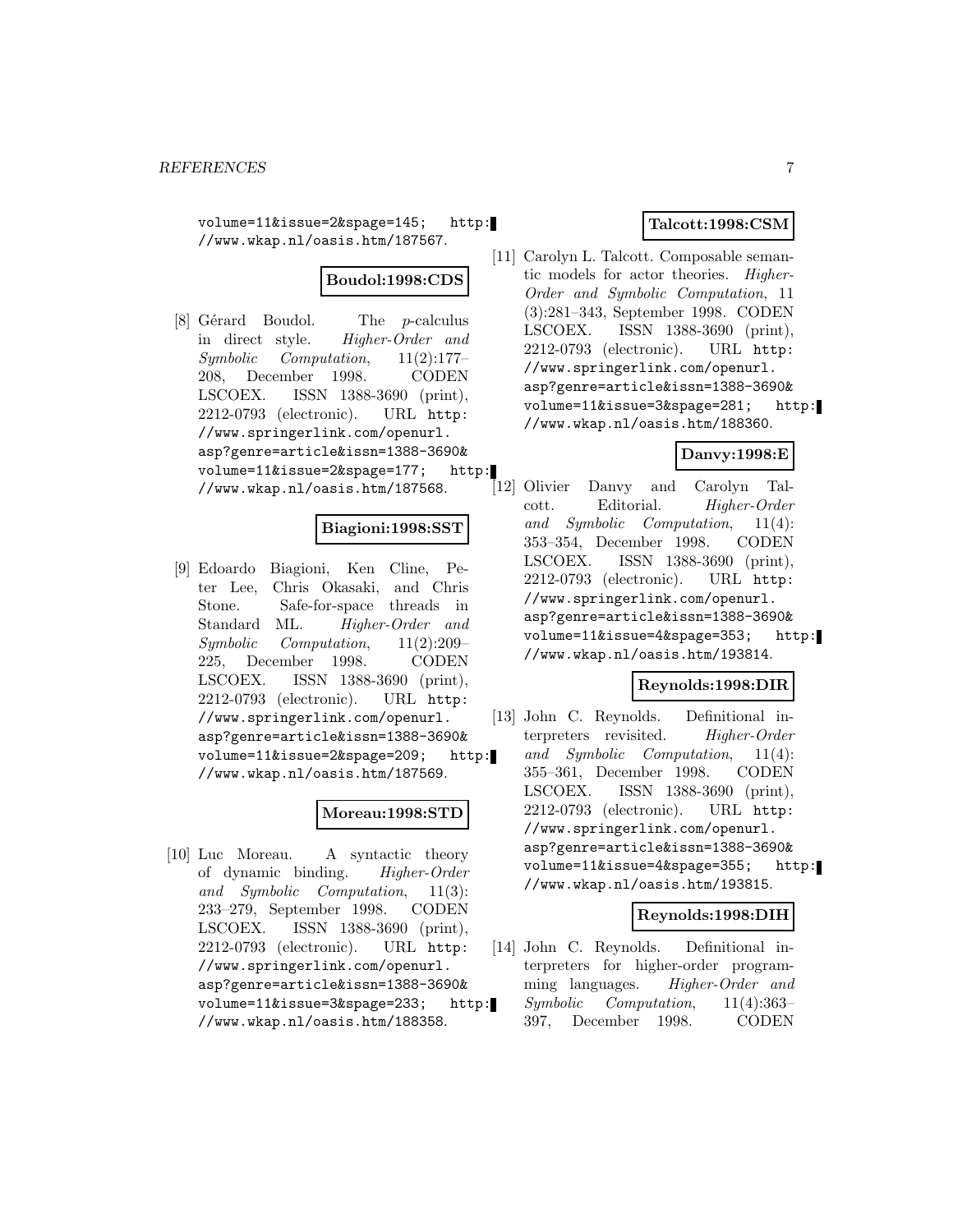LSCOEX. ISSN 1388-3690 (print), 2212-0793 (electronic). URL http: //www.springerlink.com/openurl. asp?genre=article&issn=1388-3690& volume=11&issue=4&spage=363; http: //www.wkap.nl/oasis.htm/193816.

#### **Sussman:1998:FRS**

[15] Gerald Jay Sussman and Guy L. Steele Jr. The first report on Scheme revisited. Higher-Order and Symbolic Computation, 11(4): 399–404, December 1998. CODEN LSCOEX. ISSN 1388-3690 (print), 2212-0793 (electronic). URL http: //www.springerlink.com/openurl. asp?genre=article&issn=1388-3690& volume=11&issue=4&spage=399; http: //www.wkap.nl/oasis.htm/193819.

#### **Sussman:1998:SIE**

[16] Gerald Jay Sussman and Guy L. Steele Jr. Scheme: An interpreter for extended lambda calculus. Higher-Order and Symbolic Computation, 11 (4):405–439, December 1998. CODEN LSCOEX. ISSN 1388-3690 (print), 2212-0793 (electronic). URL http: //www.springerlink.com/openurl. asp?genre=article&issn=1388-3690& volume=11&issue=4&spage=405; http: //www.wkap.nl/oasis.htm/193825.

#### **Danvy:1999:Ea**

[17] Olivier Danvy and Carolyn Talcott. Editorial. Higher-Order and Symbolic Computation, 12(1):5, April 1999. CO-DEN LSCOEX. ISSN 1388-3690 (print), 2212-0793 (electronic). URL http: //www.springerlink.com/openurl. asp?genre=article&issn=1388-3690& volume=12&issue=1&spage=5; //www.wkap.nl/oasis.htm/202966.

#### **Clinger:1999:ISF**

[18] William D. Clinger, Anne H. Hartheimer, and Eric M. Ost. Implementation strategies for first-class continuations. Higher-Order and Symbolic Computation, 12(1):7–45, April 1999. CODEN LSCOEX. ISSN 1388-3690 (print), 2212-0793 (electronic). URL http: //www.springerlink.com/openurl. asp?genre=article&issn=1388-3690& volume=12&issue=1&spage=7; http: //www.wkap.nl/oasis.htm/202967.

#### **Thielecke:1999:UCT**

[19] Hayo Thielecke. Using a continuation twice and its implications for the expressive power of call/cc. Higher-Order and Symbolic Computation, 12(1):47–73, April 1999. CO-DEN LSCOEX. ISSN 1388-3690 (print), 2212-0793 (electronic). URL http: //www.springerlink.com/openurl. asp?genre=article&issn=1388-3690& volume=12&issue=1&spage=47; http: //www.wkap.nl/oasis.htm/202968.

#### **Lillibridge:1999:UEC**

[20] Mark Lillibridge. Unchecked exceptions can be strictly more powerful than call/cc. Higher-Order and Symbolic Computation, 12(1):75–104, April 1999. CODEN LSCOEX. ISSN 1388- 3690 (print), 2212-0793 (electronic). URL http://www.springerlink.com/ openurl.asp?genre=article&issn= 1388-3690&volume=12&issue=1&spage= 75; http://www.wkap.nl/oasis. htm/202969.

#### **Sandewall:1999:EUC**

http: [21] Erik Sandewall. An early use of continuations and partial evaluation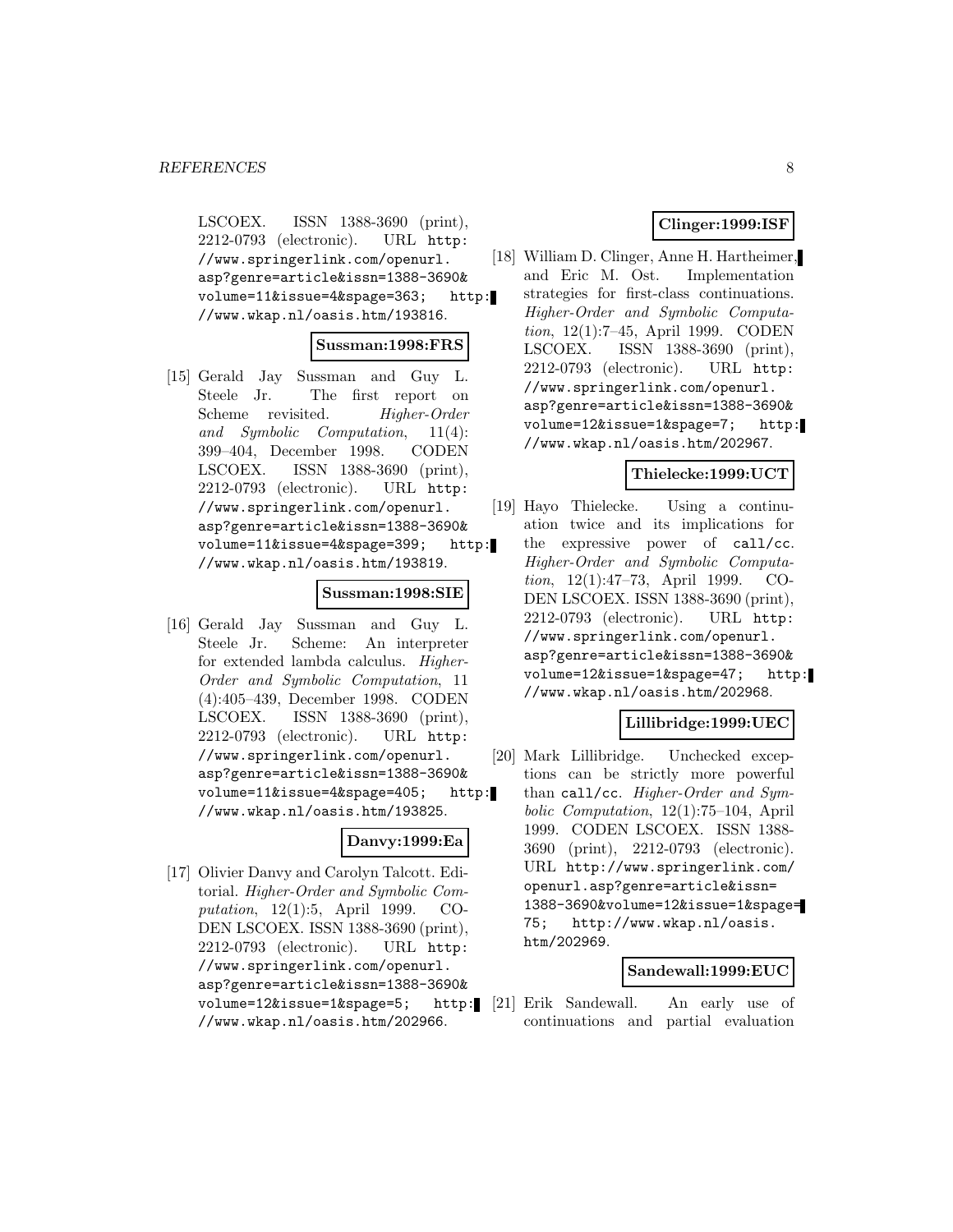for compiling rules written in firstorder predicate calculus. Higher-Order and Symbolic Computation, 12 (1):105–113, April 1999. CODEN LSCOEX. ISSN 1388-3690 (print), 2212-0793 (electronic). URL http: //www.springerlink.com/openurl. asp?genre=article&issn=1388-3690& volume=12&issue=1&spage=105; http: //www.wkap.nl/oasis.htm/202970.

# **Danvy:1999:I**

[22] Olivier Danvy and Carolyn Talcott. Introduction. Higher-Order and Symbolic Computation, 12(2): 123–124, September 1999. CODEN LSCOEX. ISSN 1388-3690 (print), 2212-0793 (electronic). URL http: //www.springerlink.com/openurl. asp?genre=article&issn=1388-3690& volume=12&issue=2&spage=123; http: //www.wkap.nl/oasis.htm/234968.

#### **Barthe:1999:CTA**

[23] Gilles Barthe, John Hatcliff, and Morten Heine B. Sørensen. CPS translations and applications: The cube and beyond. Higher-Order and Symbolic Computation, 12(2): 125–170, September 1999. CODEN LSCOEX. ISSN 1388-3690 (print), 2212-0793 (electronic). URL http: //www.springerlink.com/openurl. asp?genre=article&issn=1388-3690& volume=12&issue=2&spage=125; http: //www.wkap.nl/oasis.htm/234969.

#### **Mason:1999:CC**

[24] Ian A. Mason. Computing with contexts. Higher-Order and Symbolic Computation, 12(2):171–201, September 1999. CODEN LSCOEX. ISSN 1388- 3690 (print), 2212-0793 (electronic).

URL http://www.springerlink.com/ openurl.asp?genre=article&issn= 1388-3690&volume=12&issue=2&spage= 171; http://www.wkap.nl/oasis. htm/234970.

### **Lee:1999:PEE**

[25] C. S. Lee. Partial evaluation of the Euclidean algorithm, revisited. Higher-Order and Symbolic Computation, 12 (2):203–212, September 1999. CODEN LSCOEX. ISSN 1388-3690 (print), 2212-0793 (electronic). URL http: //www.springerlink.com/openurl. asp?genre=article&issn=1388-3690& volume=12&issue=2&spage=203; http: //www.wkap.nl/oasis.htm/234971.

### **Danvy:1999:Eb**

[26] Olivier Danvy and Carolyn Talcott. Editorial. Higher-Order and Symbolic Computation, 12(3):219, October 1999. CO-DEN LSCOEX. ISSN 1388-3690 (print), 2212-0793 (electronic). URL http: //www.springerlink.com/openurl. asp?genre=article&issn=1388-3690& volume=12&issue=3&spage=219; http: //www.wkap.nl/oasis.htm/237511.

# **Steele:1999:GL**

[27] Guy L. Steele Jr. Growing a language. Higher-Order and Symbolic Computation, 12(3):221–236, October 1999. CO-DEN LSCOEX. ISSN 1388-3690 (print), 2212-0793 (electronic). URL http: //www.springerlink.com/openurl. asp?genre=article&issn=1388-3690& volume=12&issue=3&spage=221; http: //www.wkap.nl/oasis.htm/237513.

#### **Aiken:1999:ORP**

[28] Alexander Aiken, Edward L. Wimmers, and Jens Palsberg. Opti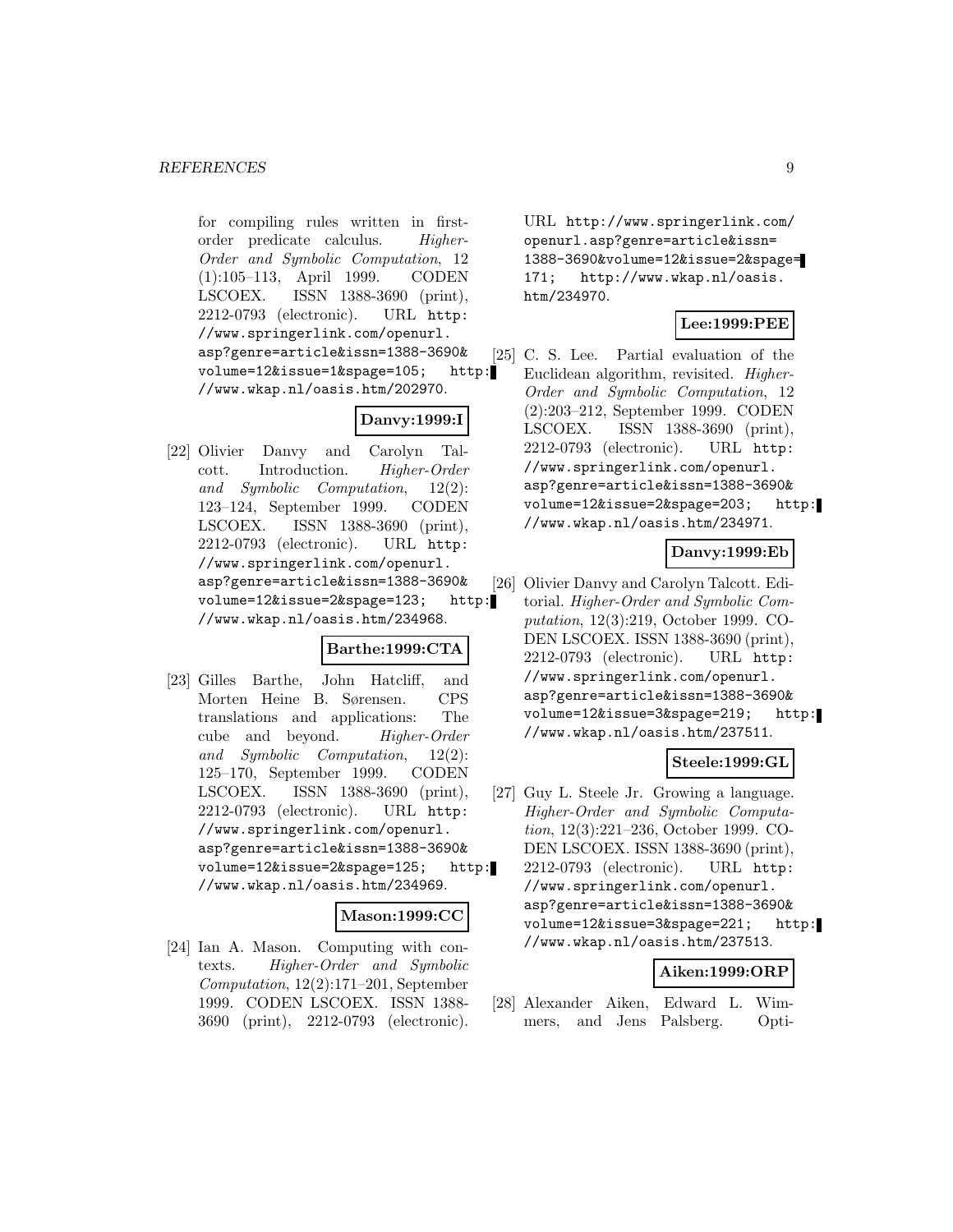mal representations of polymorphic types with subtyping. Higher-Order and Symbolic Computation, 12(3): 237–282, October 1999. CODEN LSCOEX. ISSN 1388-3690 (print), 2212-0793 (electronic). URL http: //www.springerlink.com/openurl. asp?genre=article&issn=1388-3690& volume=12&issue=3&spage=237; http: //www.wkap.nl/oasis.htm/237515.

### **Wand:1999:CBMa**

[29] Mitchell Wand. Continuation-based multiprocessing revisited. Higher-Order and Symbolic Computation, 12 (3):283, October 1999. CODEN LSCOEX. ISSN 1388-3690 (print), 2212-0793 (electronic). URL http: //www.springerlink.com/openurl. asp?genre=article&issn=1388-3690& volume=12&issue=3&spage=283; http: //www.wkap.nl/oasis.htm/237519.

# **Wand:1999:CBMb**

[30] Mitchell Wand. Continuation-based multiprocessing. Higher-Order and Symbolic Computation, 12(3):285–299, October 1999. CODEN LSCOEX. ISSN 1388-3690 (print), 2212-0793 (electronic). URL http://www. springerlink.com/openurl.asp?genre= article&issn=1388-3690&volume=12& issue=3&spage=285; http://www. wkap.nl/oasis.htm/237518.

#### **Danvy:1999:Ec**

[31] Olivier Danvy and Carolyn Talcott. Editorial. Higher-Order and Symbolic Computation, 12(4): 307–308, December 1999. CODEN LSCOEX. ISSN 1388-3690 (print), 2212-0793 (electronic). URL http: //www.springerlink.com/openurl.

asp?genre=article&issn=1388-3690& volume=12&issue=4&spage=307; http: //www.wkap.nl/oasis.htm/247760.

#### **Chirokoff:1999:CPD**

[32] Sandrine Chirokoff, Charles Consel, and Renaud Marlet. Combining program and data specialization. Higher-Order and Symbolic Computation, 12 (4):309–335, December 1999. CODEN LSCOEX. ISSN 1388-3690 (print), 2212-0793 (electronic). URL http: //www.springerlink.com/openurl. asp?genre=article&issn=1388-3690& volume=12&issue=4&spage=309; http: //www.wkap.nl/oasis.htm/247762.

# **Hornof:1999:CCR**

[33] Luke Hornof and Trevor Jim. Certifying compilation and run-time code generation. Higher-Order and Symbolic Computation, 12(4):337– 375, December 1999. CODEN LSCOEX. ISSN 1388-3690 (print), 2212-0793 (electronic). URL http: //www.springerlink.com/openurl. asp?genre=article&issn=1388-3690& volume=12&issue=4&spage=337; http: //www.wkap.nl/oasis.htm/247764.

# **Futamura:1999:PECa**

[34] Yoshihiko Futamura. Partial evaluation of computation process, revisited. Higher-Order and Symbolic Computation, 12(4):377–380, December 1999. CODEN LSCOEX. ISSN 1388- 3690 (print), 2212-0793 (electronic). URL http://www.springerlink.com/ openurl.asp?genre=article&issn= 1388-3690&volume=12&issue=4&spage= 377; http://www.wkap.nl/oasis. htm/247765.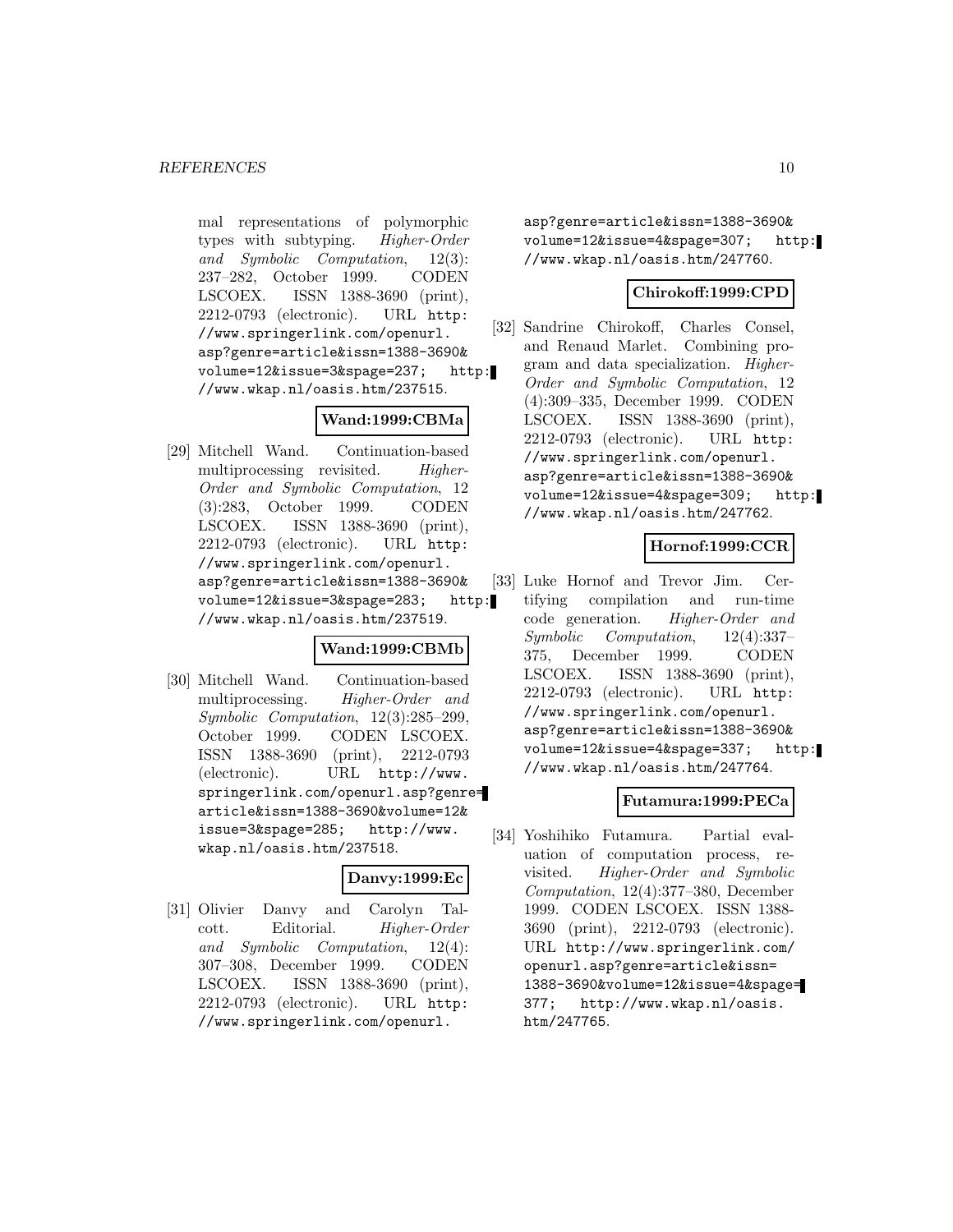#### **Futamura:1999:PECb**

[35] Yoshihiko Futamura. Partial evaluation of computation process — an approach to a compiler-compiler. Higher-Order and Symbolic Computation, 12 (4):381–391, December 1999. CODEN LSCOEX. ISSN 1388-3690 (print), 2212-0793 (electronic). URL http: //www.springerlink.com/openurl. asp?genre=article&issn=1388-3690& volume=12&issue=4&spage=381; http: //www.wkap.nl/oasis.htm/247768.

#### **Danvy:2000:Ea**

[36] Olivier Danvy and Carolyn Talcott. Editorial. Higher-Order and Symbolic Computation, 13(1–2):5–6, April 2000. CO-DEN LSCOEX. ISSN 1388-3690 (print), 2212-0793 (electronic). URL http: //www.springerlink.com/openurl. asp?genre=article&issn=1388-3690& volume=13&issue=1&spage=5; http: //www.wkap.nl/oasis.htm/257991.

#### **Mosses:2000:FFC**

[37] Peter D. Mosses. A foreword to "Fundamental Concepts in Programming Languages". Higher-Order and Symbolic Computation, 13 (1–2):7–9, April 2000. CODEN LSCOEX. ISSN 1388-3690 (print), 2212-0793 (electronic). URL http: //www.springerlink.com/openurl. asp?genre=article&issn=1388-3690& volume=13&issue=1&spage=7; http: //www.wkap.nl/oasis.htm/257992.

#### **Strachey:2000:FCP**

[38] Christopher Strachey. Fundamental concepts in programming languages. Higher-Order and Symbolic Computation, 13(1–2):11–49, April 2000. CO-DEN LSCOEX. ISSN 1388-3690 (print),

2212-0793 (electronic). URL http: //www.springerlink.com/openurl. asp?genre=article&issn=1388-3690& volume=13&issue=1&spage=11; http: //www.wkap.nl/oasis.htm/257993.

# **Burstall:2000:CSU**

[39] Rod Burstall. Christopher Strachey understanding programming languages. Higher-Order and Symbolic Computation, 13(1–2):51–55, April 2000. CO-DEN LSCOEX. ISSN 1388-3690 (print), 2212-0793 (electronic). URL http: //www.springerlink.com/openurl. asp?genre=article&issn=1388-3690& volume=13&issue=1&spage=51; http: //www.wkap.nl/oasis.htm/258012.

#### **Dybvig:2000:MSA**

[40] R. Kent Dybvig. From macrogeneration to syntactic abstraction. Higher-Order and Symbolic Computation, 13 (1–2):57–63, April 2000. CODEN LSCOEX. ISSN 1388-3690 (print), 2212-0793 (electronic). URL http: //www.springerlink.com/openurl. asp?genre=article&issn=1388-3690& volume=13&issue=1&spage=57; http: //www.wkap.nl/oasis.htm/258015.

#### **Gordon:2000:CSR**

[41] Mike Gordon. Christopher Strachey: Recollections of his influence. Higher-Order and Symbolic Computation, 13 (1–2):65–67, April 2000. CODEN LSCOEX. ISSN 1388-3690 (print), 2212-0793 (electronic). URL http: //www.springerlink.com/openurl. asp?genre=article&issn=1388-3690& volume=13&issue=1&spage=65; http: //www.wkap.nl/oasis.htm/258017.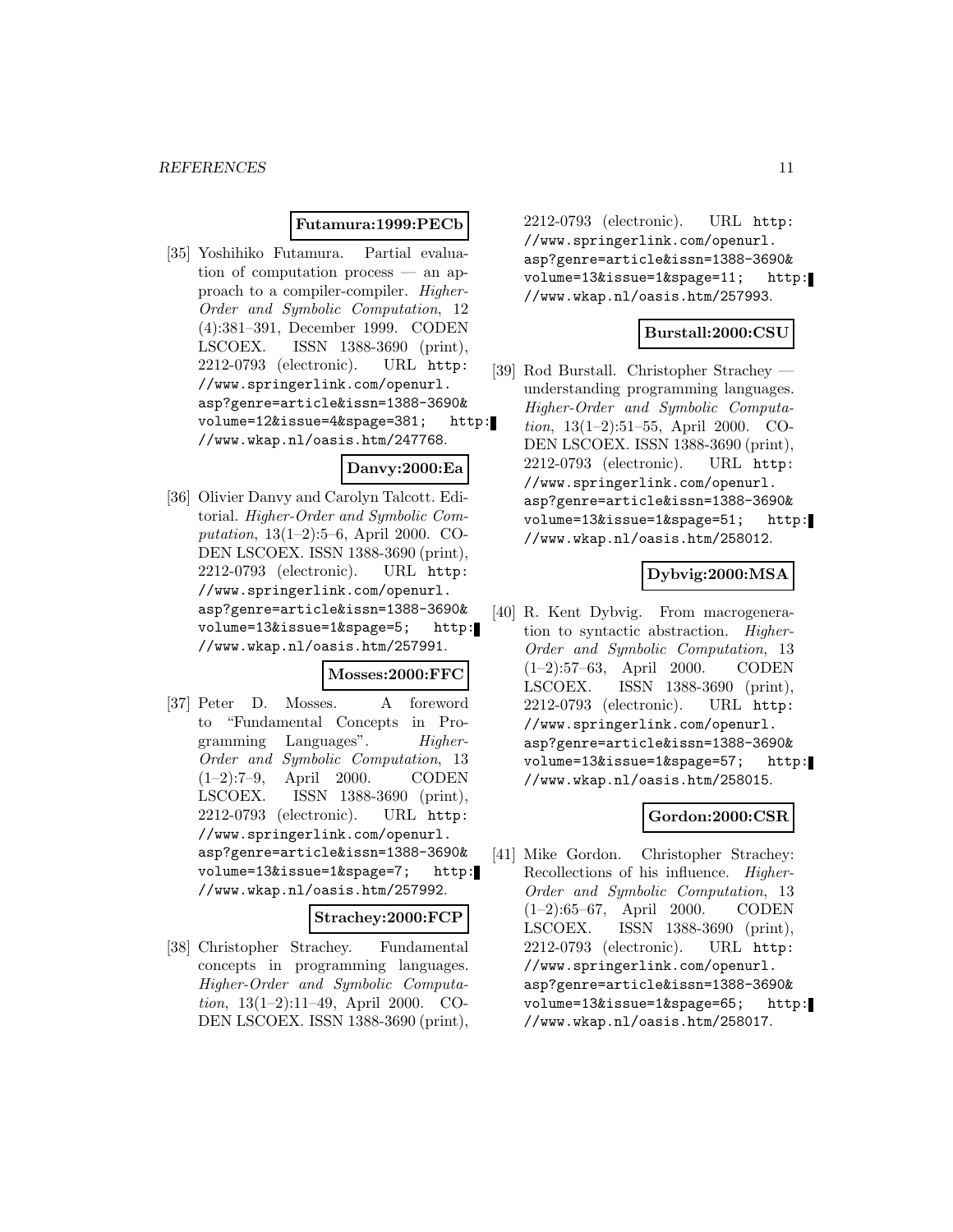# **Hartley:2000:CC**

[42] David Hartley. Cambridge and CPL in the 1960s. Higher-Order and Symbolic Computation, 13(1– 2):69–70, April 2000. CODEN LSCOEX. ISSN 1388-3690 (print), 2212-0793 (electronic). URL http: //www.springerlink.com/openurl. asp?genre=article&issn=1388-3690& volume=13&issue=1&spage=69; http: //www.wkap.nl/oasis.htm/258018.

# **Hoare:2000:HAF**

[43] C. A. R. Hoare. A hard act to follow. Higher-Order and Symbolic Computation, 13(1–2):71–72, April 2000. CO-DEN LSCOEX. ISSN 1388-3690 (print), 2212-0793 (electronic). URL http: //www.springerlink.com/openurl. asp?genre=article&issn=1388-3690& volume=13&issue=1&spage=71; http: //www.wkap.nl/oasis.htm/258019.

# **Jackson:2000:CSP**

[44] Michael Jackson. Christopher Strachey: a personal recollection. Higher-Order and Symbolic Computation, 13 (1–2):73–74, April 2000. CODEN LSCOEX. ISSN 1388-3690 (print), 2212-0793 (electronic). URL http: //www.springerlink.com/openurl. asp?genre=article&issn=1388-3690& volume=13&issue=1&spage=73; http: //www.wkap.nl/oasis.htm/258020.

# **Landin:2000:MYS**

[45] Peter J. Landin. My years with Strachey. Higher-Order and Symbolic Computation, 13(1–2):75–76, April 2000. CO-DEN LSCOEX. ISSN 1388-3690 (print), 2212-0793 (electronic). URL http: //www.springerlink.com/openurl.

asp?genre=article&issn=1388-3690& volume=13&issue=1&spage=75; http: //www.wkap.nl/oasis.htm/258021.

# **Milne:2000:LCI**

[46] Robert Milne. From language concepts to implementation concepts. Higher-Order and Symbolic Computation, 13 (1–2):77–81, April 2000. CODEN LSCOEX. ISSN 1388-3690 (print), 2212-0793 (electronic). URL http: //www.springerlink.com/openurl. asp?genre=article&issn=1388-3690& volume=13&issue=1&spage=77; http: //www.wkap.nl/oasis.htm/258022.

#### **Penrose:2000:RCS**

[47] Roger Penrose. Reminiscences of Christopher Strachey. Higher-Order and Symbolic Computation, 13(1– 2):83–84, April 2000. CODEN LSCOEX. ISSN 1388-3690 (print), 2212-0793 (electronic). URL http: //www.springerlink.com/openurl. asp?genre=article&issn=1388-3690& volume=13&issue=1&spage=83; http: //www.wkap.nl/oasis.htm/258023.

# **Richards:2000:CSC**

[48] Martin Richards. Christopher Strachey and the Cambridge CPL compiler. Higher-Order and Symbolic Computation, 13(1–2):85–88, April 2000. CO-DEN LSCOEX. ISSN 1388-3690 (print), 2212-0793 (electronic). URL http: //www.springerlink.com/openurl. asp?genre=article&issn=1388-3690& volume=13&issue=1&spage=85; http: //www.wkap.nl/oasis.htm/258024.

#### **Schmidt:2000:IDC**

[49] David A. Schmidt. Induction, domains, calculi: Strachey's contributions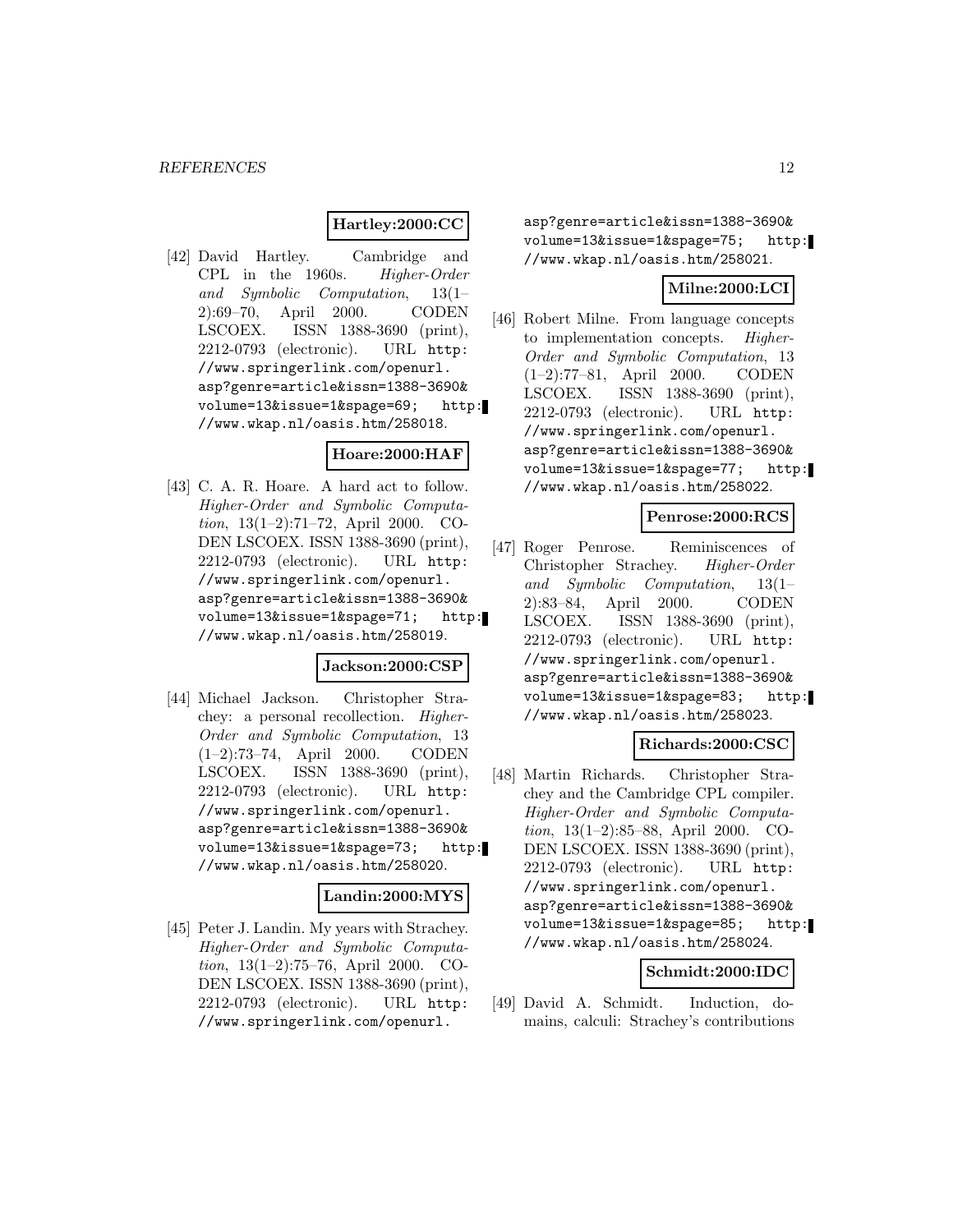to programming-language engineering. Higher-Order and Symbolic Computation, 13(1–2):89–101, April 2000. CO-DEN LSCOEX. ISSN 1388-3690 (print), 2212-0793 (electronic). URL http: //www.springerlink.com/openurl. asp?genre=article&issn=1388-3690& volume=13&issue=1&spage=89; http: //www.wkap.nl/oasis.htm/258025.

# **Scott:2000:SRS**

[50] Dana Scott. Some reflections on Strachey and his work. Higher-Order and Symbolic Computation, 13 (1–2):103–114, April 2000. CODEN LSCOEX. ISSN 1388-3690 (print), 2212-0793 (electronic). URL http: //www.springerlink.com/openurl. asp?genre=article&issn=1388-3690& volume=13&issue=1&spage=103; http: //www.wkap.nl/oasis.htm/258026.

#### **Stoy:2000:CSF**

[51] Joe Stoy. Christopher Strachey and fundamental concepts. Higher-Order and Symbolic Computation, 13 (1–2):115–117, April 2000. CODEN LSCOEX. ISSN 1388-3690 (print), 2212-0793 (electronic). URL http: //www.springerlink.com/openurl. asp?genre=article&issn=1388-3690& volume=13&issue=1&spage=115; http: //www.wkap.nl/oasis.htm/258027.

#### **Tennent:2000:AMS**

[52] Robert D. Tennent and Dan R. Ghica. Abstract models of storage. Higher-Order and Symbolic Computation, 13 (1–2):119–129, April 2000. CODEN LSCOEX. ISSN 1388-3690 (print), 2212-0793 (electronic). URL http: //www.springerlink.com/openurl. asp?genre=article&issn=1388-3690&

volume=13&issue=1&spage=119; http: //www.wkap.nl/oasis.htm/258028.

#### **Wadsworth:2000:CR**

[53] Christopher P. Wadsworth. Continuations revisited. Higher-Order and Symbolic Computation, 13(1– 2):131–133, April 2000. CODEN LSCOEX. ISSN 1388-3690 (print), 2212-0793 (electronic). URL http: //www.springerlink.com/openurl. asp?genre=article&issn=1388-3690& volume=13&issue=1&spage=131; http: //www.wkap.nl/oasis.htm/258029.

### **Strachey:2000:CMS**

[54] Christopher Strachey and Christopher P. Wadsworth. Continuations: a mathematical semantics for handling full jumps. Higher-Order and Symbolic Computation, 13(1– 2):135–152, April 2000. CODEN LSCOEX. ISSN 1388-3690 (print), 2212-0793 (electronic). URL http: //www.springerlink.com/openurl. asp?genre=article&issn=1388-3690& volume=13&issue=1&spage=135; http: //www.wkap.nl/oasis.htm/258030.

# **Danvy:2000:Eb**

[55] Olivier Danvy and Carolyn Talcott. Editorial. Higher-Order and Symbolic Computation, 13(3): 159–160, September 2000. CODEN LSCOEX. ISSN 1388-3690 (print), 2212-0793 (electronic). URL http: //www.springerlink.com/openurl. asp?genre=article&issn=1388-3690& volume=13&issue=3&spage=159; http: //www.wkap.nl/oasis.htm/272138.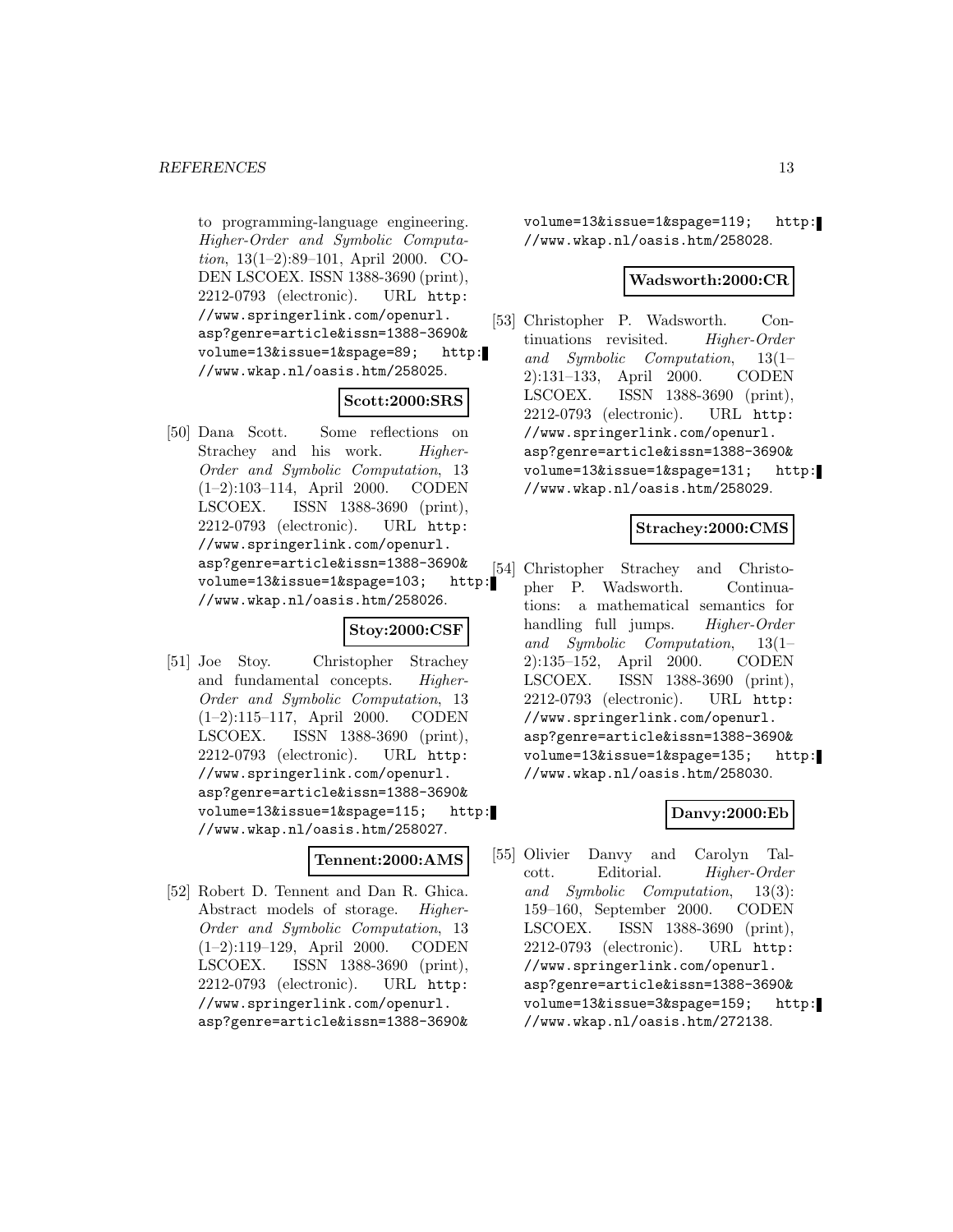### **Thibault:2000:SDP**

[56] Scott Thibault, Charles Consel, Julia L. Lawall, Renaud Marlet, and Gilles Muller. Static and dynamic program compilation by interpreter specialization. Higher-Order and Symbolic Computation, 13(3): 161–178, September 2000. CODEN LSCOEX. ISSN 1388-3690 (print), 2212-0793 (electronic). URL http: //www.springerlink.com/openurl. asp?genre=article&issn=1388-3690& volume=13&issue=3&spage=161; http: //www.wkap.nl/oasis.htm/272057.

#### **Hannan:2000:HOU**

[57] John Hannan and Patrick Hicks. Higher-order UnCurrying. Higher-Order and Symbolic Computation, 13 (3):179–216, September 2000. CODEN LSCOEX. ISSN 1388-3690 (print), 2212-0793 (electronic). URL http: //www.springerlink.com/openurl. asp?genre=article&issn=1388-3690& volume=13&issue=3&spage=179; http: //www.wkap.nl/oasis.htm/272058.

#### **Mogensen:2000:LTS**

[58] Torben Æ. Mogensen. Lineartime self-interpretation of the pure lambda calculus. Higher-Order and Symbolic Computation, 13(3):217– 237, September 2000. CODEN LSCOEX. ISSN 1388-3690 (print), 2212-0793 (electronic). URL http: //www.springerlink.com/openurl. asp?genre=article&issn=1388-3690& volume=13&issue=3&spage=217; http: //www.wkap.nl/oasis.htm/272059.

### **Nishizaki:2000:PEC**

[59] Shin-Ya Nishizaki. A polymorphic environment calculus and its typeinference algorithm. Higher-Order and Symbolic Computation, 13(3): 239–278, September 2000. CODEN LSCOEX. ISSN 1388-3690 (print), 2212-0793 (electronic). URL http: //www.springerlink.com/openurl. asp?genre=article&issn=1388-3690& volume=13&issue=3&spage=239; http: //www.wkap.nl/oasis.htm/272061.

#### **Danvy:2000:Ec**

[60] Olivier Danvy and Carolyn Talcott. Editorial. Higher-Order and Symbolic Computation, 13(4): 287–288, December 2000. CODEN LSCOEX. ISSN 1388-3690 (print), 2212-0793 (electronic). URL http: //www.springerlink.com/openurl. asp?genre=article&issn=1388-3690& volume=13&issue=4&spage=287; http: //www.wkap.nl/oasis.htm/278950.

# **Liu:2000:EII**

[61] Yanhong A. Liu. Efficiency by incrementalization: An introduction. *Higher-*Order and Symbolic Computation, 13 (4):289–313, December 2000. CODEN LSCOEX. ISSN 1388-3690 (print), 2212-0793 (electronic). URL http: //www.springerlink.com/openurl. asp?genre=article&issn=1388-3690& volume=13&issue=4&spage=289; http: //www.wkap.nl/oasis.htm/278951.

#### **Hatcliff:2000:SSM**

[62] John Hatcliff, Matthew B. Dwyer, and Hongjun Zheng. Slicing software for model construction. Higher-Order and Symbolic Computation, 13 (4):315–353, December 2000. CODEN LSCOEX. ISSN 1388-3690 (print), 2212-0793 (electronic). URL http: //www.springerlink.com/openurl.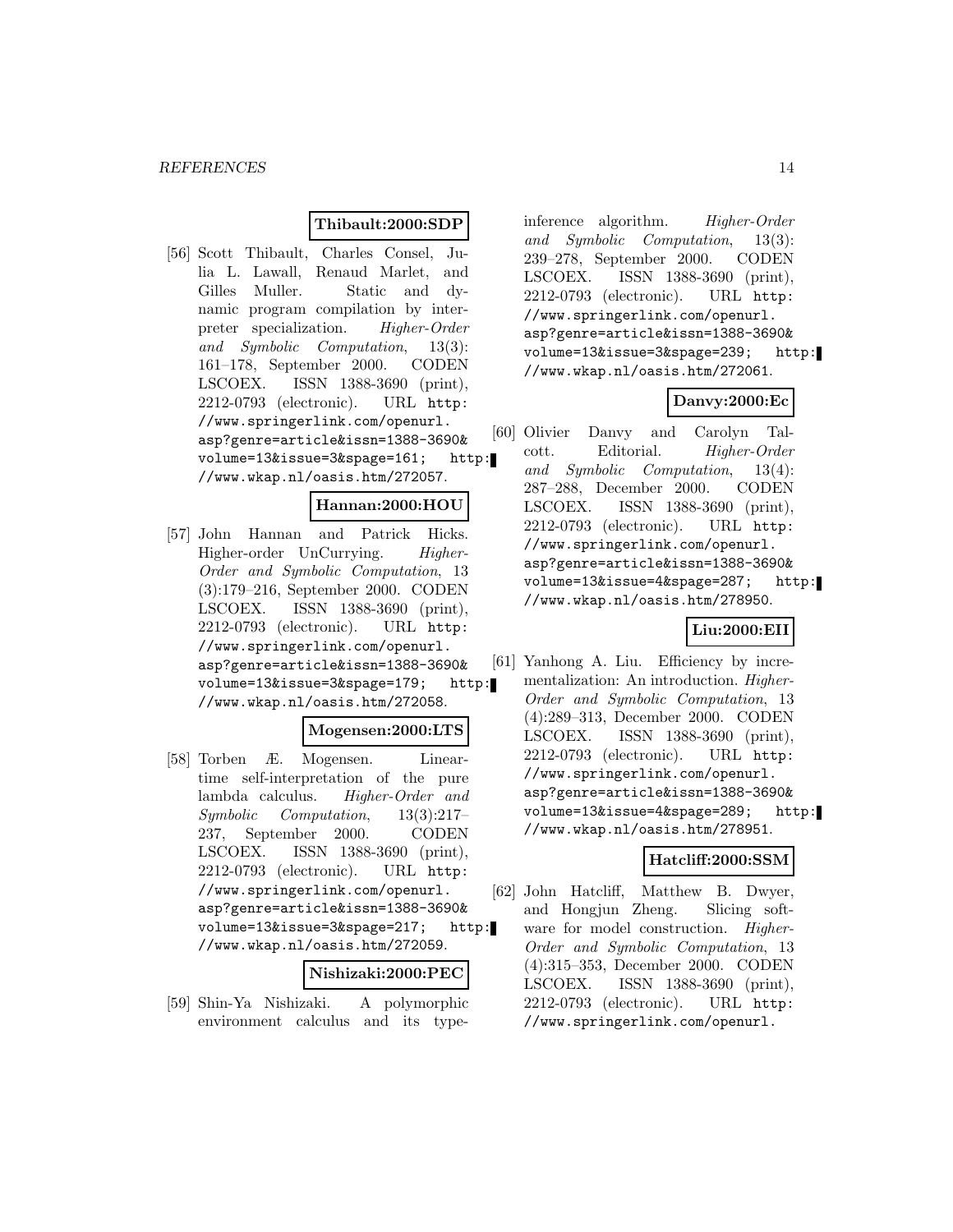asp?genre=article&issn=1388-3690& volume=13&issue=4&spage=315; http: //www.wkap.nl/oasis.htm/278952.

# **Mogensen:2000:GPE**

[63] Torben Æ. Mogensen. Glossary for partial evaluation and related topics. Higher-Order and Symbolic Computation, 13(4):355–368, December 2000. CODEN LSCOEX. ISSN 1388- 3690 (print), 2212-0793 (electronic). URL http://www.springerlink.com/ openurl.asp?genre=article&issn= 1388-3690&volume=13&issue=4&spage= 355; http://www.wkap.nl/oasis. htm/278953.

#### **Danvy:2001:Ea**

[64] Olivier Danvy and Carolyn Talcott. Editorial. Higher-Order and Symbolic Computation, 14(1):5, March 2001. CO-DEN LSCOEX. ISSN 1388-3690 (print), 2212-0793 (electronic). URL http: //www.springerlink.com/openurl. asp?genre=article&issn=1388-3690& volume=14&issue=1&spage=5; http: //www.wkap.nl/oasis.htm/323056.

#### **Douence:2001:GRT**

[65] Rémi Douence and Mario Südholt. A generic reification technique for objectoriented reflective languages. Higher-Order and Symbolic Computation, 14 (1):7–34, March 2001. CODEN LSCOEX. ISSN 1388-3690 (print), 2212-0793 (electronic). URL http: //www.springerlink.com/openurl. asp?genre=article&issn=1388-3690& volume=14&issue=1&spage=7; http: //www.wkap.nl/oasis.htm/323057.

#### **Karczmarczuk:2001:FDC**

[66] Jerzy Karczmarczuk. Functional dif-

ferentiation of computer programs. Higher-Order and Symbolic Computation, 14(1):35–57, March 2001. CO-DEN LSCOEX. ISSN 1388-3690 (print), 2212-0793 (electronic). URL http: //www.springerlink.com/openurl. asp?genre=article&issn=1388-3690& volume=14&issue=1&spage=35; http: //www.wkap.nl/oasis.htm/323058.

#### **Sabelfeld:2001:PMS**

[67] Andrei Sabelfeld and David Sands. A per model of secure information flow in sequential programs. Higher-Order and Symbolic Computation, 14 (1):59–91, March 2001. CODEN LSCOEX. ISSN 1388-3690 (print), 2212-0793 (electronic). URL http: //www.springerlink.com/openurl. asp?genre=article&issn=1388-3690& volume=14&issue=1&spage=59; http: //www.wkap.nl/oasis.htm/323060.

# **Danvy:2001:Eb**

[68] Olivier Danvy and Julia L. Lawall. Editorial. Higher-Order and Symbolic Computation, 14(2–3):99–100, September 2001. CODEN LSCOEX. ISSN 1388- 3690 (print), 2212-0793 (electronic). URL http://www.springerlink.com/ openurl.asp?genre=article&issn= 1388-3690&volume=14&issue=2&spage= 99; http://www.wkap.nl/oasis. htm/323060.

#### **Sumii:2001:HAO**

[69] Eijiro Sumii and Naoki Kobayashi. A hybrid approach to online and offline partial evaluation. Higher-Order and Symbolic Computation, 14(2–3): 101–142, September 2001. CODEN LSCOEX. ISSN 1388-3690 (print), 2212-0793 (electronic). URL http: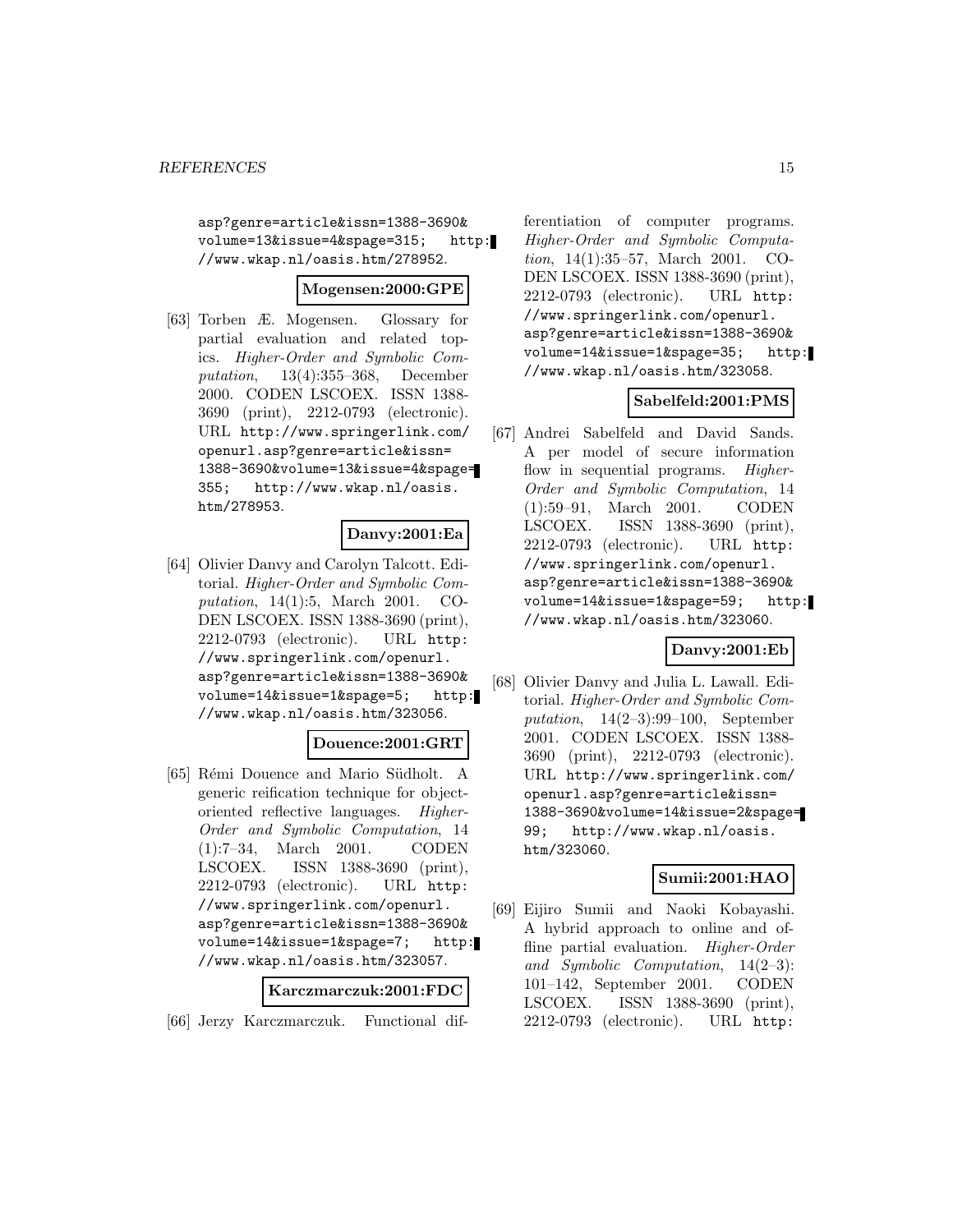//www.springerlink.com/openurl. asp?genre=article&issn=1388-3690&  $volume=14\&issue=2\&spage=101;$ //www.wkap.nl/oasis.htm/323060.

# **Gallagher:2001:RTL**

[70] John P. Gallagher and Julio C. Peralta. Regular tree languages as an abstract domain in program specialisation. Higher-Order and Symbolic Computation, 14(2–3):143– 172, September 2001. CODEN LSCOEX. ISSN 1388-3690 (print), 2212-0793 (electronic). URL http: //www.springerlink.com/openurl. asp?genre=article&issn=1388-3690& volume=14&issue=2&spage=143; http: //www.wkap.nl/oasis.htm/323060.

#### **Grobauer:2001:SFP**

[71] Bernd Grobauer and Zhe Yang. The second Futamura projection for typedirected partial evaluation. Higher-Order and Symbolic Computation, 14 (2–3):173–219, September 2001. CO-DEN LSCOEX. ISSN 1388-3690 (print), 2212-0793 (electronic). URL http: //www.springerlink.com/openurl. asp?genre=article&issn=1388-3690& volume=14&issue=2&spage=173; http: //www.wkap.nl/oasis.htm/323060.

# **Kobayashi:2001:TBU**

[72] Naoki Kobayashi. Type-based uselessvariable elimination. Higher-Order and Symbolic Computation, 14(2–3): 221–260, September 2001. CODEN LSCOEX. ISSN 1388-3690 (print), 2212-0793 (electronic). URL http: //www.springerlink.com/openurl. asp?genre=article&issn=1388-3690& volume=14&issue=2&spage=221; http: //www.wkap.nl/oasis.htm/323060.

# **Chin:2001:CST**

http: [73] Wei-Ngan Chin and Siau-Cheng Khoo. Calculating sized types. Higher-Order and Symbolic Computation, 14(2–3): 261–300, September 2001. CODEN LSCOEX. ISSN 1388-3690 (print), 2212-0793 (electronic). URL http: //www.springerlink.com/openurl. asp?genre=article&issn=1388-3690& volume=14&issue=2&spage=261; http: //www.wkap.nl/oasis.htm/323060.

# **Danvy:2001:Ec**

[74] Olivier Danvy, Takayasu Ito, and Carolyn Talcott. Editorial. Higher-Order and Symbolic Computation, 14 (4):307, December 2001. CODEN LSCOEX. ISSN 1388-3690 (print), 2212-0793 (electronic). URL http:/ /ipsapp007.lwwonline.com/content/ getfile/4979/18/1/abstract.htm; http://ipsapp007.lwwonline.com/ content/getfile/4979/18/1/fulltext. pdf; http://www.springerlink. com/openurl.asp?genre=article&issn= 1388-3690&volume=14&issue=4&spage= 307.

# **Biagioni:2001:NPS**

[75] Edoardo Biagioni, Robert Harper, and Peter Lee. A network protocol stack in Standard ML. Higher-Order and Symbolic Computation, 14 (4):309–356, December 2001. CODEN LSCOEX. ISSN 1388-3690 (print), 2212-0793 (electronic). URL http:/ /ipsapp007.lwwonline.com/content/ getfile/4979/18/2/abstract.htm; http://ipsapp007.lwwonline.com/ content/getfile/4979/18/2/fulltext. pdf; http://www.springerlink. com/openurl.asp?genre=article&issn=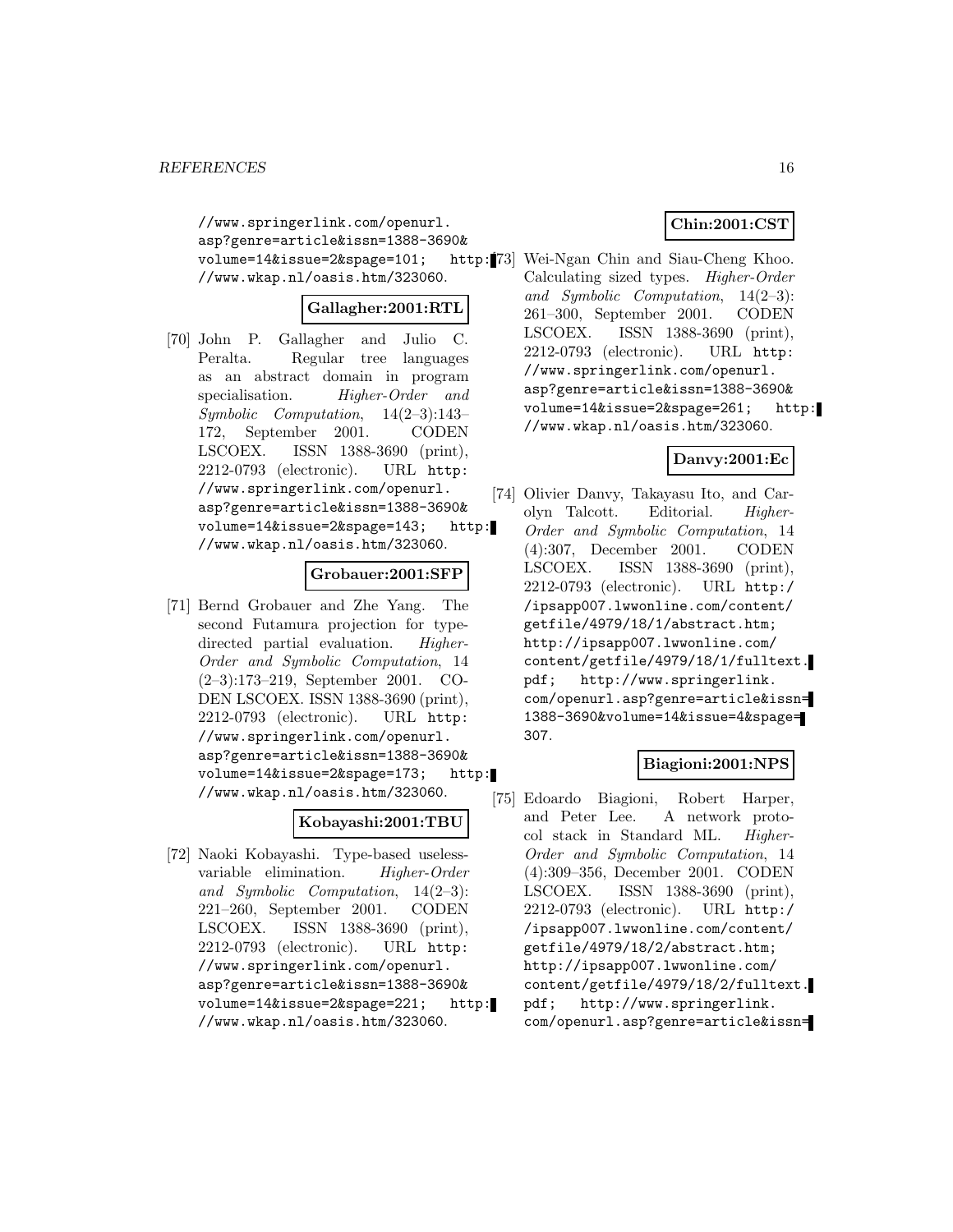1388-3690&volume=14&issue=4&spage= 309.

#### **Moreau:2001:TRD**

[76] Luc Moreau. Tree rerooting in distributed garbage collection: Implementation and performance evaluation. Higher-Order and Symbolic Computation, 14(4):357–386, December 2001. CODEN LSCOEX. ISSN 1388-3690 (print), 2212-0793 (electronic). URL http://ipsapp007.lwwonline.com/ content/getfile/4979/18/3/abstract. htm; http://ipsapp007.lwwonline. com/content/getfile/4979/18/3/fulltext. pdf; http://www.springerlink. com/openurl.asp?genre=article&issn= 1388-3690&volume=14&issue=4&spage= 357.

### **Xiao:2001:STI**

[77] Yong Xiao, Amr Sabry, and Zena M. Ariola. From syntactic theories to interpreters: Automating the proof of unique decomposition. Higher-Order and Symbolic Computation, 14 (4):387–409, December 2001. CODEN LSCOEX. ISSN 1388-3690 (print), 2212-0793 (electronic). URL http:/ /ipsapp007.lwwonline.com/content/ getfile/4979/18/4/abstract.htm; http://ipsapp007.lwwonline.com/ content/getfile/4979/18/4/fulltext. pdf; http://www.springerlink. com/openurl.asp?genre=article&issn= 1388-3690&volume=14&issue=4&spage= 387.

#### **Danvy:2002:Ea**

[78] Olivier Danvy, Takayasu Ito, and Carolyn Talcott. Editorial. Higher-Order and Symbolic Computation, 15 (1):5, March 2002. CODEN LSCOEX. ISSN 1388-3690 (print), 2212-0793 (electronic). URL http://ipsapp008. kluweronline.com/content/getfile/ 4979/19/1/abstract.htm; http:// ipsapp008.kluweronline.com/content/ getfile/4979/19/1/fulltext.pdf; http://www.springerlink.com/openurl. asp?genre=article&issn=1388-3690& volume=15&issue=1&spage=5.

### **Tozawa:2002:FAC**

[79] Akihiko Tozawa and Masami Hagiya. Formalization and analysis of class loading in Java. Higher-Order and Symbolic Computation, 15(1):7–55, March 2002. CODEN LSCOEX. ISSN 1388-3690 (print), 2212-0793 (electronic). URL http://ipsapp008. kluweronline.com/content/getfile/ 4979/19/2/abstract.htm; http:// ipsapp008.kluweronline.com/content/ getfile/4979/19/2/fulltext.pdf; http://www.springerlink.com/openurl. asp?genre=article&issn=1388-3690& volume=15&issue=1&spage=7.

# **Coquand:2002:FPS**

[80] Catarina Coquand. A formalised proof of the soundness and completeness of a simply typed lambda-calculus with explicit substitutions. Higher-Order and Symbolic Computation, 15(1):57– 90, March 2002. CODEN LSCOEX. ISSN 1388-3690 (print), 2212-0793 (electronic). URL http://ipsapp008. kluweronline.com/content/getfile/ 4979/19/3/abstract.htm; http:// ipsapp008.kluweronline.com/content/ getfile/4979/19/3/fulltext.pdf; http://www.springerlink.com/openurl. asp?genre=article&issn=1388-3690& volume=15&issue=1&spage=57.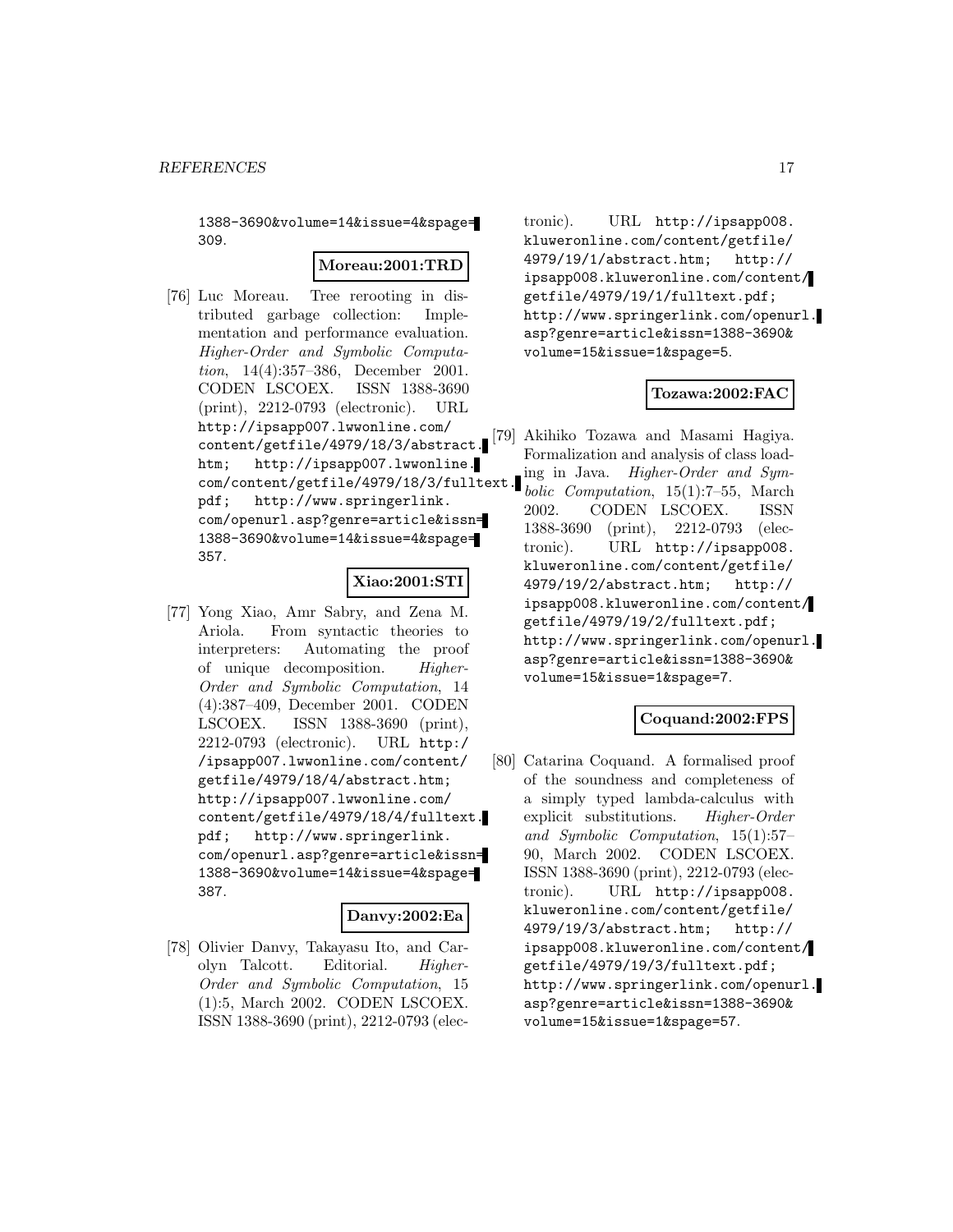#### **Xi:2002:DTP**

[81] Hongwei Xi. Dependent types for program termination verification. Higher-Order and Symbolic Computation, 15(1): 91–131, March 2002. CODEN LSCOEX. ISSN 1388-3690 (print), 2212-0793 (electronic). URL http://ipsapp008. kluweronline.com/content/getfile/ 4979/19/4/abstract.htm; http:// ipsapp008.kluweronline.com/content/ getfile/4979/19/4/fulltext.pdf; http://www.springerlink.com/openurl. asp?genre=article&issn=1388-3690& volume=15&issue=1&spage=91.

#### **Danvy:2002:Eb**

[82] Olivier Danvy and Amr Sabry. Editorial. Higher-Order and Symbolic Computation, 15(2–3):139–140, September 2002. CODEN LSCOEX. ISSN 1388-3690 (print), 2212-0793 (electronic). URL http://ipsapp008. kluweronline.com/content/getfile/ 4979/20/1/abstract.htm; http:// ipsapp008.kluweronline.com/content/ getfile/4979/20/1/fulltext.pdf; http://www.springerlink.com/openurl. asp?genre=article&issn=1388-3690& volume=15&issue=2&spage=139.

#### **Thielecke:2002:CCC**

[83] Hayo Thielecke. Comparing control constructs by double-barrelled CPS. Higher-Order and Symbolic Computation, 15(2–3):141–160, September 2002. CODEN LSCOEX. ISSN 1388-3690 (print), 2212-0793 (electronic). URL http://ipsapp008. kluweronline.com/content/getfile/ 4979/20/2/abstract.htm; http:// ipsapp008.kluweronline.com/content/ getfile/4979/20/2/fulltext.pdf;

http://www.springerlink.com/openurl. asp?genre=article&issn=1388-3690& volume=15&issue=2&spage=141.

# **Reppy:2002:ONL**

[84] John Reppy. Optimizing nested loops using local CPS conversion. Higher-Order and Symbolic Computation, 15(2–3):161–180, September 2002. CODEN LSCOEX. ISSN 1388-3690 (print), 2212-0793 (electronic). URL http://ipsapp008. kluweronline.com/content/getfile/ 4979/20/3/abstract.htm; http:// ipsapp008.kluweronline.com/content/ getfile/4979/20/3/fulltext.pdf; http://www.springerlink.com/openurl. asp?genre=article&issn=1388-3690& volume=15&issue=2&spage=161.

### **Berdine:2002:LCP**

[85] Josh Berdine, Peter O'Hearn, Uday Reddy, and Hayo Thielecke. Linear continuation-passing. Higher-Order and Symbolic Computation, 15(2–3): 181–208, September 2002. CODEN LSCOEX. ISSN 1388-3690 (print), 2212-0793 (electronic). URL http:// ipsapp008.kluweronline.com/content/ getfile/4979/20/4/abstract.htm; http://ipsapp008.kluweronline. com/content/getfile/4979/20/4/fulltext. pdf; http://www.springerlink. com/openurl.asp?genre=article&issn= 1388-3690&volume=15&issue=2&spage= 181.

#### **Zdancewic:2002:SIF**

[86] Steve Zdancewic and Andrew C. Myers. Secure information flow via linear continuations. Higher-Order and Symbolic Computation, 15(2–3):209–234, September 2002. CODEN LSCOEX.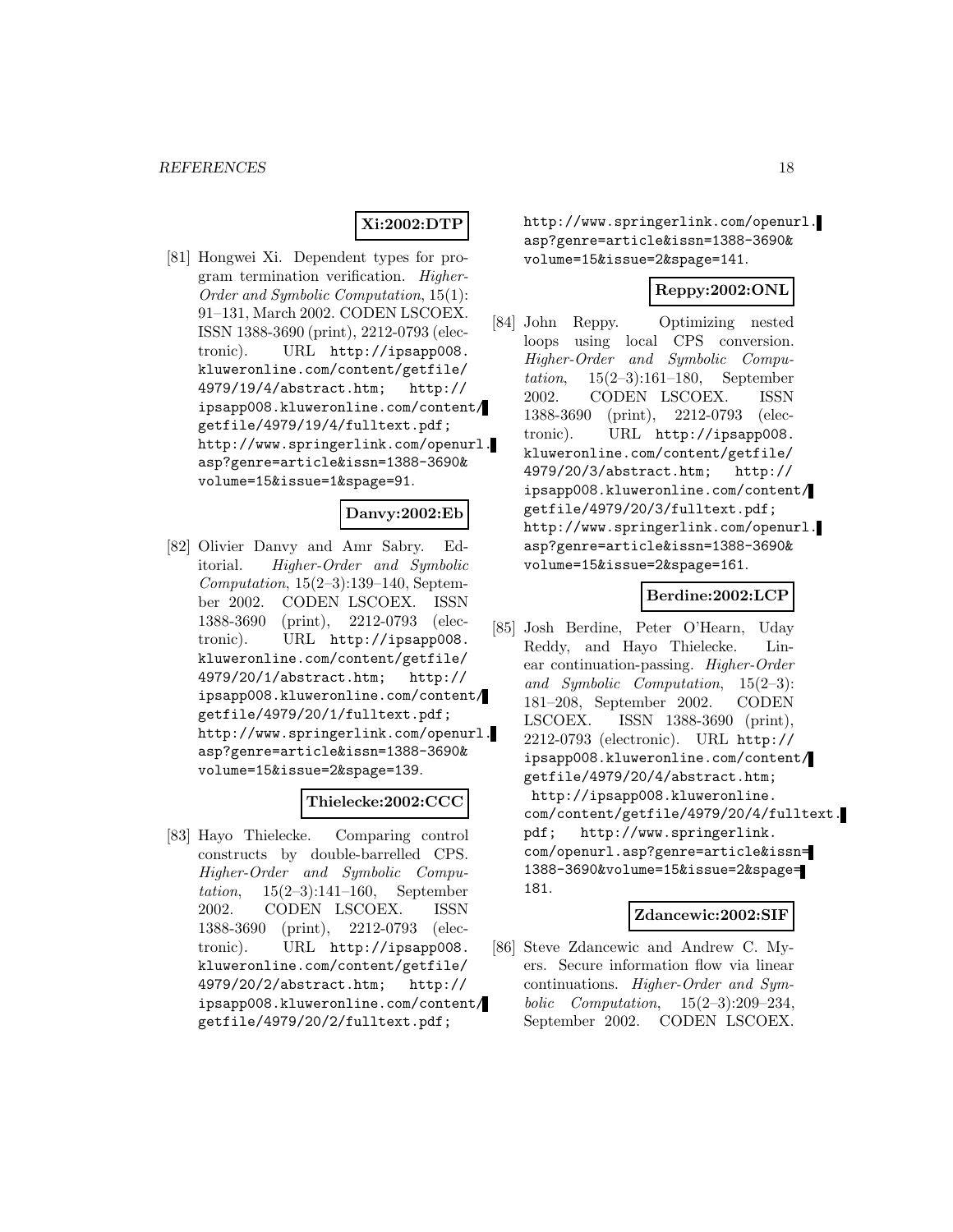ISSN 1388-3690 (print), 2212-0793 (electronic). URL http://ipsapp008. kluweronline.com/content/getfile/ 4979/20/5/abstract.htm; http:// ipsapp008.kluweronline.com/content/ getfile/4979/20/5/fulltext.pdf; http://www.springerlink.com/openurl. asp?genre=article&issn=1388-3690& volume=15&issue=2&spage=209.

### **Hasegawa:2002:ARC**

[87] Masahito Hasegawa and Yoshihiko Kakutani. Axioms for recursion in call-by-value. Higher-Order and Symbolic Computation, 15(2–3):235–264, September 2002. CODEN LSCOEX. ISSN 1388-3690 (print), 2212-0793 (electronic). URL http://ipsapp008. kluweronline.com/content/getfile/ 4979/20/6/abstract.htm; http:// ipsapp008.kluweronline.com/content/ getfile/4979/20/6/fulltext.pdf; http://www.springerlink.com/openurl. asp?genre=article&issn=1388-3690& volume=15&issue=2&spage=235.

#### **Danvy:2002:Ec**

[88] Olivier Danvy and Carolyn Talcott. Editorial. Higher-Order and Symbolic Computation, 15(4):271, December 2002. CODEN LSCOEX. ISSN 1388-3690 (print), 2212-0793 (electronic). URL http://ipsapp008. kluweronline.com/content/getfile/ 4979/21/1/abstract.htm; http:// ipsapp008.kluweronline.com/content/ getfile/4979/21/1/fulltext.pdf; http://www.springerlink.com/openurl. asp?genre=article&issn=1388-3690& volume=15&issue=4&spage=271.

#### **Johann:2002:GSC**

[89] Patricia Johann. A generalization

of short-cut fusion and its correctness proof. Higher-Order and Symbolic Computation, 15(4):273–300, December 2002. CODEN LSCOEX. ISSN 1388-3690 (print), 2212-0793 (electronic). URL http://ipsapp008. kluweronline.com/content/getfile/ 4979/21/2/abstract.htm; http:// ipsapp008.kluweronline.com/content/ getfile/4979/21/2/fulltext.pdf; http://www.springerlink.com/openurl. asp?genre=article&issn=1388-3690& volume=15&issue=4&spage=273.

# **Smith:2002:SDA**

[90] Scott F. Smith and Carolyn L. Talcott. Specification diagrams for actor systems. Higher-Order and Symbolic Computation, 15(4):301–348, December 2002. CODEN LSCOEX. ISSN 1388-3690 (print), 2212-0793 (electronic). URL http://ipsapp008. kluweronline.com/content/getfile/ 4979/21/3/abstract.htm; http:// ipsapp008.kluweronline.com/content/ getfile/4979/21/3/fulltext.pdf; http://www.springerlink.com/openurl. asp?genre=article&issn=1388-3690& volume=15&issue=4&spage=301.

# **Henderson:2002:FG**

[91] Peter Henderson. Functional geometry. Higher-Order and Symbolic Computation, 15(4):349–365, December 2002. CODEN LSCOEX. ISSN 1388-3690 (print), 2212-0793 (electronic). URL http://ipsapp008. kluweronline.com/content/getfile/ 4979/21/4/abstract.htm; http:// ipsapp008.kluweronline.com/content/ getfile/4979/21/4/fulltext.pdf; http://www.springerlink.com/openurl.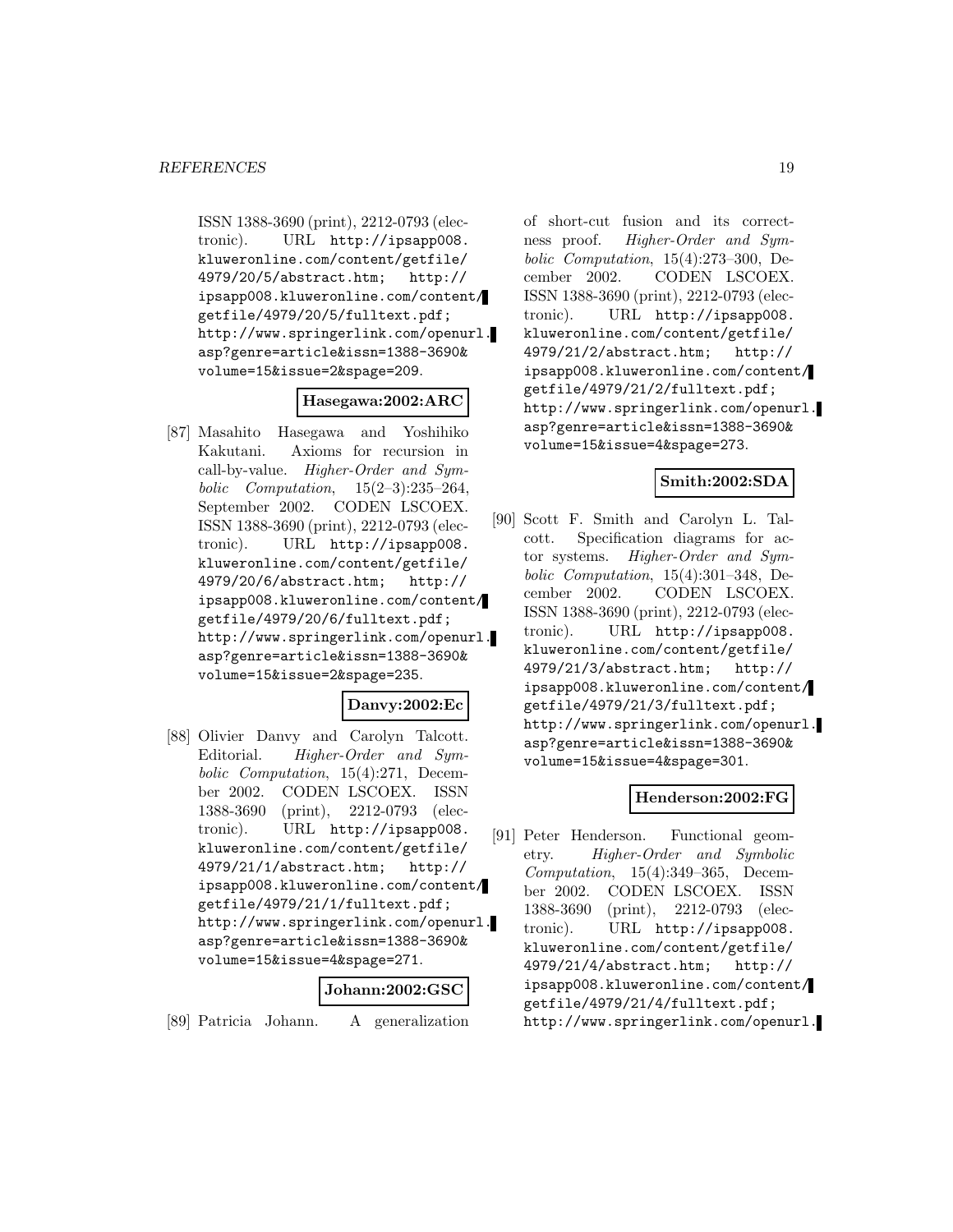asp?genre=article&issn=1388-3690& volume=15&issue=4&spage=349.

# **Danvy:2003:Ea**

[92] Olivier Danvy, Fritz Henglein, Harry Mairson, and Alberto Pettorossi. Editorial. Higher-Order and Symbolic Computation,  $16(1-2):5-6$ , March–June 2003. CODEN LSCOEX. ISSN 1388-3690 (print), 2212-0793 (electronic). URL http://ipsapp008. kluweronline.com/content/getfile/ 4979/22/1/abstract.htm; http:// ipsapp008.kluweronline.com/content/ getfile/4979/22/1/fulltext.pdf; http://www.springerlink.com/openurl. asp?genre=article&issn=1388-3690& volume=16&issue=1&spage=5.

### **Paige:2003:RR**

[93] Bob Paige. Research retrospective. Higher-Order and Symbolic Computation,  $16(1-2):7-13$ , March–June 2003. CODEN LSCOEX. ISSN 1388-3690 (print), 2212-0793 (electronic). URL http://ipsapp008. kluweronline.com/content/getfile/ 4979/22/2/abstract.htm; http:// ipsapp008.kluweronline.com/content/ getfile/4979/22/2/fulltext.pdf; http://www.springerlink.com/openurl. asp?genre=article&issn=1388-3690& volume=16&issue=1&spage=7.

#### **deMoor:2003:URP**

[94] Oege de Moor, David Lacey, and Eric Van Wyk. Universal regular path queries. Higher-Order and Symbolic Computation,  $16(1-2):15-35$ , March– June 2003. CODEN LSCOEX. ISSN 1388-3690 (print), 2212-0793 (electronic). URL http://ipsapp008. kluweronline.com/content/getfile/

4979/22/3/abstract.htm; http:// ipsapp008.kluweronline.com/content/ getfile/4979/22/3/fulltext.pdf; http://www.springerlink.com/openurl. asp?genre=article&issn=1388-3690& volume=16&issue=1&spage=15.

# **Liu:2003:DPS**

[95] Yanhong A. Liu and Scott D. Stoller. Dynamic programming via static incrementalization. Higher-Order and Symbolic Computation, 16(1–2):37–62, March–June 2003. CODEN LSCOEX. ISSN 1388-3690 (print), 2212-0793 (electronic). URL http://ipsapp008. kluweronline.com/content/getfile/ 4979/22/4/abstract.htm; http:// ipsapp008.kluweronline.com/content/ getfile/4979/22/4/fulltext.pdf; http://www.springerlink.com/openurl. asp?genre=article&issn=1388-3690& volume=16&issue=1&spage=37.

# **Leonard:2003:PSF**

[96] Elizabeth I. Leonard and Constance L. Heitmeyer. Program synthesis from formal requirements specifications using APTS. Higher-Order and Symbolic Computation,  $16(1-2):63-92$ , March– June 2003. CODEN LSCOEX. ISSN 1388-3690 (print), 2212-0793 (electronic). URL http://ipsapp008. kluweronline.com/content/getfile/ 4979/22/5/abstract.htm; http:// ipsapp008.kluweronline.com/content/ getfile/4979/22/5/fulltext.pdf; http://www.springerlink.com/openurl. asp?genre=article&issn=1388-3690& volume=16&issue=1&spage=63.

#### **Reps:2003:CDD**

[97] Thomas W. Reps and Louis B. Rall. Computational divided differ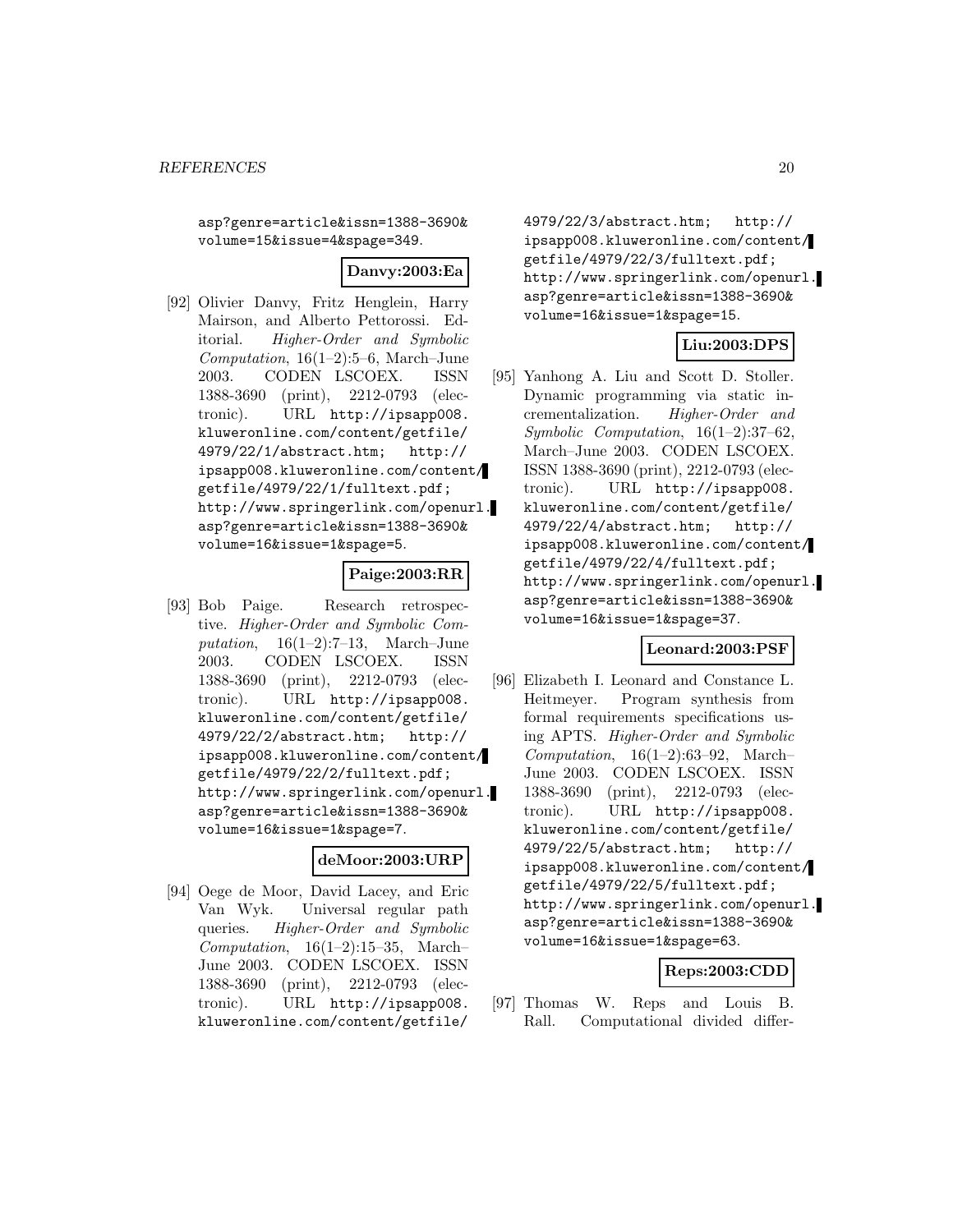encing and divided-difference arithmetics. Higher-Order and Symbolic Computation, 16(1–2):93–149, March– June 2003. CODEN LSCOEX. ISSN 1388-3690 (print), 2212-0793 (electronic). URL http://ipsapp008. kluweronline.com/content/getfile/ 4979/22/6/abstract.htm; http:// ipsapp008.kluweronline.com/content/ getfile/4979/22/6/fulltext.pdf; http://www.springerlink.com/openurl. asp?genre=article&issn=1388-3690& volume=16&issue=1&spage=93.

# **Basin:2003:E**

[98] David Basin, Olivier Danvy, Julian Padget, and Carolyn Talcott. Editorial. Higher-Order and Symbolic Computation, 16(3):159, September 2003. CODEN LSCOEX. ISSN 1388-3690 (print), 2212-0793 (electronic). URL http://ipsapp008. kluweronline.com/content/getfile/ 4979/23/1/abstract.htm; http:// ipsapp008.kluweronline.com/content/ [101] Inge Li Gørtz, Signe Reuss, and getfile/4979/23/1/fulltext.pdf; http://www.springerlink.com/openurl. asp?genre=article&issn=1388-3690& volume=16&issue=3&spage=159.

# **Ford:2003:FFO**

[99] Jonathan Ford and Ian A. Mason. Formal foundations of operational semantics. Higher-Order and Symbolic Computation, 16(3):161–202, September 2003. CODEN LSCOEX. ISSN 1388-3690 (print), 2212-0793 (electronic). URL http://ipsapp008. kluweronline.com/content/getfile/ 4979/23/2/abstract.htm; http:// ipsapp008.kluweronline.com/content/ getfile/4979/23/2/fulltext.pdf;

asp?genre=article&issn=1388-3690& volume=16&issue=3&spage=161.

# **Loidl:2003:CPF**

[100] H.-W. Loidl, F. Rubio, N. Scaife, K. Hammond, S. Horiguchi, U. Klusik, R. Loogen, G. J. Michaelson, R. Peña, S. Priebe, A. J. Rebón, and P. W. Trinder. Comparing parallel functional languages: Programming and performance. Higher-Order and Symbolic Computation, 16(3):203–251, September 2003. CODEN LSCOEX. ISSN 1388-3690 (print), 2212-0793 (electronic). URL http://ipsapp008. kluweronline.com/content/getfile/ 4979/23/3/abstract.htm; http:// ipsapp008.kluweronline.com/content/ getfile/4979/23/3/fulltext.pdf; http://www.springerlink.com/openurl. asp?genre=article&issn=1388-3690& volume=16&issue=3&spage=203.

# **Gortz:2003:SNW**

Morten Heine Sørensen. Strong normalization from weak normalization by translation into the lambda-Icalculus. Higher-Order and Symbolic  $Computation, 16(3):253-285, September$ ber 2003. CODEN LSCOEX. ISSN 1388-3690 (print), 2212-0793 (electronic). URL http://ipsapp008. kluweronline.com/content/getfile/ 4979/23/4/abstract.htm; http:// ipsapp008.kluweronline.com/content/ getfile/4979/23/4/fulltext.pdf; http://www.springerlink.com/openurl. asp?genre=article&issn=1388-3690& volume=16&issue=3&spage=253.

#### **Danvy:2003:Eb**

http://www.springerlink.com/openurl. [102] Olivier Danvy and Peter Thiemann.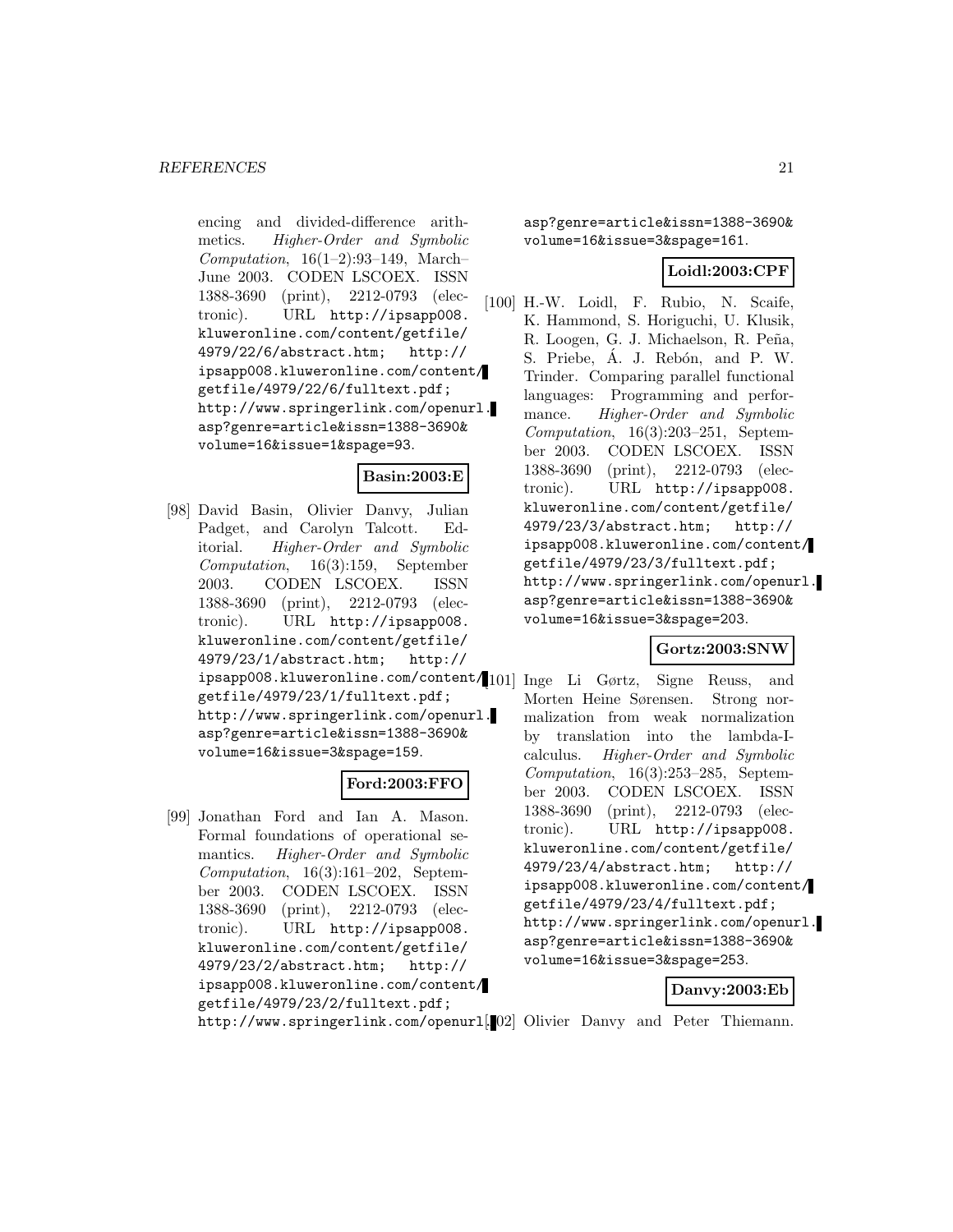Editorial. Higher-Order and Symbolic Computation, 16(4):295, December 2003. CODEN LSCOEX. ISSN 1388-3690 (print), 2212-0793 (electronic). URL http://ipsapp008. kluweronline.com/content/getfile/ 4979/24/1/abstract.htm; http:// ipsapp008.kluweronline.com/content/ getfile/4979/24/1/fulltext.pdf; http://www.springerlink.com/openurl. asp?genre=article&issn=1388-3690& volume=16&issue=4&spage=295.

#### **Giacobazzi:2003:NSS**

[103] Roberto Giacobazzi and Isabella Mastroeni. Non-standard semantics for program slicing. Higher-Order and Symbolic Computation, 16(4):297–339, December 2003. CODEN LSCOEX. ISSN 1388-3690 (print), 2212-0793 (electronic). URL http://ipsapp008. kluweronline.com/content/getfile/ 4979/24/2/abstract.htm; http:// ipsapp008.kluweronline.com/content/ getfile/4979/24/2/fulltext.pdf; http://www.springerlink.com/openurl. asp?genre=article&issn=1388-3690& volume=16&issue=4&spage=297.

# **Lu:2003:PDA**

[104] Lunjin Lu. Path dependent analysis of logic programs. Higher-Order and Symbolic Computation, 16(4):341–377, December 2003. CODEN LSCOEX. ISSN 1388-3690 (print), 2212-0793 (electronic). URL http://ipsapp008. kluweronline.com/content/getfile/ 4979/24/3/abstract.htm; http:// ipsapp008.kluweronline.com/content/ getfile/4979/24/3/fulltext.pdf; http://www.springerlink.com/openurl. asp?genre=article&issn=1388-3690& volume=16&issue=4&spage=341.

# **Nanevski:2003:AGS**

[105] Aleksandar Nanevski, Guy Blelloch, and Robert Harper. Automatic generation of staged geometric predicates. Higher-Order and Symbolic Computation, 16(4):379–400, December 2003. CODEN LSCOEX. ISSN 1388-3690 (print), 2212-0793 (electronic). URL http://ipsapp008. kluweronline.com/content/getfile/ 4979/24/4/abstract.htm; http:// ipsapp008.kluweronline.com/content/ getfile/4979/24/4/fulltext.pdf; http://www.springerlink.com/openurl. asp?genre=article&issn=1388-3690& volume=16&issue=4&spage=379.

### **Harper:2003:CPT**

[106] Robert Harper and Mark Lillibridge. Corrigendum: Polymorphic type assignment and CPS conversion. Higher-Order and Symbolic Computation, 16(4):401, December 2003. CODEN LSCOEX. ISSN 1388-3690 (print), 2212-0793 (electronic). URL http://ipsapp008. kluweronline.com/content/getfile/ 4979/24/5/abstract.htm; http:// ipsapp008.kluweronline.com/content/ getfile/4979/24/5/fulltext.pdf; http://www.springerlink.com/openurl. asp?genre=article&issn=1388-3690& volume=16&issue=4&spage=401. See [1].

#### **Chin:2004:E**

[107] Wei-Ngan Chin, Olivier Danvy, and Peter Thiemann. Editorial. Higher-Order and Symbolic Computation, 17 (1–2):5–6, March 2004. CODEN LSCOEX. ISSN 1388-3690 (print), 2212-0793 (electronic). URL http: //www.springerlink.com/openurl.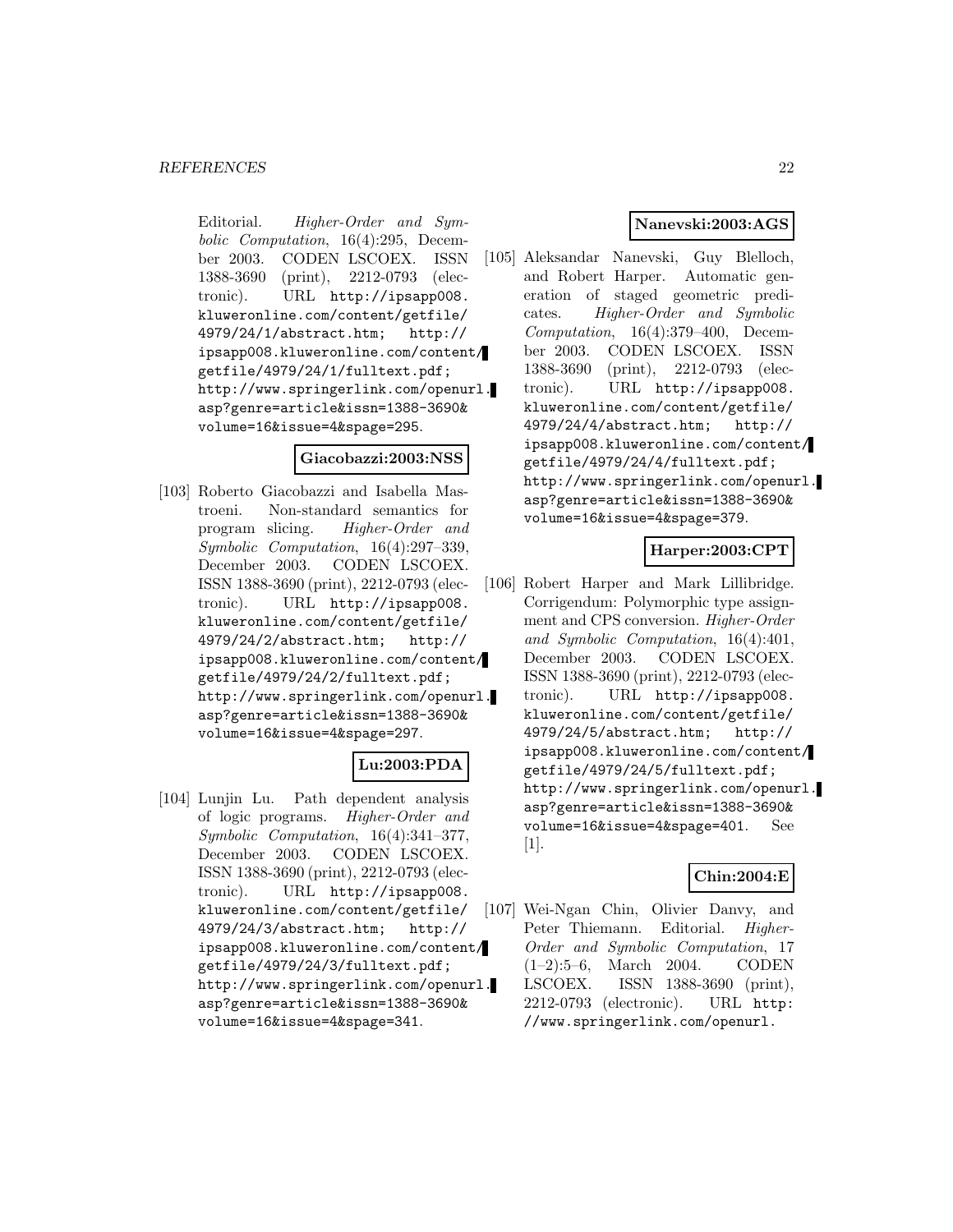asp?genre=article&issn=1388-3690& volume=17&issue=1&spage=5.

# **Vidal:2004:CAP**

[108] Germán Vidal. Cost–augmented partial evaluation of functional logic programs. Higher-Order and Symbolic Computation, 17(1–2):7–46, March 2004. CO-DEN LSCOEX. ISSN 1388-3690 (print), 2212-0793 (electronic). URL http: //www.springerlink.com/openurl. asp?genre=article&issn=1388-3690& volume=17&issue=1&spage=7.

#### **LeMeur:2004:SSP**

[109] Anne-Françoise Le Meur, Julia L. Lawall, and Charles Consel. Specialization scenarios: a pragmatic approach to declaring program specialization. Higher-Order and Symbolic Computation, 17(1–2):47–92, March 2004. CO-DEN LSCOEX. ISSN 1388-3690 (print), 2212-0793 (electronic). URL http: //www.springerlink.com/openurl. asp?genre=article&issn=1388-3690& volume=17&issue=1&spage=47.

#### **Khoo:2004:PAO**

[110] Siau-Cheng Khoo and Kun Shi. Program adaptation via output-constraint specialization. Higher-Order and Symbolic Computation,  $17(1-2):93-128$ , March 2004. CODEN LSCOEX. ISSN 1388-3690 (print), 2212-0793 (electronic). URL http://www. springerlink.com/openurl.asp?genre= article&issn=1388-3690&volume=17& issue=1&spage=93.

#### **Voigtlander:2004:UCP**

[111] Janis Voigtländer. Using circular programs to deforest in accumulating parameters. Higher-Order and Symbolic Computation, 17(1–2): 129–163, March 2004. CODEN LSCOEX. ISSN 1388-3690 (print), 2212-0793 (electronic). URL http: //www.springerlink.com/openurl. asp?genre=article&issn=1388-3690& volume=17&issue=1&spage=129.

### **Basin:2004:E**

[112] David Basin, Olivier Danvy, and Robert Harper. Editorial. Higher-Order and Symbolic Computation, 17 (3):171, September 2004. CODEN LSCOEX. ISSN 1388-3690 (print), 2212-0793 (electronic). URL http: //www.springerlink.com/openurl. asp?genre=article&issn=1388-3690& volume=17&issue=3&spage=171.

#### **Lacey:2004:COC**

[113] David Lacey, Neil D. Jones, Eric Van Wyk, and Carl Christian Frederiksen. Compiler optimization correctness by temporal logic. *Higher-*Order and Symbolic Computation, 17 (3):173–206, September 2004. CODEN LSCOEX. ISSN 1388-3690 (print), 2212-0793 (electronic). URL http: //www.springerlink.com/openurl. asp?genre=article&issn=1388-3690& volume=17&issue=3&spage=173.

#### **Kristensen:2004:ICP**

[114] Lars Michael Kristensen and Søren Christensen. Implementing coloured Petri nets using a functional programming language. Higher-Order and Symbolic Computation, 17(3): 207–243, September 2004. CODEN LSCOEX. ISSN 1388-3690 (print), 2212-0793 (electronic). URL http: //www.springerlink.com/openurl.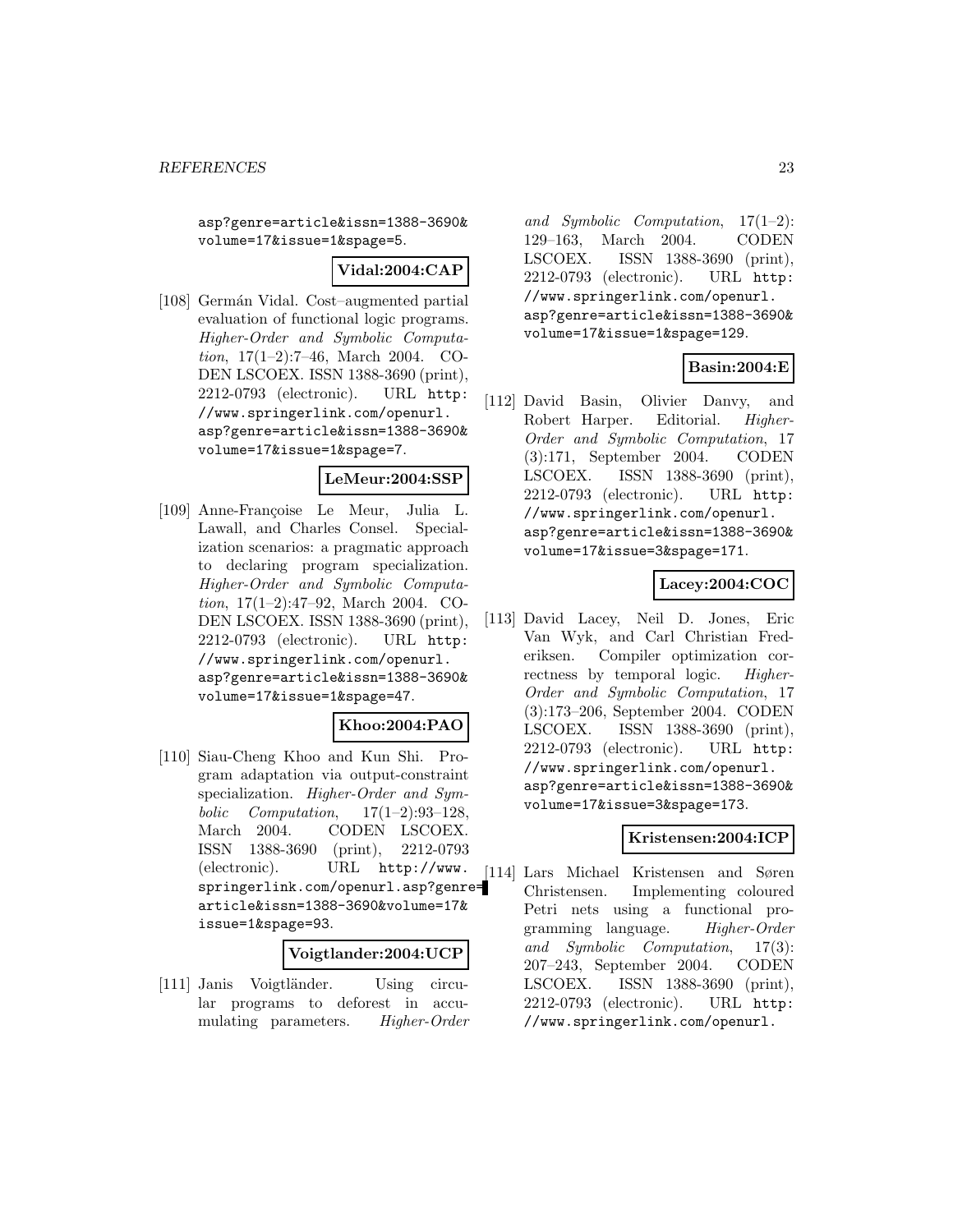asp?genre=article&issn=1388-3690& volume=17&issue=3&spage=207.

# **Tofte:2004:RRB**

[115] Mads Tofte, Lars Birkedal, Martin Elsman, and Niels Hallenberg. A retrospective on region-based memory management. Higher-Order and Symbolic Computation, 17(3): 245–265, September 2004. CODEN LSCOEX. ISSN 1388-3690 (print), 2212-0793 (electronic). URL http: //www.springerlink.com/openurl. asp?genre=article&issn=1388-3690& volume=17&issue=3&spage=245.

#### **Danvy:2004:E**

[116] Olivier Danvy and Ian Mason. Editorial. Higher-Order and Symbolic Computation, 17(4):275, December 2004. CO-DEN LSCOEX. ISSN 1388-3690 (print), 2212-0793 (electronic). URL http: //www.springerlink.com/openurl. asp?genre=article&issn=1388-3690& volume=17&issue=4&spage=275.

### **Queinnec:2004:CWS**

[117] Christian Queinnec. Continuations and Web servers. Higher-Order and Symbolic Computation, 17(4): 277–295, December 2004. CODEN LSCOEX. ISSN 1388-3690 (print), 2212-0793 (electronic). URL http: //www.springerlink.com/openurl. asp?genre=article&issn=1388-3690& volume=17&issue=4&spage=277.

#### **Mastroeni:2004:APA**

[118] Isabella Mastroeni. Algebraic power analysis by abstract interpretation. Higher-Order and Symbolic Computation, 17(4):297–345, December 2004.

CODEN LSCOEX. ISSN 1388- 3690 (print), 2212-0793 (electronic). URL http://www.springerlink.com/ openurl.asp?genre=article&issn= 1388-3690&volume=17&issue=4&spage= 297.

# **Helsen:2004:BRC**

[119] Simon Helsen. Bisimilarity for the region calculus. Higher-Order and Symbolic Computation, 17(4): 347–394, December 2004. CODEN LSCOEX. ISSN 1388-3690 (print), 2212-0793 (electronic). URL http: //www.springerlink.com/openurl. asp?genre=article&issn=1388-3690& volume=17&issue=4&spage=347.

# **Danvy:2005:E**

[120] Olivier Danvy, Fritz Henglein, Harry Mairson, and Alberto Pettorossi. Editorial. Higher-Order and Symbolic Computation, 18(1–2):5–6, June 2005. CO-DEN LSCOEX. ISSN 1388-3690 (print), 2212-0793 (electronic). URL http: //www.springerlink.com/openurl. asp?genre=article&issn=1388-3690& volume=18&issue=1&spage=5.

# **Mairson:2005:RP**

[121] Harry Mairson. Robert Paige (1947– 1999). Higher-Order and Symbolic Computation, 18(1–2):7–8, June 2005. CO-DEN LSCOEX. ISSN 1388-3690 (print), 2212-0793 (electronic). URL http: //www.springerlink.com/openurl. asp?genre=article&issn=1388-3690& volume=18&issue=1&spage=7.

#### **Siegel:2005:RBP**

[122] Alan Siegel. Remembrances of Bob Paige. Higher-Order and Symbolic Computation, 18(1–2):9–11, June 2005. CO-DEN LSCOEX. ISSN 1388-3690 (print),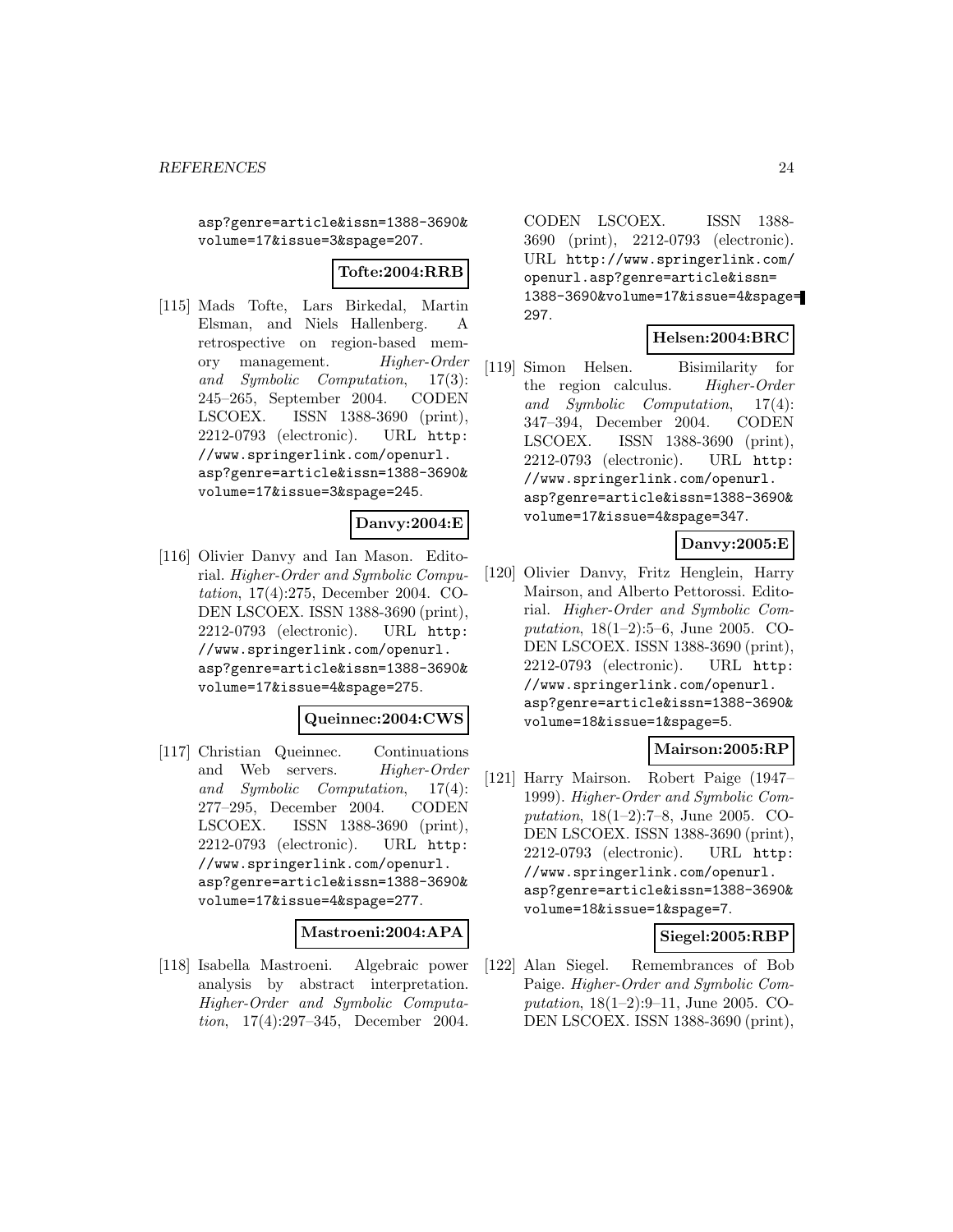2212-0793 (electronic). URL http: //www.springerlink.com/openurl. asp?genre=article&issn=1388-3690& volume=18&issue=1&spage=9.

# **Davis:2005:ABP**

[123] Martin Davis. An appreciation of Bob Paige. Higher-Order and Symbolic Computation, 18(1–2):13, June 2005. CO-DEN LSCOEX. ISSN 1388-3690 (print), 2212-0793 (electronic). URL http: //www.springerlink.com/openurl. asp?genre=article&issn=1388-3690& volume=18&issue=1&spage=13.

### **Goyal:2005:TDI**

[124] Deepak Goyal. Transformational derivation of an improved alias analysis algorithm. Higher-Order and Symbolic Computation, 18(1–2):15–49, June 2005. CO-DEN LSCOEX. ISSN 1388-3690 (print), 2212-0793 (electronic). URL http: //www.springerlink.com/openurl. asp?genre=article&issn=1388-3690& volume=18&issue=1&spage=15.

#### **Desharnais:2005:LRP**

[125] Jules Desharnais and Bernhard Möller. Least reflexive points of relations. Higher-Order and Symbolic Computation, 18(1–2):51–77, June 2005. CO-DEN LSCOEX. ISSN 1388-3690 (print), 2212-0793 (electronic). URL http: //www.springerlink.com/openurl. asp?genre=article&issn=1388-3690& volume=18&issue=1&spage=51.

#### **Klarlund:2005:RLA**

[126] Nils Klarlund. Relativizations for the logic-automata connection. Higher-Order and Symbolic Computation, 18 (1–2):79–120, June 2005. CODEN LSCOEX. ISSN 1388-3690 (print),

2212-0793 (electronic). URL http: //www.springerlink.com/openurl. asp?genre=article&issn=1388-3690& volume=18&issue=1&spage=79.

# **Pettorossi:2005:DEL**

[127] Alberto Pettorossi, Maurizio Proietti, and Sophie Renault. Derivation of efficient logic programs by specialization and reduction of nondeterminism. Higher-Order and Symbolic Computation, 18(1–2):121–210, June 2005. CO-DEN LSCOEX. ISSN 1388-3690 (print), 2212-0793 (electronic). URL http: //www.springerlink.com/openurl. asp?genre=article&issn=1388-3690& volume=18&issue=1&spage=121.

# **Paige:2005:NP**

[128] Robert Paige. An NSF proposal. Higher-Order and Symbolic Computation, 18 (1–2):211–235, June 2005. CODEN LSCOEX. ISSN 1388-3690 (print), 2212-0793 (electronic). URL http: //www.springerlink.com/openurl. asp?genre=article&issn=1388-3690& volume=18&issue=1&spage=211.

# **Felleisen:2005:E**

[129] Matthias Felleisen, Julia Lawall, Manuel Serrano, and Olin Shivers. Editorial. Higher-Order and Symbolic Computation, 18(3–4):243–244, December 2005. CODEN LSCOEX. ISSN 1388- 3690 (print), 2212-0793 (electronic). URL http://www.springerlink.com/ openurl.asp?genre=article&issn= 1388-3690&volume=18&issue=3&spage= 243.

#### **Meunier:2005:SMS**

[130] Philippe Meunier, Robert Bruce Findler, Paul Steckler, and Mitchell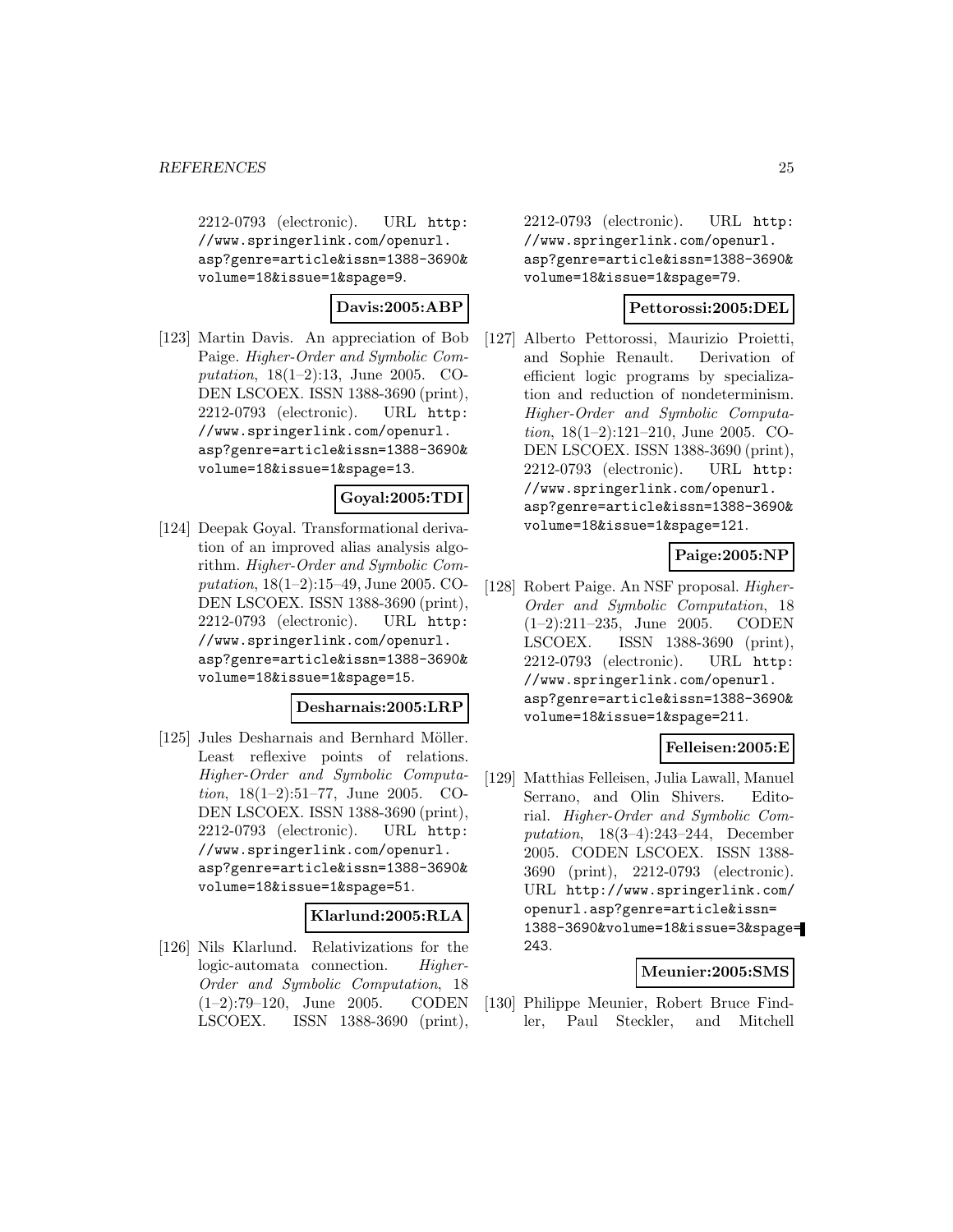Wand. Selectors make set–based analysis too hard. Higher-Order and Symbolic Computation, 18(3–4): 245–269, December 2005. CODEN LSCOEX. ISSN 1388-3690 (print), 2212-0793 (electronic). URL http: //www.springerlink.com/openurl. asp?genre=article&issn=1388-3690& volume=18&issue=3&spage=245.

# **Dube:2005:BVC**

[131] Danny Dubé and Marc Feeley. BIT: a very compact scheme system for microcontrollers. Higher-Order and Symbolic Computation, 18(3–4):271– 298, December 2005. CODEN LSCOEX. ISSN 1388-3690 (print), 2212-0793 (electronic). URL http: //www.springerlink.com/openurl. asp?genre=article&issn=1388-3690& volume=18&issue=3&spage=271.

#### **Waddell:2005:FLF**

[132] Oscar Waddell, Dipanwita Sarkar, and R. Kent Dybvig. Fixing Letrec: a faithful yet efficient implementation of Scheme's recursive binding construct. Higher-Order and Symbolic Computation, 18(3–4): 299–326, December 2005. CODEN LSCOEX. ISSN 1388-3690 (print), 2212-0793 (electronic). URL http: //www.springerlink.com/openurl. asp?genre=article&issn=1388-3690& volume=18&issue=3&spage=299.

### **Gasbichler:2005:IUL**

[133] Martin Gasbichler and Michael Sperber. Integrating user-level threads with processes in Scsh. Higher-Order and Symbolic Computation, 18(3–4): 327–354, December 2005. CODEN LSCOEX. ISSN 1388-3690 (print),

2212-0793 (electronic). URL http: //www.springerlink.com/openurl. asp?genre=article&issn=1388-3690& volume=18&issue=3&spage=327.

# **Kiselyov:2005:IMS**

[134] Oleg Kiselyov. Implementing Metcast in Scheme. Higher-Order and Symbolic Computation, 18(3–4):355– 370, December 2005. CODEN LSCOEX. ISSN 1388-3690 (print), 2212-0793 (electronic). URL http: //www.springerlink.com/openurl. asp?genre=article&issn=1388-3690& volume=18&issue=3&spage=355.

### **Goldberg:2005:VEC**

[135] Mayer Goldberg. A variadic extension of Curry's fixed-point combinator. Higher-Order and Symbolic Computation, 18 (3–4):371–388, December 2005. CO-DEN LSCOEX. ISSN 1388-3690 (print), 2212-0793 (electronic). URL http: //www.springerlink.com/openurl. asp?genre=article&issn=1388-3690& volume=18&issue=3&spage=371.

#### **Danvy:2006:Ea**

[136] Olivier Danvy, Oege de Moor, Julian Padget, and Peter Thiemann. Editorial. Higher-Order and Symbolic Computation, 19(1):5, March 2006. CO-DEN LSCOEX. ISSN 1388-3690 (print), 2212-0793 (electronic). URL http: //www.springerlink.com/openurl. asp?genre=article&issn=1388-3690& volume=19&issue=1&spage=5.

#### **Martel:2006:SRE**

[137] Matthieu Martel. Semantics of roundoff error propagation in finite precision calculations. Higher-Order and Symbolic Computation, 19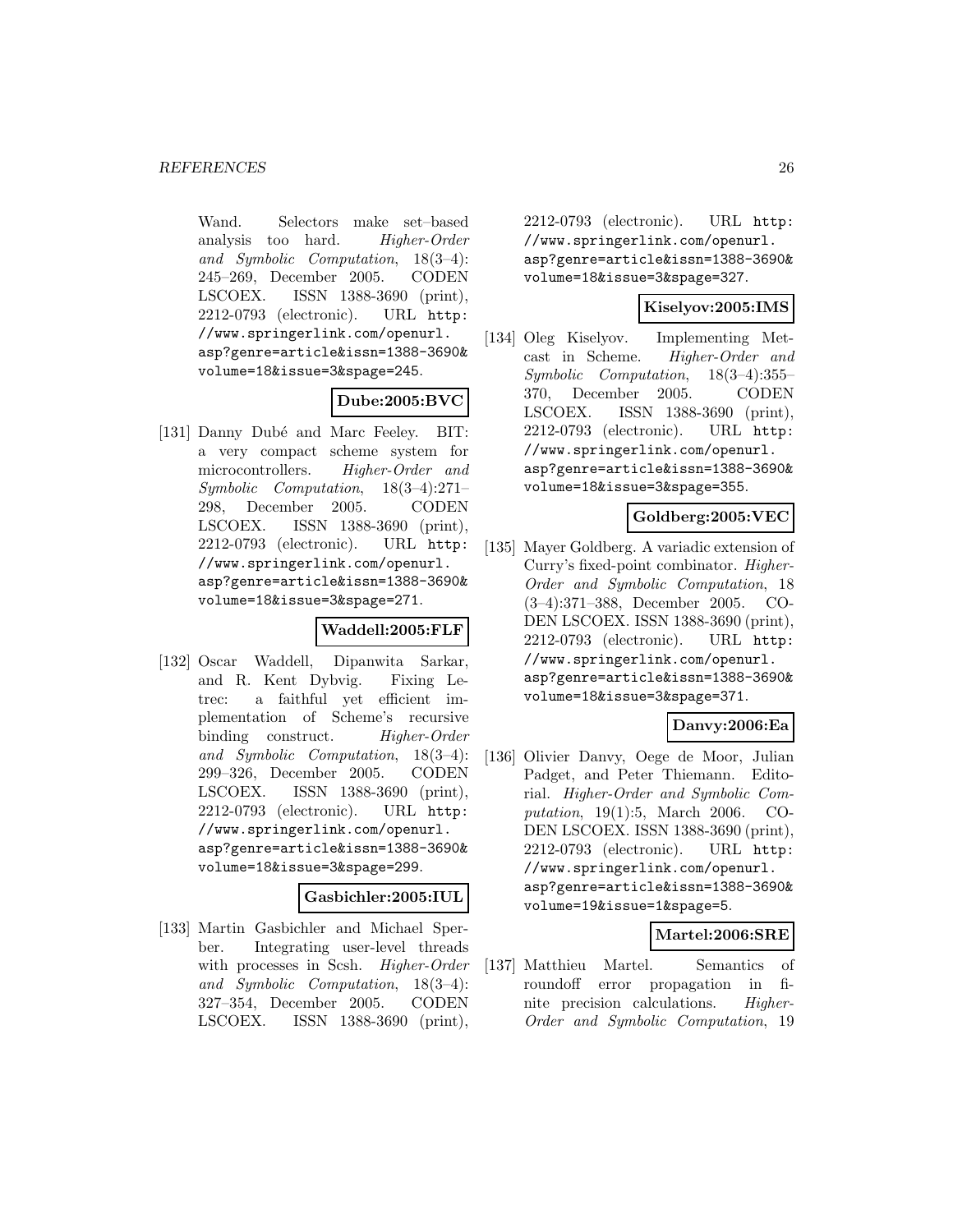(1):7–30, March 2006. CODEN LSCOEX. ISSN 1388-3690 (print), 2212-0793 (electronic). URL http: //www.springerlink.com/openurl. asp?genre=article&issn=1388-3690& volume=19&issue=1&spage=7.

# **Mine:2006:OAD**

[138] Antoine Miné. The octagon abstract domain. Higher-Order and Symbolic Computation, 19(1):31–100, March 2006. CODEN LSCOEX. ISSN 1388- 3690 (print), 2212-0793 (electronic). URL http://www.springerlink.com/ openurl.asp?genre=article&issn= 1388-3690&volume=19&issue=1&spage= 31.

# **Nandivada:2006:DSR**

[139] V. Krishna Nandivada and Suresh Jagannathan. Dynamic state restoration using versioning exceptions. Higher-Order and Symbolic Computation, 19 (1):101–124, March 2006. CODEN LSCOEX. ISSN 1388-3690 (print), 2212-0793 (electronic). URL http: //www.springerlink.com/openurl. asp?genre=article&issn=1388-3690& volume=19&issue=1&spage=101.

# **Pottier:2006:PTD**

[140] François Pottier and Nadji Gauthier. Polymorphic typed defunctionalization and concretization. Higher-Order and Symbolic Computation, 19 (1):125–162, March 2006. CODEN LSCOEX. ISSN 1388-3690 (print), 2212-0793 (electronic). URL http: //www.springerlink.com/openurl. asp?genre=article&issn=1388-3690& volume=19&issue=1&spage=125.

# **Honsell:2006:E**

[141] Furio Honsell and Carolyn Talcott. Editorial. Higher-Order and Symbolic Computation, 19(2–3):167– 168, September 2006. CODEN LSCOEX. ISSN 1388-3690 (print), 2212-0793 (electronic). URL http: //www.springerlink.com/openurl. asp?genre=article&issn=1388-3690& volume=19&issue=2&spage=167.

# **Norrish:2006:MCU**

[142] Michael Norrish. Mechanising λ-calculus using a classical first order theory of terms with permutations. Higher-Order and Symbolic Computation, 19(2–3): 169–195, September 2006. CODEN LSCOEX. ISSN 1388-3690 (print), 2212-0793 (electronic). URL http: //www.springerlink.com/openurl. asp?genre=article&issn=1388-3690& volume=19&issue=2&spage=169.

# **Hickey:2006:FCC**

[143] Jason Hickey and Aleksey Nogin. Formal compiler construction in a logical framework. Higher-Order and Symbolic Computation, 19(2–3):197– 230, September 2006. CODEN LSCOEX. ISSN 1388-3690 (print), 2212-0793 (electronic). URL http: //www.springerlink.com/openurl. asp?genre=article&issn=1388-3690& volume=19&issue=2&spage=197.

# **Hamana:2006:IAA**

[144] Makoto Hamana. An initial algebra approach to term rewriting systems with variable binders. Higher-Order and Symbolic Computation, 19 (2–3):231–262, September 2006. CO-DEN LSCOEX. ISSN 1388-3690 (print),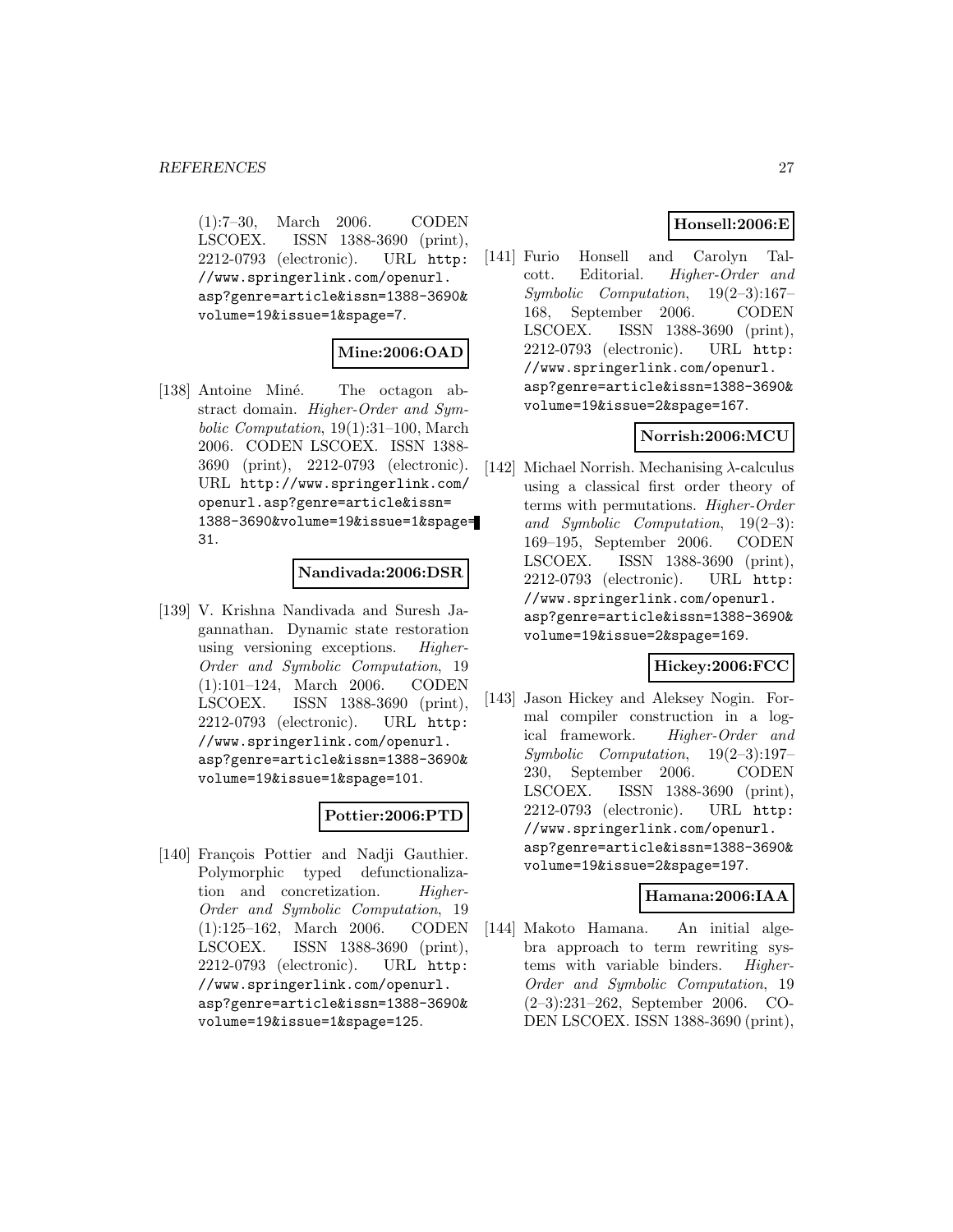2212-0793 (electronic). URL http: //www.springerlink.com/openurl. asp?genre=article&issn=1388-3690& volume=19&issue=2&spage=231.

# **Ghani:2006:ESH**

[145] Neil Ghani, Tarmo Uustalu, and Makoto Hamana. Explicit substitutions and higher-order syntax. Higher-Order and Symbolic Computation, 19(2–3): 263–282, September 2006. CODEN LSCOEX. ISSN 1388-3690 (print), 2212-0793 (electronic). URL http: //www.springerlink.com/openurl. asp?genre=article&issn=1388-3690& volume=19&issue=2&spage=263.

# **Gadducci:2006:APA**

[146] Fabio Gadducci, Marino Miculan, and Ugo Montanari. About permutation algebras, (pre)sheaves and named sets. Higher-Order and Symbolic Computation, 19(2–3):283– 304, September 2006. CODEN LSCOEX. ISSN 1388-3690 (print), 2212-0793 (electronic). URL http: //www.springerlink.com/openurl. asp?genre=article&issn=1388-3690& volume=19&issue=2&spage=283.

# **Tanaka:2006:PDL**

[147] Miki Tanaka and John Power. Pseudodistributive laws and axiomatics for variable binding. Higher-Order and Symbolic Computation, 19(2–3):305– 337, September 2006. CODEN LSCOEX. ISSN 1388-3690 (print), 2212-0793 (electronic). URL http: //www.springerlink.com/openurl. asp?genre=article&issn=1388-3690& volume=19&issue=2&spage=305.

# **Danvy:2006:Eb**

[148] Olivier Danvy, Andrzej Filinski, Jean-Louis Giavitto, Andy King, Pierre-Etienne Moreau, and Carolyn Talcott. Editorial. Higher-Order and Symbolic Computation, 19(4): 343–344, December 2006. CODEN LSCOEX. ISSN 1388-3690 (print), 2212-0793 (electronic). URL http: //www.springerlink.com/openurl. asp?genre=article&issn=1388-3690& volume=19&issue=4&spage=343.

#### **Bertolissi:2006:ECR**

[149] Clara Bertolissi, Horatiu Cirstea, and Claude Kirchner. Expressing combinatory reduction systems derivations in the rewriting calculus. Higher-Order and Symbolic Computation, 19 (4):345–376, December 2006. CODEN LSCOEX. ISSN 1388-3690 (print), 2212-0793 (electronic). URL http: //www.springerlink.com/openurl. asp?genre=article&issn=1388-3690& volume=19&issue=4&spage=345.

# **Levy:2006:CPV**

[150] Paul Blain Levy. Call-by-pushvalue: Decomposing call-by-value and call-by-name. Higher-Order and Symbolic Computation, 19(4): 377–414, December 2006. CODEN LSCOEX. ISSN 1388-3690 (print), 2212-0793 (electronic). URL http: //www.springerlink.com/openurl. asp?genre=article&issn=1388-3690& volume=19&issue=4&spage=377.

# **Hill:2006:DEA**

[151] Patricia M. Hill and Fausto Spoto. Deriving escape analysis by abstract interpretation. Higher-Order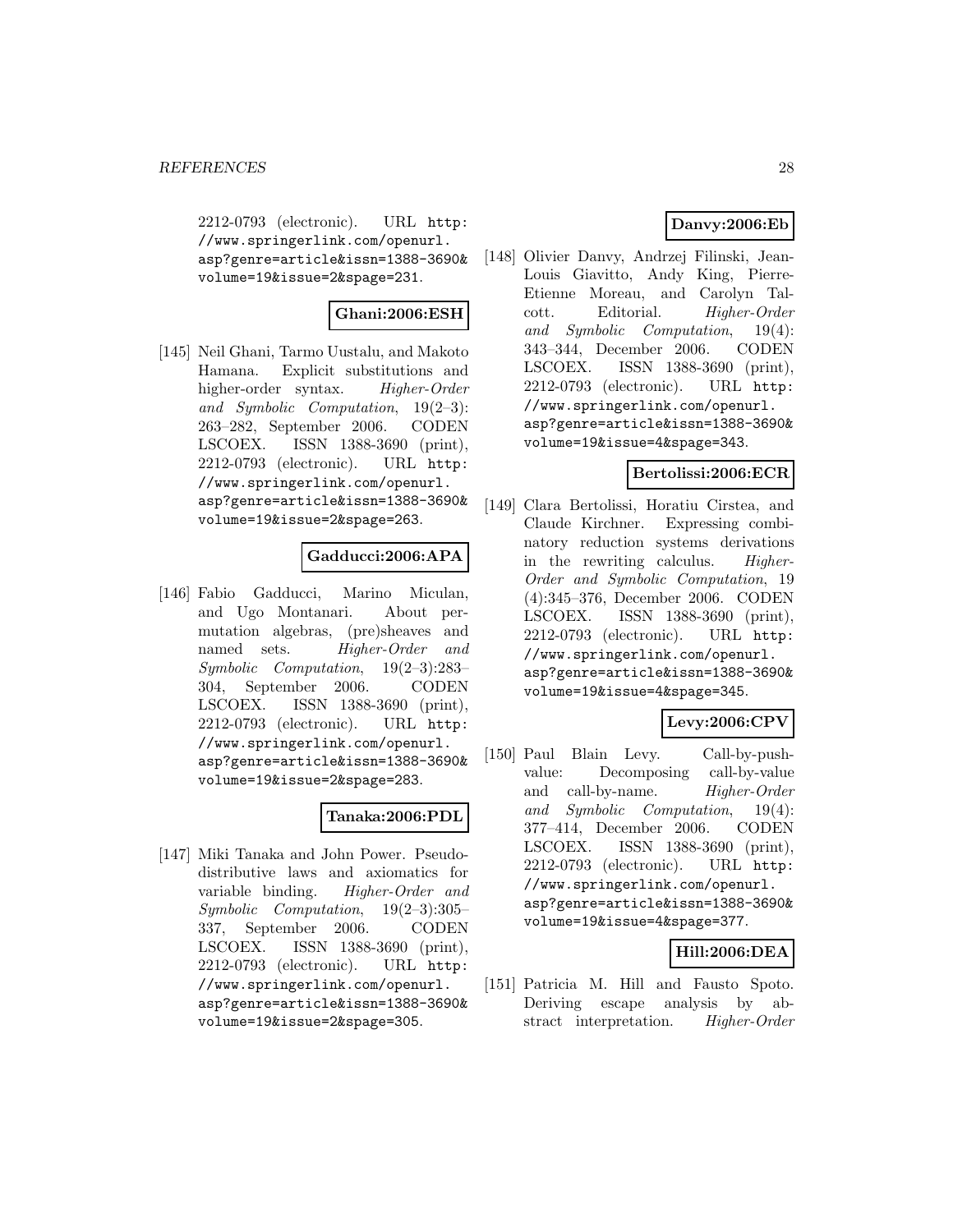and Symbolic Computation, 19(4): 415–463, December 2006. CODEN LSCOEX. ISSN 1388-3690 (print), 2212-0793 (electronic). URL http: //www.springerlink.com/openurl. asp?genre=article&issn=1388-3690& volume=19&issue=4&spage=415.

### **Marti-Oliet:2007:E**

[152] Narciso Marti-Oliet, Grigore Rosu, and Carolyn Talcott. Editorial. Higher-Order and Symbolic Computation, 20 (1–2):1–2, June 2007. CODEN LSCOEX. ISSN 1388-3690 (print), 2212-0793 (electronic). URL http: //www.springerlink.com/openurl. asp?genre=article&issn=1388-3690& volume=20&issue=1&spage=1.

### **Cervesato:2007:RMC**

[153] Iliano Cervesato and Mark-Oliver Stehr. Representing the MSR cryptoprotocol specification language in an extension of rewriting logic with dependent types. Higher-Order and Symbolic Computation, 20(1–2):3–35, June 2007. CO-DEN LSCOEX. ISSN 1388-3690 (print), 2212-0793 (electronic). URL http: //www.springerlink.com/openurl. asp?genre=article&issn=1388-3690& volume=20&issue=1&spage=3.

#### **Cirstea:2007:CEC**

[154] Horatiu Cirstea, Germain Faure, and Claude Kirchner. A  $\rho$ -calculus of explicit constraint application. Higher-Order and Symbolic Computation, 20 (1–2):37–72, June 2007. CODEN LSCOEX. ISSN 1388-3690 (print), 2212-0793 (electronic). URL http: //www.springerlink.com/openurl. asp?genre=article&issn=1388-3690& volume=20&issue=1&spage=37.

# **Fraguas:2007:NGS**

[155] Francisco J. López Fraguas, Mario Rodríguez Artalejo, and Rafael del Vado Vírseda. A new generic scheme for functional logic programming with constraints. Higher-Order and Symbolic Computation, 20(1–2):73–122, June 2007. CO-DEN LSCOEX. ISSN 1388-3690 (print), 2212-0793 (electronic). URL http: //www.springerlink.com/openurl. asp?genre=article&issn=1388-3690& volume=20&issue=1&spage=73.

#### **Meseguer:2007:SRA**

[156] José Meseguer and Prasanna Thati. Symbolic reachability analysis using narrowing and its application to verification of cryptographic protocols. Higher-Order and Symbolic Computation, 20 (1–2):123–160, June 2007. CODEN LSCOEX. ISSN 1388-3690 (print), 2212-0793 (electronic). URL http: //www.springerlink.com/openurl. asp?genre=article&issn=1388-3690& volume=20&issue=1&spage=123.

# **Olveczky:2007:SPR**

 $[157]$  Peter Csaba  $\ddot{\text{O}}$ lveczky and José Meseguer. Semantics and pragmatics of Real-Time Maude. Higher-Order and Symbolic Computation, 20 (1–2):161–196, June 2007. CODEN LSCOEX. ISSN 1388-3690 (print), 2212-0793 (electronic). URL http: //www.springerlink.com/openurl. asp?genre=article&issn=1388-3690& volume=20&issue=1&spage=161.

# **Danvy:2007:Ea**

[158] Olivier Danvy. Editorial. Higher-Order and Symbolic Computation, 20 (3):197–198, September 2007. CODEN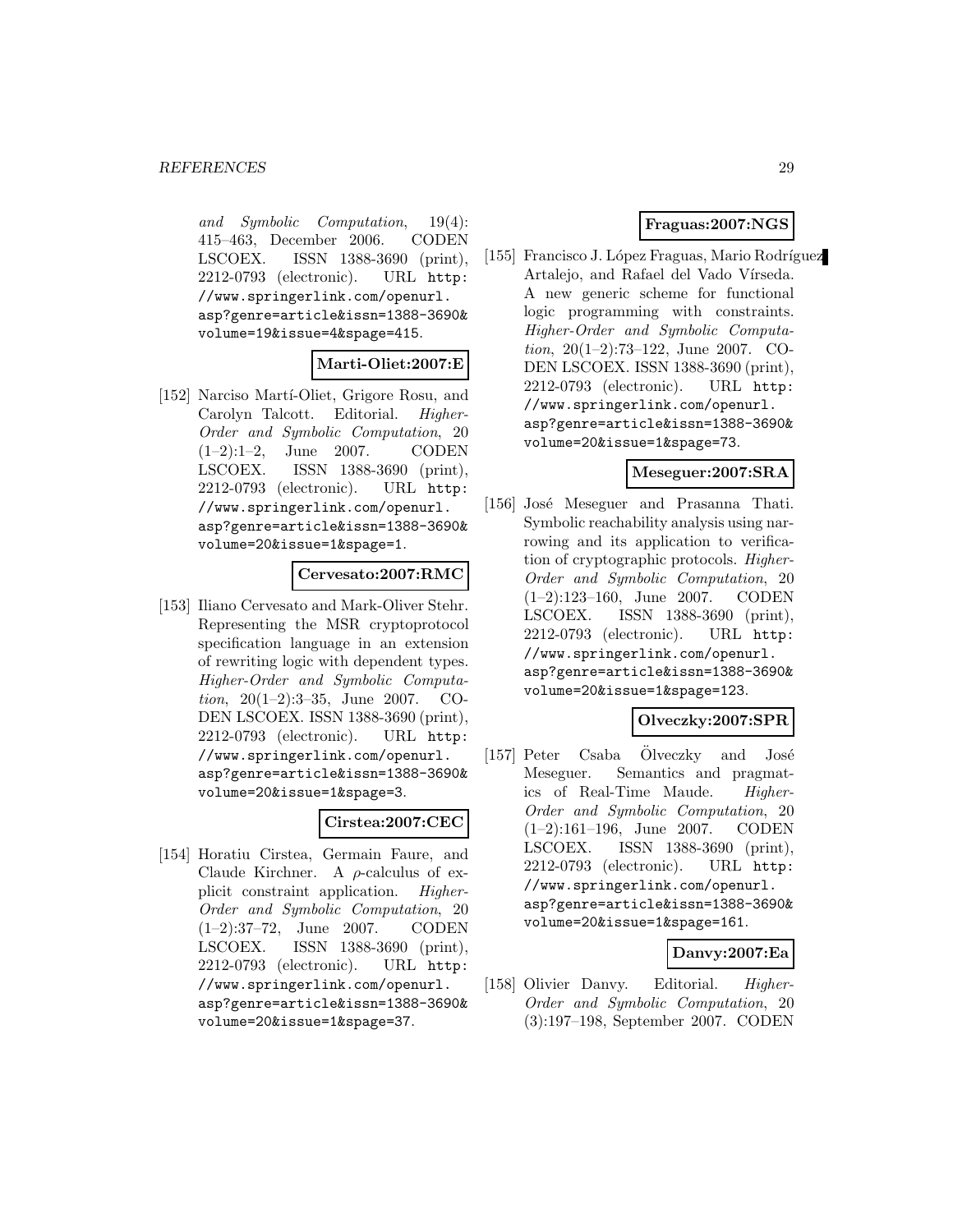LSCOEX. ISSN 1388-3690 (print), 2212-0793 (electronic). URL http: //www.springerlink.com/openurl. asp?genre=article&issn=1388-3690& volume=20&issue=3&spage=197.

# **Krivine:2007:CNL**

[159] Jean-Louis Krivine. A call-by-name lambda-calculus machine. Higher-Order and Symbolic Computation, 20 (3):199–207, September 2007. CODEN LSCOEX. ISSN 1388-3690 (print), 2212-0793 (electronic). URL http: //www.springerlink.com/openurl. asp?genre=article&issn=1388-3690& volume=20&issue=3&spage=199.

#### **Cregut:2007:SRV**

[160] Pierre Crégut. Strongly reducing variants of the Krivine abstract machine. Higher-Order and Symbolic Computation, 20(3):209– 230, September 2007. CODEN LSCOEX. ISSN 1388-3690 (print), 2212-0793 (electronic). URL http: //www.springerlink.com/openurl. asp?genre=article&issn=1388-3690& volume=20&issue=3&spage=209.

# **Wand:2007:CKM**

[161] Mitchell Wand. On the correctness of the Krivine machine. Higher-Order and Symbolic Computation, 20 (3):231–235, September 2007. CODEN LSCOEX. ISSN 1388-3690 (print), 2212-0793 (electronic). URL http: //www.springerlink.com/openurl. asp?genre=article&issn=1388-3690& volume=20&issue=3&spage=231.

#### **Douence:2007:NKM**

[162] Rémi Douence and Pascal Fradet. The next 700 Krivine machines. HigherOrder and Symbolic Computation, 20 (3):237–255, September 2007. CODEN LSCOEX. ISSN 1388-3690 (print), 2212-0793 (electronic). URL http: //www.springerlink.com/openurl. asp?genre=article&issn=1388-3690& volume=20&issue=3&spage=237.

# **Lang:2007:ELK**

[163] Frédéric Lang. Explaining the lazy Krivine machine using explicit substitution and addresses. Higher-Order and Symbolic Computation, 20 (3):257–270, September 2007. CODEN LSCOEX. ISSN 1388-3690 (print), 2212-0793 (electronic). URL http: //www.springerlink.com/openurl. asp?genre=article&issn=1388-3690& volume=20&issue=3&spage=257.

#### **Friedman:2007:ILK**

[164] Daniel P. Friedman, Abdulaziz Ghuloum, Jeremy G. Siek, and Onnie Lynn Winebarger. Improving the lazy Krivine machine. *Higher-*Order and Symbolic Computation, 20 (3):271–293, September 2007. CODEN LSCOEX. ISSN 1388-3690 (print), 2212-0793 (electronic). URL http: //www.springerlink.com/openurl. asp?genre=article&issn=1388-3690& volume=20&issue=3&spage=271.

# **Lippi:2007:GKM**

[165] Sylvain Lippi. The graphical Krivine machine. Higher-Order and Symbolic Computation, 20(3):295– 318, September 2007. CODEN LSCOEX. ISSN 1388-3690 (print), 2212-0793 (electronic). URL http: //www.springerlink.com/openurl. asp?genre=article&issn=1388-3690& volume=20&issue=3&spage=295.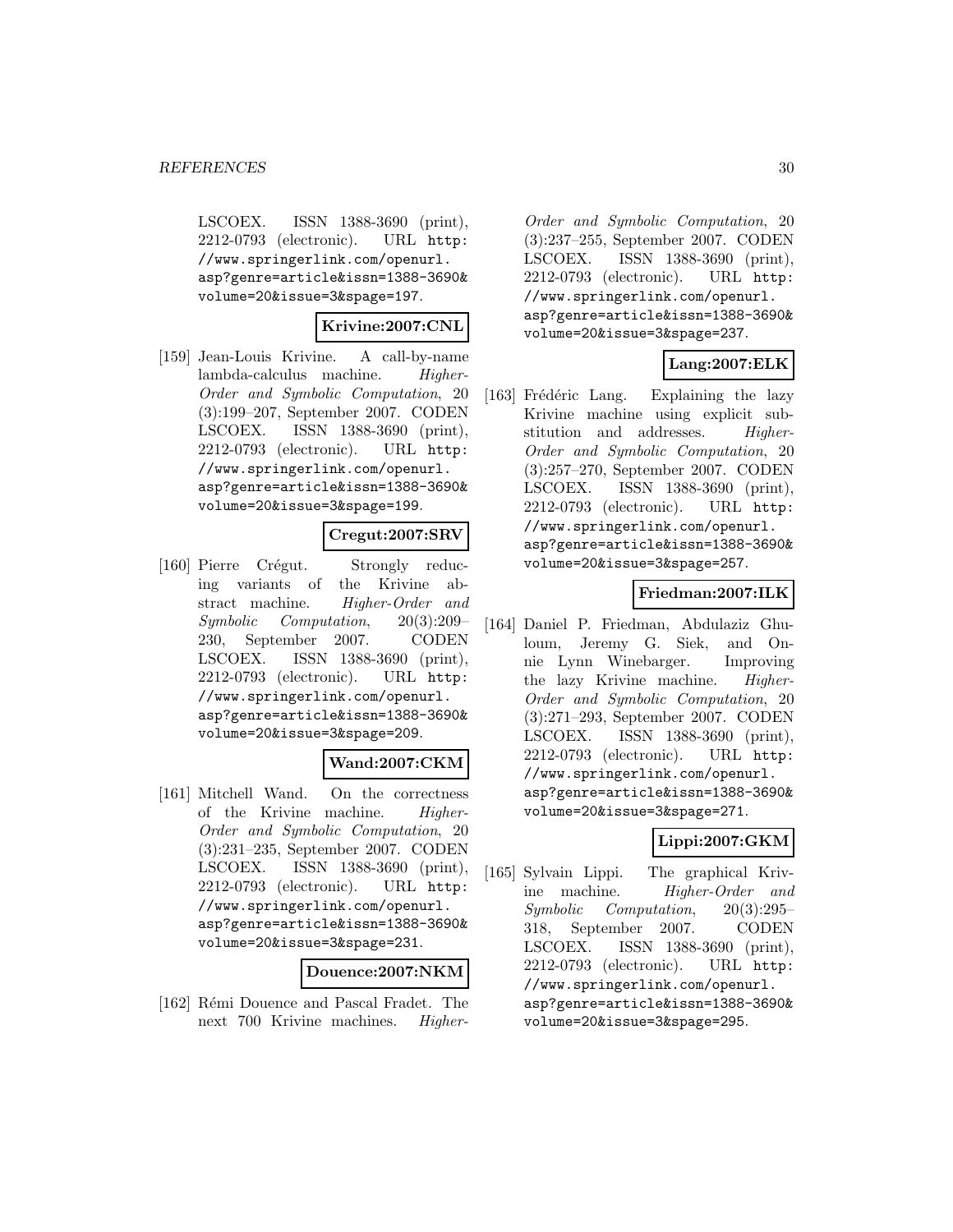#### **Schmidt:2007:STMa**

[166] David A. Schmidt. State-transition machines for lambda-calculus expressions. Higher-Order and Symbolic Computation, 20(3):319–332, September 2007. CODEN LSCOEX. ISSN 1388- 3690 (print), 2212-0793 (electronic). URL http://www.springerlink.com/ openurl.asp?genre=article&issn= 1388-3690&volume=20&issue=3&spage= 319.

#### **Schmidt:2007:STMb**

[167] David A. Schmidt. State-transition machines, revisited. Higher-Order and Symbolic Computation, 20(3): 333–335, September 2007. CODEN LSCOEX. ISSN 1388-3690 (print), 2212-0793 (electronic). URL http: //www.springerlink.com/openurl. asp?genre=article&issn=1388-3690& volume=20&issue=3&spage=333.

#### **Danvy:2007:Eb**

[168] Olivier Danvy and Hayo Thielecke. Editorial. Higher-Order and Symbolic Computation, 20(4):337–338, December 2007. CODEN LSCOEX. ISSN 1388- 3690 (print), 2212-0793 (electronic). URL http://www.springerlink.com/ openurl.asp?genre=article&issn= 1388-3690&volume=20&issue=4&spage= 337.

#### **Kameyama:2007:ACO**

[169] Yukiyoshi Kameyama. Axioms for control operators in the CPS hierarchy. Higher-Order and Symbolic Computation, 20(4):339–369, December 2007. CODEN LSCOEX. ISSN 1388- 3690 (print), 2212-0793 (electronic). URL http://www.springerlink.com/ openurl.asp?genre=article&issn=

1388-3690&volume=20&issue=4&spage= 339.

# **Shan:2007:SSD**

[170] Chung chieh Shan. A static simulation of dynamic delimited control. Higher-Order and Symbolic Computation, 20 (4):371–401, December 2007. CODEN LSCOEX. ISSN 1388-3690 (print), 2212-0793 (electronic). URL http: //www.springerlink.com/openurl. asp?genre=article&issn=1388-3690& volume=20&issue=4&spage=371.

# **Ariola:2007:PTF**

[171] Zena M. Ariola, Hugo Herbelin, and Amr Sabry. A proof-theoretic foundation of abortive continuations. Higher-Order and Symbolic Computation, 20 (4):403–429, December 2007. CODEN LSCOEX. ISSN 1388-3690 (print), 2212-0793 (electronic). URL http: //www.springerlink.com/openurl. asp?genre=article&issn=1388-3690& volume=20&issue=4&spage=403.

# **Krishnamurthi:2007:IUP**

[172] Shriram Krishnamurthi, Peter Walton Hopkins, Jay McCarthy, Paul T. Graunke, Greg Pettyjohn, and Matthias Felleisen. Implementation and use of the PLT scheme Web server. Higher-Order and Symbolic Computation, 20 (4):431–460, December 2007. CODEN LSCOEX. ISSN 1388-3690 (print), 2212-0793 (electronic). URL http: //www.springerlink.com/openurl. asp?genre=article&issn=1388-3690& volume=20&issue=4&spage=431.

#### **Lawall:2008:E**

[173] Julia Lawall, Michael Leuschel, and Peter Sestoft. Editorial. Higher-Order and Symbolic Computation, 21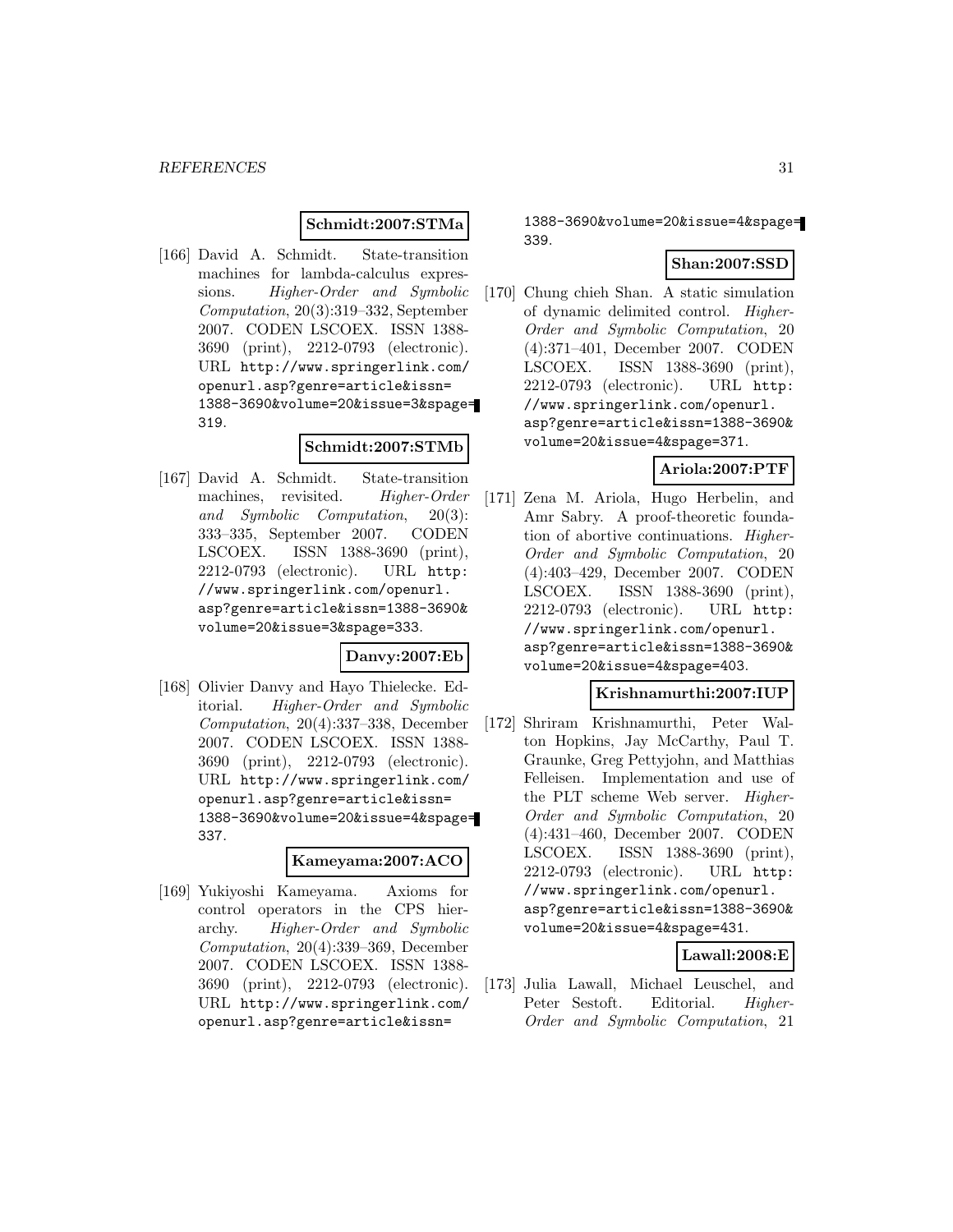(1–2):1–3, June 2008. CODEN LSCOEX. ISSN 1388-3690 (print), 2212-0793 (electronic). URL http: //www.springerlink.com/openurl. asp?genre=article&issn=1388-3690& volume=21&issue=1&spage=1.

#### **Barker:2008:EFA**

[174] Steve Barker, Michael Leuschel, and Mauricio Varea. Efficient and flexible access control via Jones-optimal logic program specialisation. Higher-Order and Symbolic Computation, 21 (1–2):5–35, June 2008. CODEN LSCOEX. ISSN 1388-3690 (print), 2212-0793 (electronic). URL http: //www.springerlink.com/openurl. asp?genre=article&issn=1388-3690& volume=21&issue=1&spage=5.

### **Debois:2008:IPT**

[175] Søren Debois. Imperative-program transformation by instrumented-interpreter specialization. Higher-Order and Symbolic Computation, 21(1–2):37–58, June 2008. CODEN LSCOEX. ISSN 1388- 3690 (print), 2212-0793 (electronic). URL http://www.springerlink.com/ openurl.asp?genre=article&issn= 1388-3690&volume=21&issue=1&spage= 37.

# **Duran:2008:POT**

[176] Francisco Durán, Salvador Lucas, Claude Marché, José Meseguer, and Xavier Urbain. Proving operational termination of membership equational programs. Higher-Order and Symbolic Computation, 21(1– 2):59–88, June 2008. CODEN LSCOEX. ISSN 1388-3690 (print), 2212-0793 (electronic). URL http: //www.springerlink.com/openurl.

asp?genre=article&issn=1388-3690& volume=21&issue=1&spage=59.

# **Hu:2008:PED**

[177] Zhenjiang Hu, Shin-Cheng Mu, and Masato Takeichi. A programmable editor for developing structured documents based on bidirectional transformations. Higher-Order and Symbolic Computation, 21(1–2):89–118, June 2008. CO-DEN LSCOEX. ISSN 1388-3690 (print), 2212-0793 (electronic). URL http: //www.springerlink.com/openurl. asp?genre=article&issn=1388-3690& volume=21&issue=1&spage=89.

# **Hulaas:2008:PTL**

[178] Jarle Hulaas and Walter Binder. Program transformations for light-weight CPU accounting and control in the Java Virtual Machine. Higher-Order and Symbolic Computation, 21(1– 2):119–146, June 2008. CODEN LSCOEX. ISSN 1388-3690 (print), 2212-0793 (electronic). URL http: //www.springerlink.com/openurl. asp?genre=article&issn=1388-3690& volume=21&issue=1&spage=119.

# **Ochoa:2008:DSL**

[179] Claudio Ochoa, Josep Silva, and Germán Vidal. Dynamic slicing of lazy functional programs based on redex trails. Higher-Order and Symbolic Computation, 21(1–2):147–192, June 2008. CODEN LSCOEX. ISSN 1388- 3690 (print), 2212-0793 (electronic). URL http://www.springerlink.com/ openurl.asp?genre=article&issn= 1388-3690&volume=21&issue=1&spage= 147.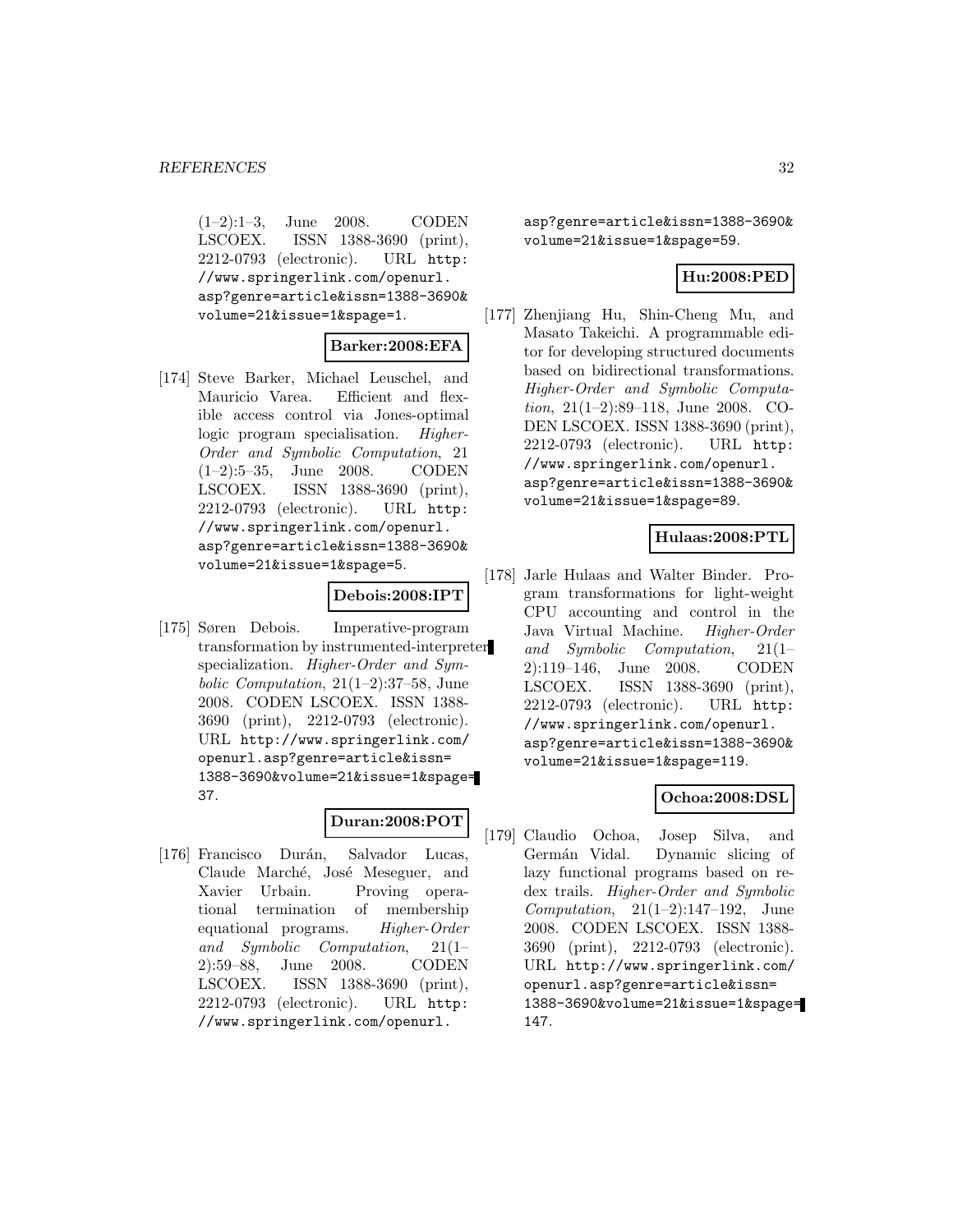#### **Pettorossi:2008:TCLa**

[180] Alberto Pettorossi and Maurizio Proietti. Totally correct logic program transformations via well-founded annotations. Higher-Order and Symbolic Computation, 21(1–2):193–234, June 2008. CODEN LSCOEX. ISSN 1388- 3690 (print), 2212-0793 (electronic). URL http://www.springerlink.com/ openurl.asp?genre=article&issn= 1388-3690&volume=21&issue=1&spage= 193.

#### **Pettorossi:2008:TCLb**

[181] Alberto Pettorossi and Maurizio Proietti. Totally correct logic program transformations via well-founded annotations. Higher-Order and Symbolic Computation, 21(1–2):235, June 2008. CO-DEN LSCOEX. ISSN 1388-3690 (print), 2212-0793 (electronic). URL http: //www.springerlink.com/openurl. asp?genre=article&issn=1388-3690& volume=21&issue=1&spage=235.

# **Danvy:2008:Ea**

[182] Olivier Danvy, R. Kent Dybvig, Julia Lawall, and Peter Thiemann. Editorial. Higher-Order and Symbolic Computation, 21(3):237–238, September 2008. CODEN LSCOEX. ISSN 1388- 3690 (print), 2212-0793 (electronic). URL http://www.springerlink.com/ openurl.asp?genre=article&issn= 1388-3690&volume=21&issue=3&spage= 237.

#### **Skalka:2008:TTE**

[183] Christian Skalka. Types and trace effects for object orientation. Higher-Order and Symbolic Computation, 21 (3):239–282, September 2008. CODEN LSCOEX. ISSN 1388-3690 (print), 2212-0793 (electronic). URL http: //www.springerlink.com/openurl. asp?genre=article&issn=1388-3690& volume=21&issue=3&spage=239.

# **GlAck:2008:IJO**

[184] Robert Glück. An investigation of Jones optimality and BTI-universal specializers. Higher-Order and Symbolic Computation, 21(3):283–309, September 2008. CODEN LSCOEX. ISSN 1388- 3690 (print), 2212-0793 (electronic). URL http://www.springerlink.com/ openurl.asp?genre=article&issn= 1388-3690&volume=21&issue=3&spage= 283.

### **Bischof:2008:IAD**

[185] Christian H. Bischof, Paul D. Hovland, and Boyana Norris. On the implementation of automatic differentiation tools. Higher-Order and Symbolic Computation, 21(3):311– 331, September 2008. CODEN LSCOEX. ISSN 1388-3690 (print), 2212-0793 (electronic). URL http: //www.springerlink.com/openurl. asp?genre=article&issn=1388-3690& volume=21&issue=3&spage=311.

### **Ziarek:2008:FTS**

[186] Lukasz Ziarek, Stephen Weeks, and Suresh Jagannathan. Flattening tuples in an SSA intermediate representation. Higher-Order and Symbolic Computation, 21(3):333–358, September 2008. CODEN LSCOEX. ISSN 1388- 3690 (print), 2212-0793 (electronic). URL http://www.springerlink.com/ openurl.asp?genre=article&issn= 1388-3690&volume=21&issue=3&spage= 333.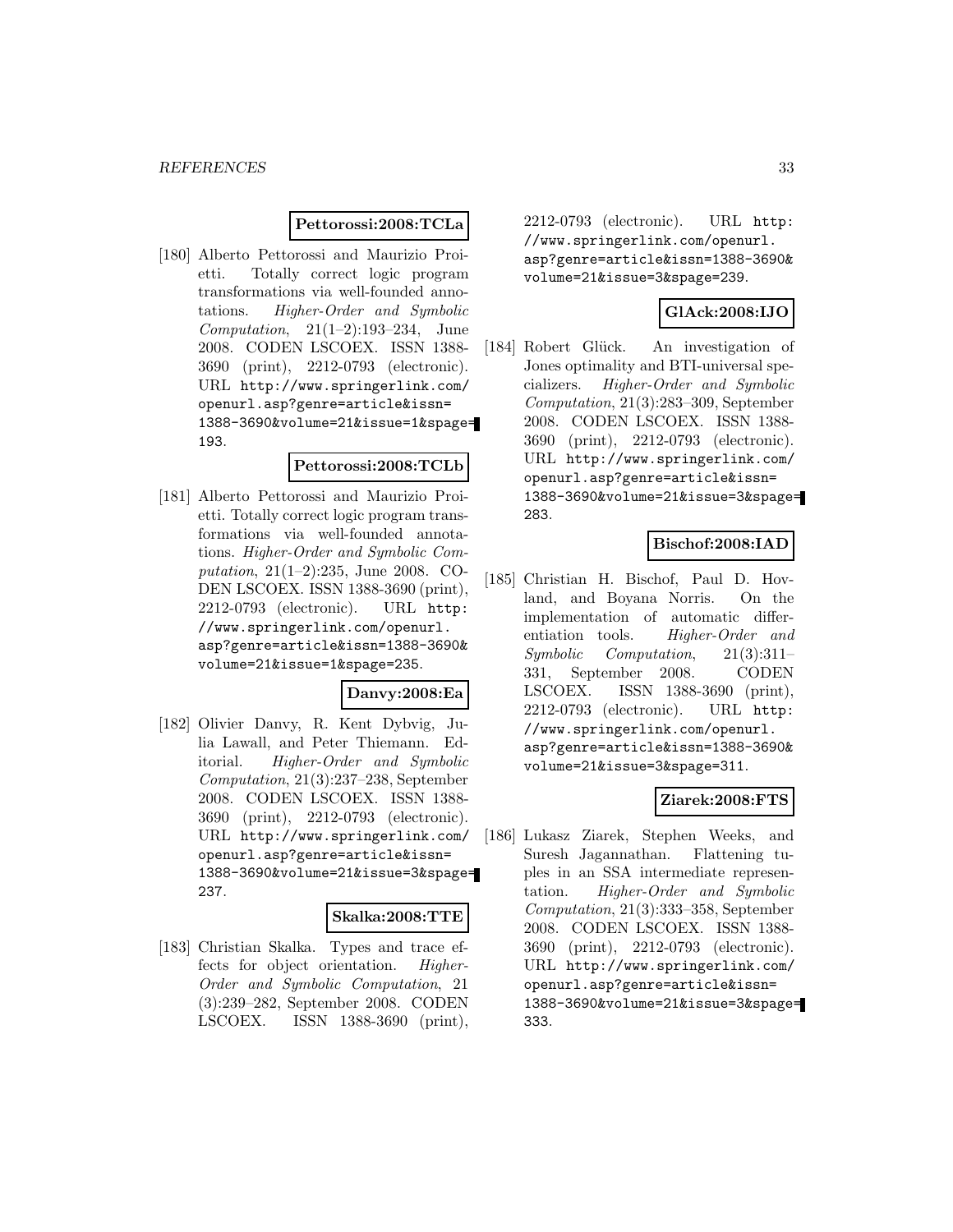# **Danvy:2008:Eb**

[187] Olivier Danvy and Ian Mason. Editorial. Higher-Order and Symbolic Computation, 21(4):359, December 2008. CO-DEN LSCOEX. ISSN 1388-3690 (print), 2212-0793 (electronic). URL http: //www.springerlink.com/openurl. asp?genre=article&issn=1388-3690& volume=21&issue=4&spage=359.

#### **Siskind:2008:NFM**

[188] Jeffrey Mark Siskind and Barak A. Pearlmutter. Nesting forward-mode AD in a functional framework. Higher-Order and Symbolic Computation, 21 (4):361–376, December 2008. CODEN LSCOEX. ISSN 1388-3690 (print), 2212-0793 (electronic). URL http: //www.springerlink.com/openurl. asp?genre=article&issn=1388-3690& volume=21&issue=4&spage=361.

#### **Owens:2008:AFP**

[189] Scott Owens and Konrad Slind. Adapting functional programs to higher order logic. Higher-Order and Symbolic Computation, 21(4): 377–409, December 2008. CODEN LSCOEX. ISSN 1388-3690 (print), 2212-0793 (electronic). URL http: //www.springerlink.com/openurl. asp?genre=article&issn=1388-3690& volume=21&issue=4&spage=377.

#### **Amtoft:2008:FST**

[190] Torben Amtoft. Flow-sensitive type systems and the ambient calculus. Higher-Order and Symbolic Computation, 21 (4):411–442, December 2008. CODEN LSCOEX. ISSN 1388-3690 (print), 2212-0793 (electronic). URL http: //www.springerlink.com/openurl.

asp?genre=article&issn=1388-3690& volume=21&issue=4&spage=411.

### **Danvy:2009:Ea**

[191] Olivier Danvy and Julian Padget. Editorial. Higher-Order and Symbolic Computation, 22(1):1, March 2009. CO-DEN LSCOEX. ISSN 1388-3690 (print), 2212-0793 (electronic). URL http: //www.springerlink.com/openurl. asp?genre=article&issn=1388-3690& volume=22&issue=1&spage=1.

# **Hirschowitz:2009:CER**

[192] Tom Hirschowitz, Xavier Leroy, and J. B. Wells. Compilation of extended recursion in call-by-value functional languages. Higher-Order and Symbolic Computation, 22(1):3–66, March 2009. CODEN LSCOEX. ISSN 1388- 3690 (print), 2212-0793 (electronic). URL http://www.springerlink.com/ openurl.asp?genre=article&issn= 1388-3690&volume=22&issue=1&spage= 3.

#### **Naylor:2009:ESF**

[193] Matthew Naylor and Colin Runciman. Expressible sharing for functional circuit description. Higher-Order and Symbolic Computation, 22 (1):67–80, March 2009. CODEN LSCOEX. ISSN 1388-3690 (print), 2212-0793 (electronic). URL http: //www.springerlink.com/openurl. asp?genre=article&issn=1388-3690& volume=22&issue=1&spage=67.

# **Bresson:2009:VLC**

[194] Jean Bresson, Carlos Agon, and Gérard Assayag. Visual Lisp/CLOS programming in OpenMusic. Higher-Order and Symbolic Computation, 22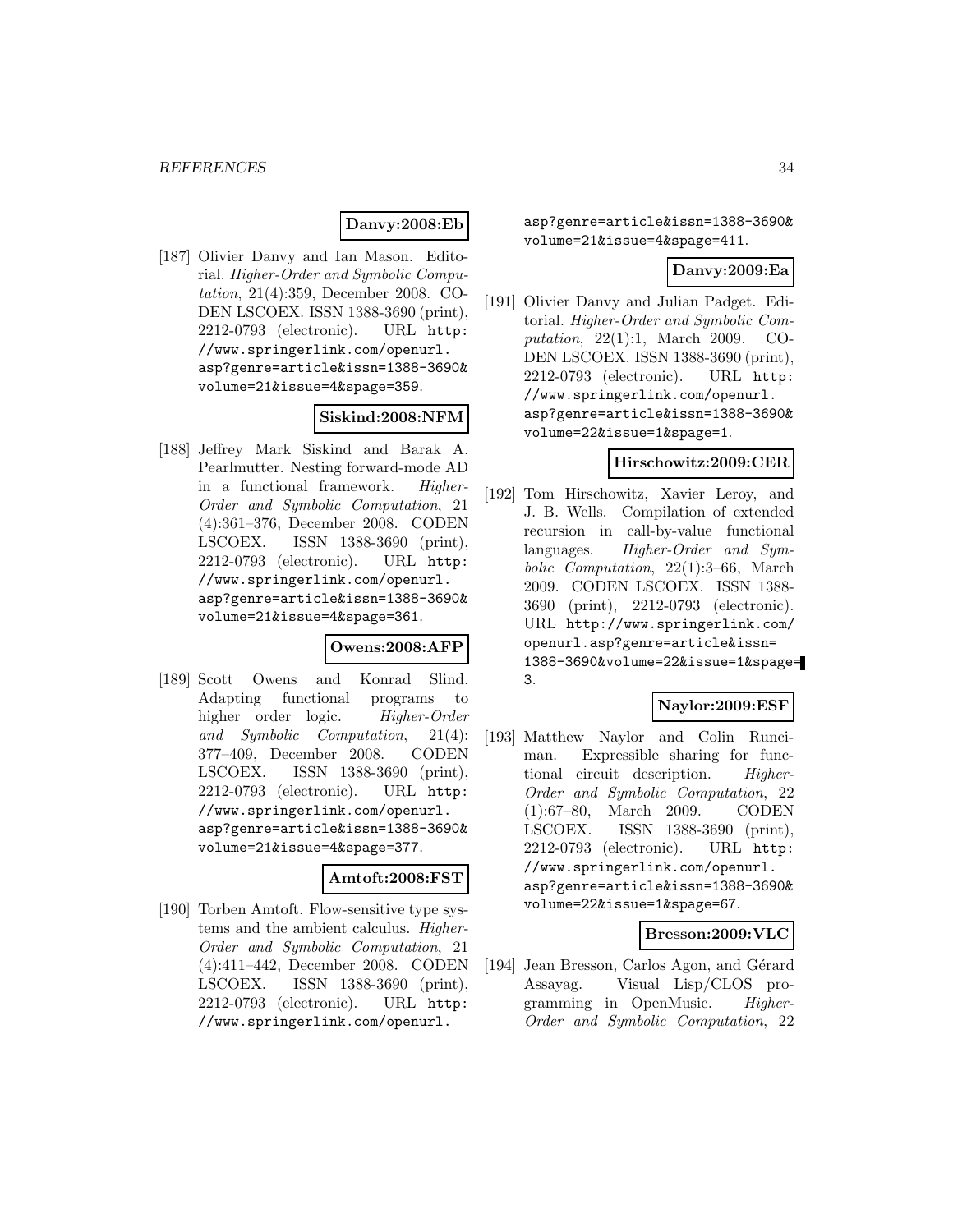(1):81–111, March 2009. CODEN LSCOEX. ISSN 1388-3690 (print), 2212-0793 (electronic). URL http: //www.springerlink.com/openurl. asp?genre=article&issn=1388-3690& volume=22&issue=1&spage=81.

### **Danvy:2009:Eb**

[195] Olivier Danvy and Carolyn L. Talcott. Editorial. Higher-Order and Symbolic Computation, 22(2):113, June 2009. CO-DEN LSCOEX. ISSN 1388-3690 (print), 2212-0793 (electronic). URL http: //www.springerlink.com/openurl. asp?genre=article&issn=1388-3690& volume=22&issue=2&spage=113.

# **Stump:2009:DRM**

[196] Aaron Stump. Directly reflective meta-programming. Higher-Order and Symbolic Computation, 22 (2):115–144, June 2009. CODEN LSCOEX. ISSN 1388-3690 (print), 2212-0793 (electronic). URL http: //www.springerlink.com/openurl. asp?genre=article&issn=1388-3690& volume=22&issue=2&spage=115.

#### **Monniaux:2009:MLW**

[197] David Monniaux. A minimalistic look at widening operators. *Higher-*Order and Symbolic Computation, 22 (2):145–154, June 2009. CODEN LSCOEX. ISSN 1388-3690 (print), 2212-0793 (electronic). URL http: //www.springerlink.com/openurl. asp?genre=article&issn=1388-3690& volume=22&issue=2&spage=145.

#### **Johann:2009:PAP**

[198] Patricia Johann and Neil Ghani. A principled approach to programming with nested types in haskell. Higher-Order and Symbolic Computation, 22 (2):155–189, June 2009. CODEN LSCOEX. ISSN 1388-3690 (print), 2212-0793 (electronic). URL http: //www.springerlink.com/openurl. asp?genre=article&issn=1388-3690& volume=22&issue=2&spage=155.

### **Danvy:2009:PJL**

[199] Olivier Danvy. Peter J. Landin (1930– 2009). Higher-Order and Symbolic Computation, 22(2):191–195, June 2009. CO-DEN LSCOEX. ISSN 1388-3690 (print), 2212-0793 (electronic). URL http: //www.springerlink.com/openurl. asp?genre=article&issn=1388-3690& volume=22&issue=2&spage=191.

#### **Danvy:2009:Ec**

[200] Olivier Danvy and Carolyn L. Talcott. Editorial. Higher-Order and Symbolic Computation, 22(3): 197, September 2009. CODEN LSCOEX. ISSN 1388-3690 (print), 2212-0793 (electronic). URL http: //www.springerlink.com/openurl. asp?genre=article&issn=1388-3690& volume=22&issue=3&spage=197.

# **Dargaye:2009:VFH**

[201] Zaynah Dargaye and Xavier Leroy. A verified framework for higher-order uncurrying optimizations. Higher-Order and Symbolic Computation, 22 (3):199–231, September 2009. CODEN LSCOEX. ISSN 1388-3690 (print), 2212-0793 (electronic). URL http: //www.springerlink.com/openurl. asp?genre=article&issn=1388-3690& volume=22&issue=3&spage=199.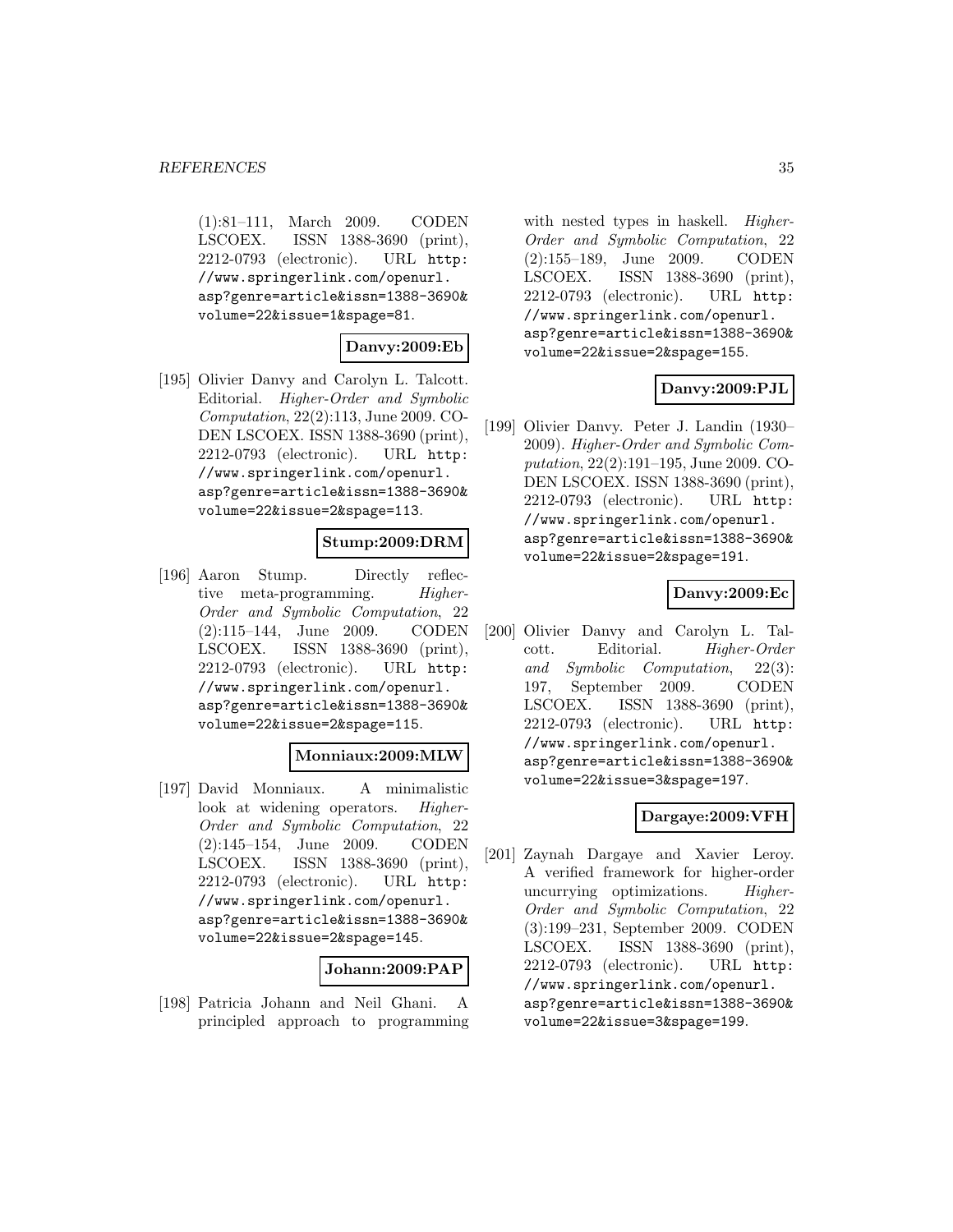#### **Ariola:2009:TTF**

[202] Zena M. Ariola, Hugo Herbelin, and Amr Sabry. A type-theoretic foundation of delimited continuations. Higher-Order and Symbolic Computation, 22 (3):233–273, September 2009. CODEN LSCOEX. ISSN 1388-3690 (print), 2212-0793 (electronic). URL http: //www.springerlink.com/openurl. asp?genre=article&issn=1388-3690& volume=22&issue=3&spage=233.

# **Asai:2009:TDC**

[203] Kenichi Asai. On typing delimited continuations: three new solutions to the printf problem. Higher-Order and Symbolic Computation, 22 (3):275–291, September 2009. CODEN LSCOEX. ISSN 1388-3690 (print), 2212-0793 (electronic). URL http: //www.springerlink.com/openurl. asp?genre=article&issn=1388-3690& volume=22&issue=3&spage=275.

#### **Danvy:2009:E**

[204] Olivier Danvy and Carolyn L. Talcott. Editorial. Higher-Order and Symbolic Computation, 22(4): 293, December 2009. CODEN LSCOEX. ISSN 1388-3690 (print), 2212-0793 (electronic). URL http: //www.springerlink.com/openurl. asp?genre=article&issn=1388-3690& volume=22&issue=4&spage=293.

# **Bornat:2009:PLA**

[205] Richard Bornat. Peter Landin: a computer scientist who inspired a generation. Higher-Order and Symbolic Computation, 22(4):295– 298, December 2009. CODEN LSCOEX. ISSN 1388-3690 (print),

2212-0793 (electronic). URL http: //www.springerlink.com/openurl. asp?genre=article&issn=1388-3690& volume=22&issue=4&spage=295.

# **Boca:2009:PRP**

[206] Paul P. Boca. Personal recollections of Peter Landin: 1987–2009. Higher-Order and Symbolic Computation, 22 (4):299–303, December 2009. CODEN LSCOEX. ISSN 1388-3690 (print), 2212-0793 (electronic). URL http: //www.springerlink.com/openurl. asp?genre=article&issn=1388-3690& volume=22&issue=4&spage=299.

### **Hammond:2009:PLP**

[207] Kevin Hammond and Greg Michaelson. The Peter Landin Prize. Higher-Order and Symbolic Computation, 22 (4):305–312, December 2009. CODEN LSCOEX. ISSN 1388-3690 (print), 2212-0793 (electronic). URL http: //www.springerlink.com/openurl. asp?genre=article&issn=1388-3690& volume=22&issue=4&spage=305.

# **Tennent:2009:ILS**

[208] R. D. Tennent. An introduction to Landin's "Getting Rid of Labels". Higher-Order and Symbolic Computation, 22(4):313–314, December 2009. CODEN LSCOEX. ISSN 1388- 3690 (print), 2212-0793 (electronic). URL http://www.springerlink.com/ openurl.asp?genre=article&issn= 1388-3690&volume=22&issue=4&spage= 313.

### **Landin:2009:GRL**

[209] P. J. Landin. Getting rid of labels. Higher-Order and Symbolic Computation, 22(4):315–329, December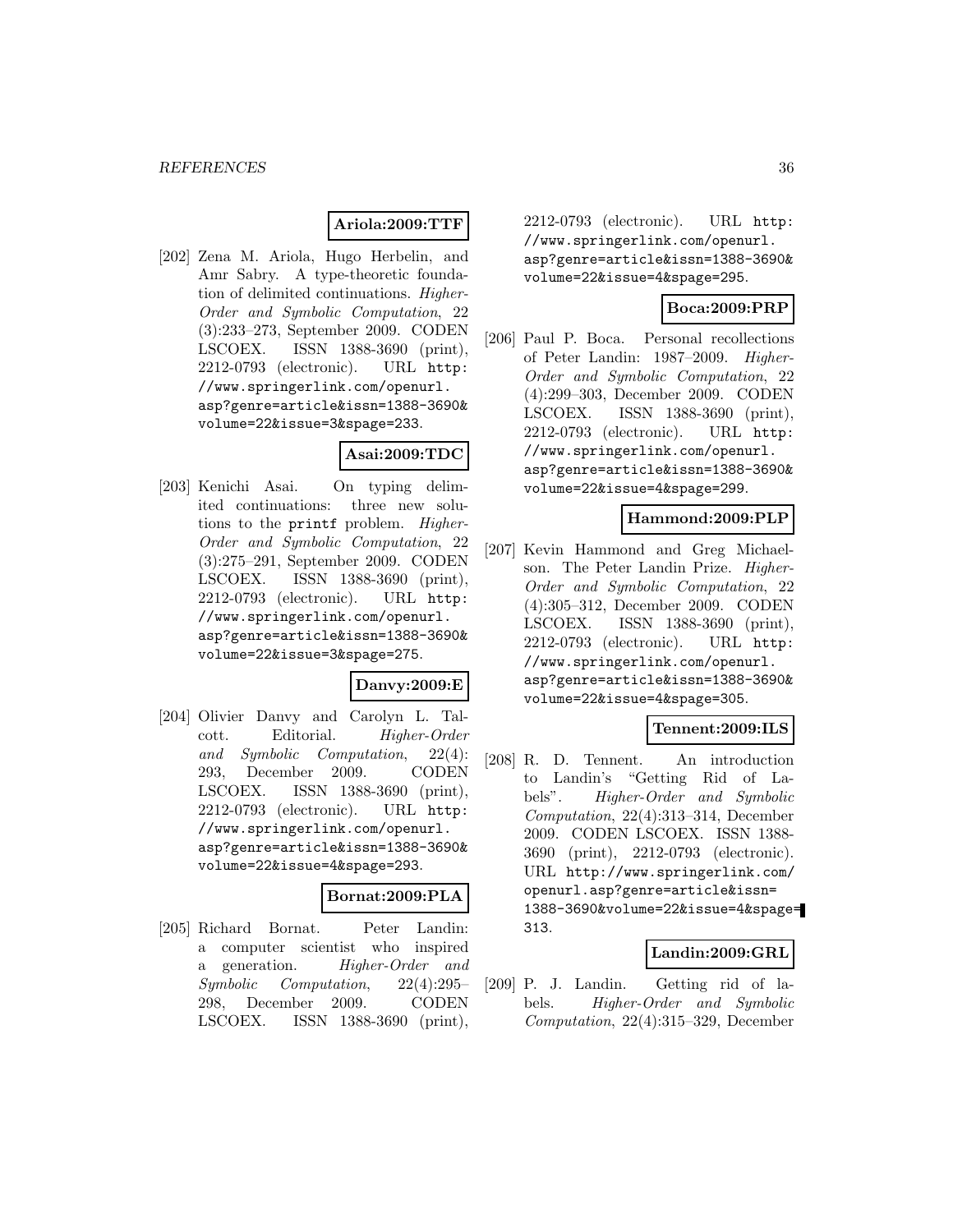2009. CODEN LSCOEX. ISSN 1388- 3690 (print), 2212-0793 (electronic). URL http://www.springerlink.com/ openurl.asp?genre=article&issn= 1388-3690&volume=22&issue=4&spage= 315. Introduced by Bob Tennent.

# **Clark:2009:SAC**

[210] Tony Clark. Stories about calculations: remembering Peter Landin. Higher-Order and Symbolic Computation, 22 (4):331–332, December 2009. CODEN LSCOEX. ISSN 1388-3690 (print), 2212-0793 (electronic). URL http: //www.springerlink.com/openurl. asp?genre=article&issn=1388-3690& volume=22&issue=4&spage=331.

# **Landin:2009:CHH**

[211] Peter J. Landin. Calculations: a hole in the heart of the study of computing. Higher-Order and Symbolic Computation, 22(4):333– 359, December 2009. CODEN LSCOEX. ISSN 1388-3690 (print), 2212-0793 (electronic). URL http: //www.springerlink.com/openurl. asp?genre=article&issn=1388-3690& volume=22&issue=4&spage=333. Introduced by Tony Clark.

# **Alves:2010:LIT**

[212] Sandra Alves, Maribel Fernández, Mário Florido, and Ian Mackie. Linearity and iterator types for Gödel's system. Higher-Order and Symbolic Computation, 23(1):1–27, March 2010. CO-DEN LSCOEX. ISSN 1388-3690 (print), 2212-0793 (electronic). URL http: //www.springerlink.com/openurl. asp?genre=article&issn=1388-3690& volume=23&issue=1&spage=1.

# **Spoto:2010:MSL**

[213] Fausto Spoto and Étienne Payet. Magicsets for localised analysis of Java bytecode. Higher-Order and Symbolic Computation, 23(1):29–86, March 2010. CO-DEN LSCOEX. ISSN 1388-3690 (print), 2212-0793 (electronic). URL http: //www.springerlink.com/openurl. asp?genre=article&issn=1388-3690& volume=23&issue=1&spage=29.

# **Simon:2010:TVP**

[214] Axel Simon and Andy King. The two variable per inequality abstract domain. Higher-Order and Symbolic Computation, 23(1):87–143, March 2010. CO-DEN LSCOEX. ISSN 1388-3690 (print), 2212-0793 (electronic). URL http: //www.springerlink.com/openurl. asp?genre=article&issn=1388-3690& volume=23&issue=1&spage=87.

# **Middelkoop:2010:LSG**

[215] Arie Middelkoop, Atze Dijkstra, and S. Doaitse Swierstra. A lean specification for GADTs: system F with first-class equality proofs. Higher-Order and Symbolic Computation, 23 (2):145–166, June 2010. CODEN LSCOEX. ISSN 1388-3690 (print), 2212-0793 (electronic). URL http: //www.springerlink.com/openurl. asp?genre=article&issn=1388-3690& volume=23&issue=2&spage=145.

# **Herman:2010:SEG**

[216] David Herman, Aaron Tomb, and Cormac Flanagan. Space-efficient gradual typing. Higher-Order and Symbolic Computation, 23(2):167–189, June 2010. CODEN LSCOEX. ISSN 1388- 3690 (print), 2212-0793 (electronic).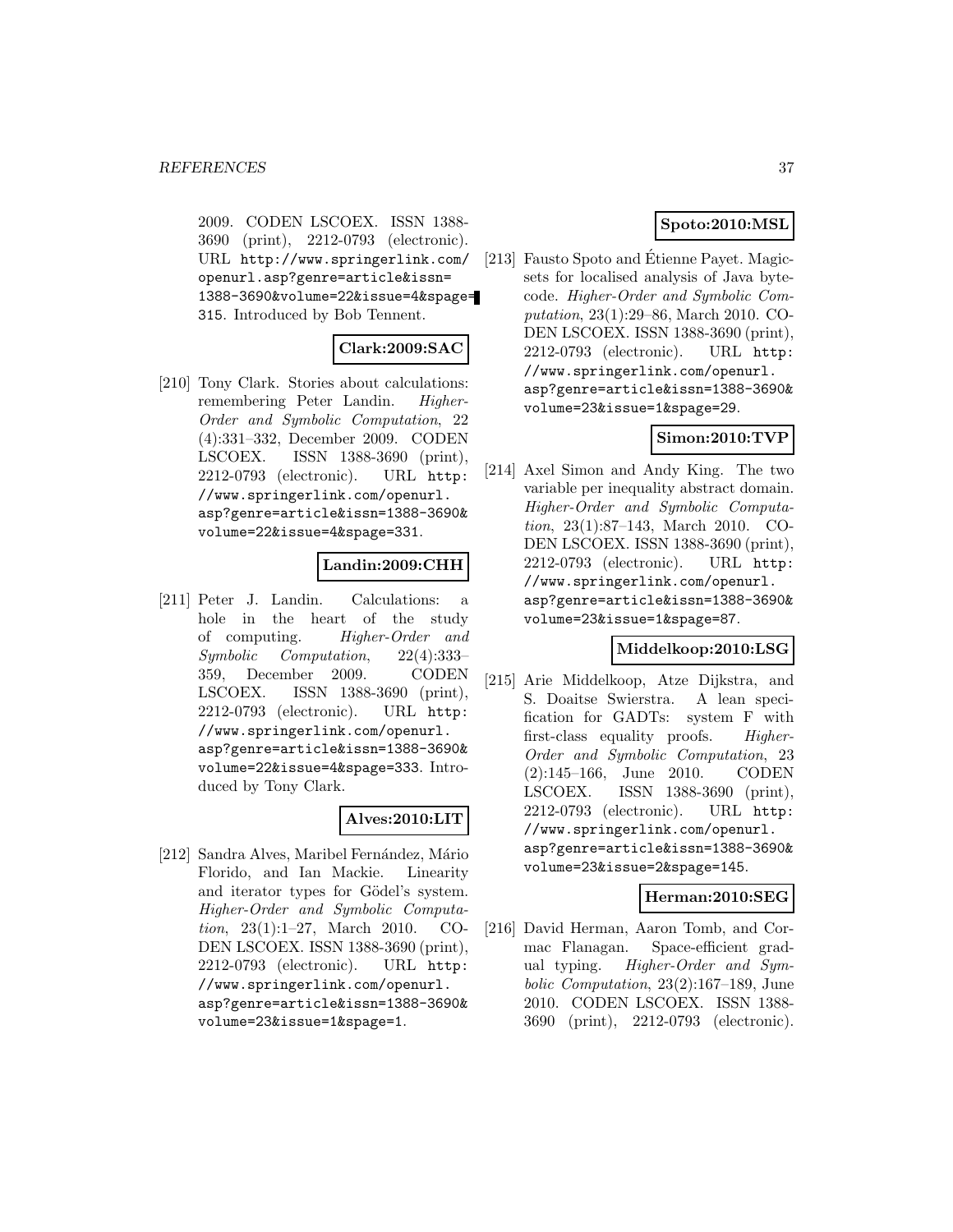URL http://www.springerlink.com/ openurl.asp?genre=article&issn= 1388-3690&volume=23&issue=2&spage= 167.

# **Grov:2010:HBC**

[217] Gudmund Grov and Greg Michaelson. Hume box calculus: robust system development through software transformation. Higher-Order and Symbolic Computation, 23(2):191–226, June 2010. CO-DEN LSCOEX. ISSN 1388-3690 (print), 2212-0793 (electronic). URL http: //www.springerlink.com/openurl. asp?genre=article&issn=1388-3690& volume=23&issue=2&spage=191.

### **Sculthorpe:2010:KCF**

[218] Neil Sculthorpe and Henrik Nilsson. Keeping calm in the face of change: Towards optimisation of FRP by reasoning about change. Higher-Order and Symbolic Computation, 23 (2):227–271, June 2010. CODEN LSCOEX. ISSN 1388-3690 (print), 2212-0793 (electronic). URL http: //www.springerlink.com/openurl. asp?genre=article&issn=1388-3690& volume=23&issue=2&spage=227.

# **Gallagher:2010:E**

[219] John P. Gallagher and Janis Voigtländer. Editorial. Higher-Order and Symbolic Computation, 23(3):273–274, September 2010. CODEN LSCOEX. ISSN 1388- 3690 (print), 2212-0793 (electronic). URL http://www.springerlink.com/ openurl.asp?genre=article&issn= 1388-3690&volume=23&issue=3&spage= 273.

### **Lakhotia:2010:CSA**

[220] Arun Lakhotia, Davidson R. Boccardo, Anshuman Singh, and Aleardo Manacero. Context-sensitive analysis without calling-context. Higher-Order and Symbolic Computation, 23 (3):275–313, September 2010. CODEN LSCOEX. ISSN 1388-3690 (print), 2212-0793 (electronic). URL http: //www.springerlink.com/openurl. asp?genre=article&issn=1388-3690& volume=23&issue=3&spage=275.

# **Holdermans:2010:MSM**

[221] Stefan Holdermans and Jurriaan Hage. Making "stricterness" more relevant. Higher-Order and Symbolic Computation, 23(3):315–335, September 2010. CODEN LSCOEX. ISSN 1388- 3690 (print), 2212-0793 (electronic). URL http://www.springerlink.com/ openurl.asp?genre=article&issn= 1388-3690&volume=23&issue=3&spage= 315.

# **Henglein:2010:GMP**

[222] Fritz Henglein and Ken Friis Larsen. Generic multiset programming with discrimination-based joins and symbolic Cartesian products. Higher-Order and Symbolic Computation, 23 (3):337–370, September 2010. CODEN LSCOEX. ISSN 1388-3690 (print), 2212-0793 (electronic). URL http: //www.springerlink.com/openurl. asp?genre=article&issn=1388-3690& volume=23&issue=3&spage=337.

# **Rudolph:2010:MTS**

[223] Johannes Rudolph and Peter Thiemann. Mnemonics: type-safe bytecode generation at run time. Higher-Order and Symbolic Computation, 23 (3):371–407, September 2010. CODEN LSCOEX. ISSN 1388-3690 (print), 2212-0793 (electronic). URL http: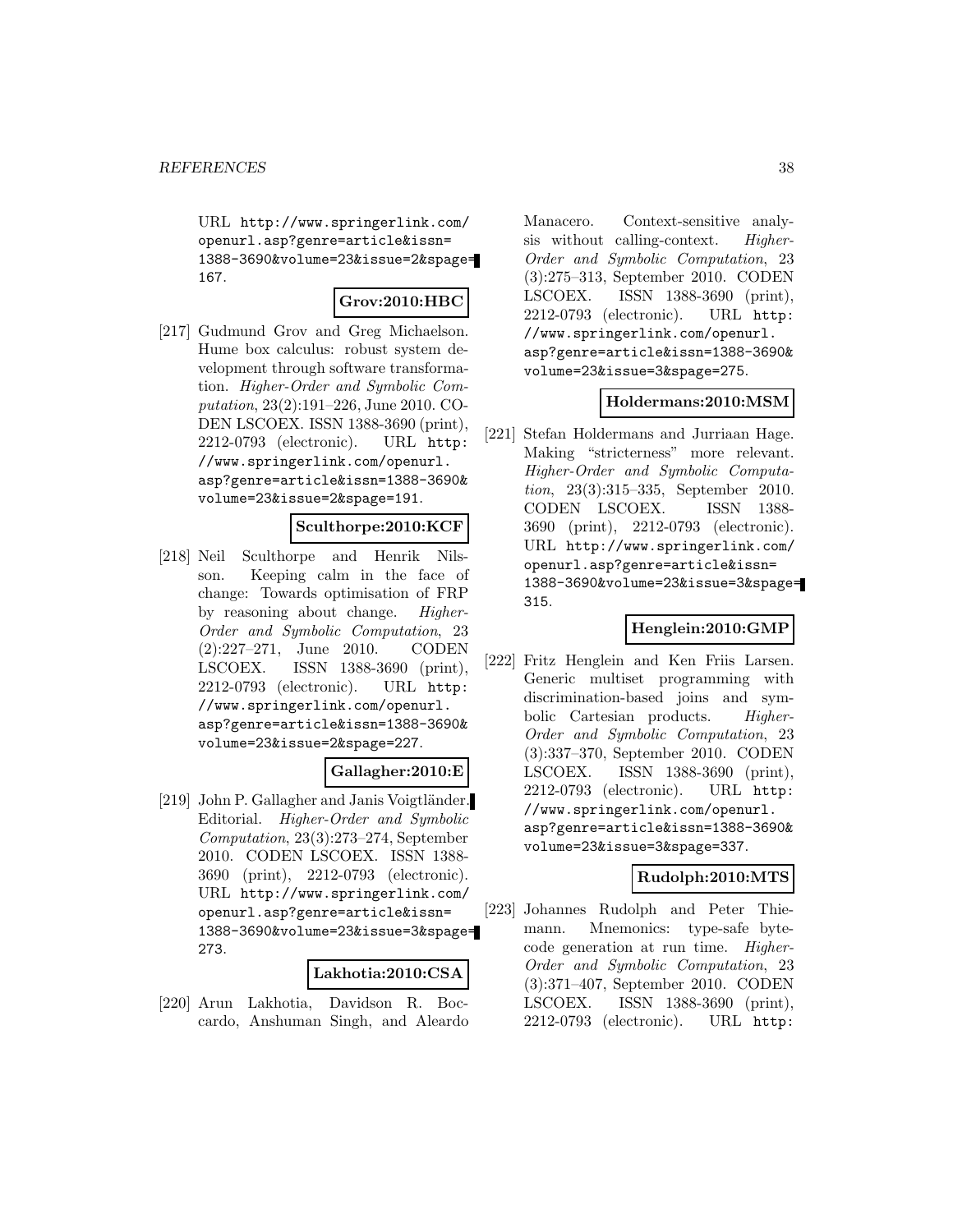//www.springerlink.com/openurl. asp?genre=article&issn=1388-3690& volume=23&issue=3&spage=371.

# **Serrano:2010:MTS**

[224] Manuel Serrano and Christian Queinnec. A multi-tier semantics for Hop. Higher-Order and Symbolic Computation, 23(4):409–431, November 2010. CODEN LSCOEX. ISSN 1388- 3690 (print), 2212-0793 (electronic). URL http://www.springerlink.com/ openurl.asp?genre=article&issn= 1388-3690&volume=23&issue=4&spage= 409.

### **Chadwick:2010:FAG**

[225] Bryan Chadwick and Karl Lieberherr. A functional approach to generic programming using adaptive traversals. Higher-Order and Symbolic Computation, 23 (4):433–463, November 2010. CODEN LSCOEX. ISSN 1388-3690 (print), 2212-0793 (electronic). URL http: //www.springerlink.com/openurl. asp?genre=article&issn=1388-3690& volume=23&issue=4&spage=433.

# **Achten:2010:TTF**

[226] Peter Achten, Marko van Eekelen, Pieter Koopman, and Marco T. Morazán. Trends in Trends in Functional Programming 1999/2000 versus 2007/2008. Higher-Order and Symbolic Computation, 23(4): 465–487, November 2010. CODEN LSCOEX. ISSN 1388-3690 (print), 2212-0793 (electronic). URL http: //www.springerlink.com/openurl. asp?genre=article&issn=1388-3690& volume=23&issue=4&spage=465.

# **Swierstra:2010:MDT**

[227] Wouter Swierstra. More dependent types for distributed arrays. Higher-Order and Symbolic Computation, 23 (4):489–506, November 2010. CODEN LSCOEX. ISSN 1388-3690 (print), 2212-0793 (electronic). URL http: //www.springerlink.com/openurl. asp?genre=article&issn=1388-3690& volume=23&issue=4&spage=489.

# **Lawall:2011:E**

[228] Julia Lawall, Germán Puebla, and Germán Vidal. Editorial. Higher-Order and Symbolic Computation, 24 (1–2):1–2, June 2011. CODEN LSCOEX. ISSN 1388-3690 (print), 2212-0793 (electronic). URL http: //www.springerlink.com/openurl. asp?genre=article&issn=1388-3690& volume=24&issue=1&spage=1.

#### **elBoustani:2011:ITE**

[229] Nabil el Boustani and Jurriaan Hage. Improving type error messages for generic Java. Higher-Order and Symbolic Computation,  $24(1-2)$ :3-39, June 2011. CODEN LSCOEX. ISSN 1388- 3690 (print), 2212-0793 (electronic). URL http://www.springerlink.com/ openurl.asp?genre=article&issn= 1388-3690&volume=24&issue=1&spage= 3.

#### **Simmons:2011:LAP**

[230] Robert J. Simmons and Frank Pfenning. Logical approximation for program analysis. Higher-Order and Symbolic Computation, 24(1–2):41–80, June 2011. CO-DEN LSCOEX. ISSN 1388-3690 (print), 2212-0793 (electronic). URL http: //www.springerlink.com/openurl.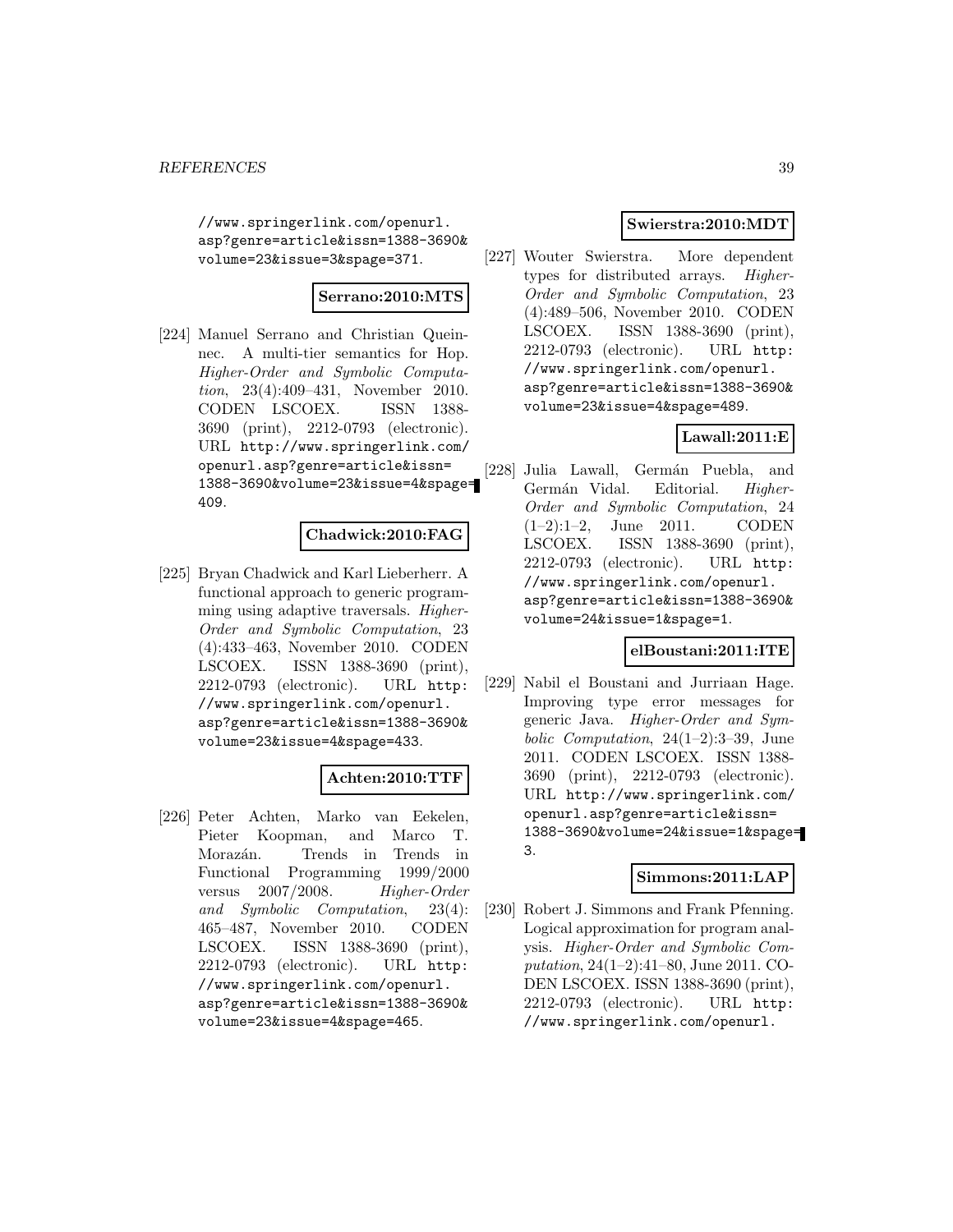asp?genre=article&issn=1388-3690& volume=24&issue=1&spage=41.

**Salama:2011:SCC**

[231] Cherif Salama, Gregory Malecha, Walid Taha, Jim Grundy, and John O'Leary. Static consistency checking for Verilog wire interconnects: Using dependent types to check the sanity of Verilog descriptions. Higher-Order and Symbolic Computation, 24 (1–2):81–114, June 2011. CODEN LSCOEX. ISSN 1388-3690 (print), 2212-0793 (electronic). URL http: //www.springerlink.com/openurl. asp?genre=article&issn=1388-3690& volume=24&issue=1&spage=81.

# **Pardo:2011:SFR**

[232] Alberto Pardo, João Paulo Fernandes, and João Saraiva. Shortcut fusion rules for the derivation of circular and higher-order programs. Higher-Order and Symbolic Computation, 24 (1–2):115–149, June 2011. CODEN LSCOEX. ISSN 1388-3690 (print), 2212-0793 (electronic). URL http: //www.springerlink.com/openurl. asp?genre=article&issn=1388-3690& volume=24&issue=1&spage=115.

# **Chen:2011:SEL**

[233] Kung Chen, Shu-Chun Weng, Jia-Yin Lin, Meng Wang, and Siau-Cheng Khoo. Side-effect localization for lazy, purely functional languages via aspects. Higher-Order and Symbolic Computation, 24(1–2):151–189, June 2011. CO-DEN LSCOEX. ISSN 1388-3690 (print), 2212-0793 (electronic). URL http: //www.springerlink.com/openurl. asp?genre=article&issn=1388-3690& volume=24&issue=1&spage=151.

# **Niqui:2011:PMT**

[234] M. Niqui and J. J. M. M. Rutten. A proof of Moessner's theorem by coinduction. Higher-Order and Symbolic Computation, 24(3): 191–206, September 2011. CODEN LSCOEX. ISSN 1388-3690 (print), 2212-0793 (electronic). URL http: //www.springerlink.com/openurl. asp?genre=article&issn=1388-3690& volume=24&issue=3&spage=191.

# **Garrigue:2011:PRN**

[235] Jacques Garrigue and Keiko Nakata. Path resolution for nested recursive modules. Higher-Order and Symbolic Computation, 24(3):207– 237, September 2011. CODEN LSCOEX. ISSN 1388-3690 (print), 2212-0793 (electronic). URL http: //www.springerlink.com/openurl. asp?genre=article&issn=1388-3690& volume=24&issue=3&spage=207.

# **Kerneis:2011:CPC**

[236] Gabriel Kerneis and Juliusz Chroboczek. Continuation-Passing C, compiling threads to events through continuations. Higher-Order and Symbolic Computation, 24(3):239–279, September 2011. CODEN LSCOEX. ISSN 1388- 3690 (print), 2212-0793 (electronic). URL http://www.springerlink.com/ openurl.asp?genre=article&issn= 1388-3690&volume=24&issue=3&spage= 239. See erratum [240].

**Iwasaki:2011:PIS**

[237] Hideya Iwasaki, Takeshi Morimoto, and Yasunao Takano. Pruning with improving sequences in lazy functional programs. Higher-Order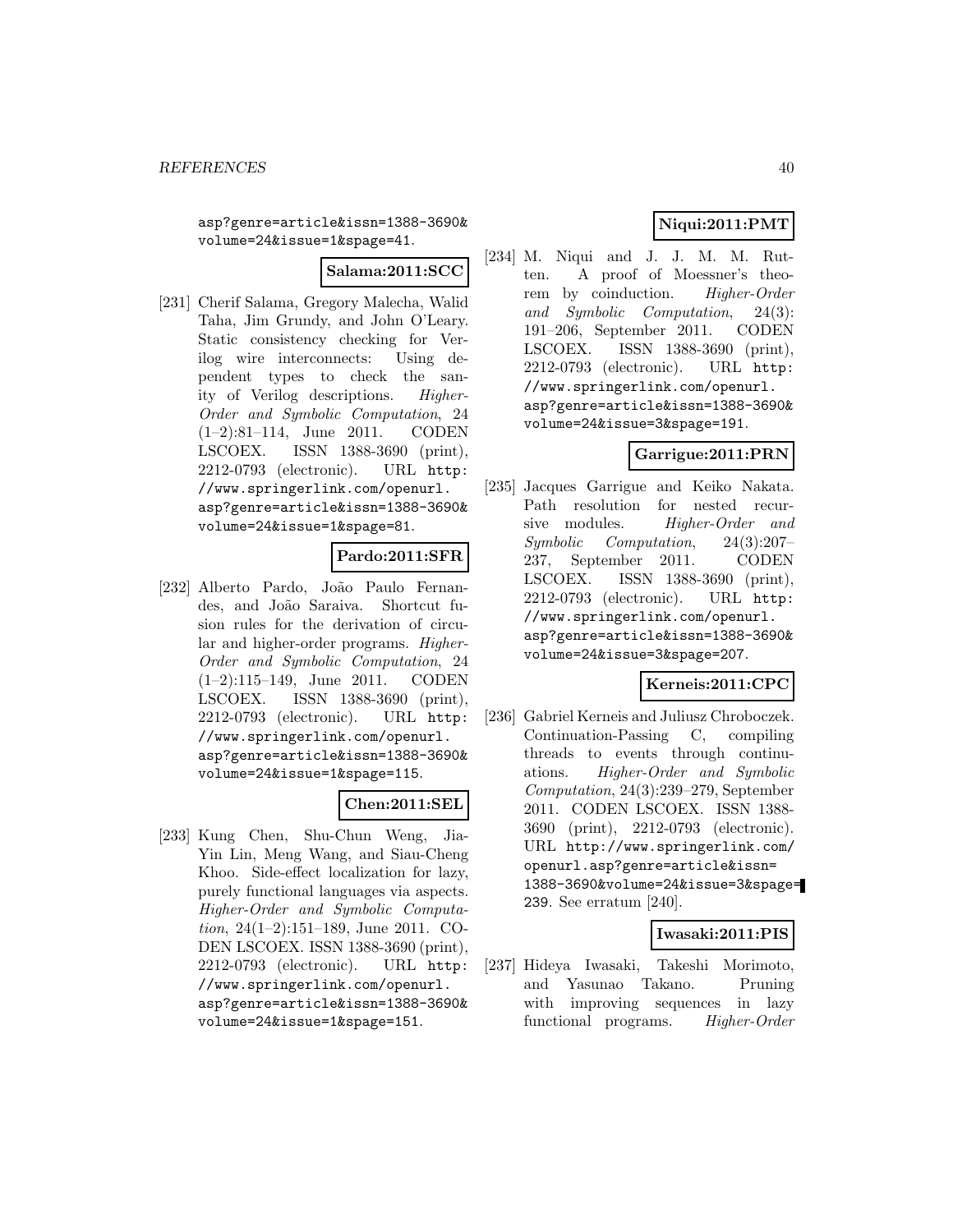and Symbolic Computation, 24(4): 281–309, November 2011. CODEN LSCOEX. ISSN 1388-3690 (print), 2212-0793 (electronic). URL http: //www.springerlink.com/openurl. asp?genre=article&issn=1388-3690& volume=24&issue=4&spage=281.

# **Asai:2011:FU**

[238] Kenichi Asai, Oleg Kiselyov, and Chung chieh Shan. Functional un|unparsing. Higher-Order and<br>Symbolic Computation,  $24(4):311-$ Computation, 340, November 2011. CODEN LSCOEX. ISSN 1388-3690 (print), 2212-0793 (electronic). URL http: //www.springerlink.com/openurl. asp?genre=article&issn=1388-3690& volume=24&issue=4&spage=311.

### **Liu:2011:TSS**

[239] Yu David Liu, Christian Skalka, and Scott F. Smith. Type-specialized staged programming with process separation. Higher-Order and Symbolic Computation, 24(4):341–385, November 2011. CODEN LSCOEX. ISSN 1388- 3690 (print), 2212-0793 (electronic). URL http://www.springerlink.com/ openurl.asp?genre=article&issn= 341.

#### **Kerneis:2011:ECP**

[240] Gabriel Kerneis and Juliusz Chroboczek. Erratum to: Continuation–Passing C, compiling threads to events through continuations. Higher-Order and Symbolic Computation, 24(4):387, November 2011. CODEN LSCOEX. ISSN 1388- 3690 (print), 2212-0793 (electronic). URL http://www.springerlink.com/ openurl.asp?genre=article&issn=

1388-3690&volume=24&issue=4&spage= 387. See [236].

### **Kiselyov:2012:EP**

[241] Oleg Kiselyov, Julia Lawall, and Simon Thompson. Editorial PEPM2012. Higher-Order and Symbolic Computation, 25(1):1–2, March 2012. CODEN LSCOEX. ISSN 1388-3690 (print), 1573-0557 (electronic). URL http: //link.springer.com/article/10. 1007/s10990-013-9092-0; http:// link.springer.com/content/pdf/10. 1007/s10990-013-9092-0.pdf.

#### **Matsuda:2012:PTI**

[242] Kazutaka Matsuda, Kazuhiro Inaba, and Keisuke Nakano. Polynomial-time inverse computation for accumulative functions with multiple data traversals. Higher-Order and Symbolic Computation, 25(1):3–38, March 2012. CO-DEN LSCOEX. ISSN 1388-3690 (print), 1573-0557 (electronic). URL http: //link.springer.com/article/10. 1007/s10990-013-9097-8; http:// link.springer.com/content/pdf/10. 1007/s10990-013-9097-8.pdf.

#### **Kobayashi:2012:FPC**

1388-3690&volume=24&issue=4&spage= [243] Naoki Kobayashi, Kazutaka Matsuda, and Ayumi Shinohara. Functional programs as compressed data. Higher-Order and Symbolic Computation, 25(1):39–84, March 2012. CO-DEN LSCOEX. ISSN 1388-3690 (print), 1573-0557 (electronic). URL http://link.springer.com/article/ 10.1007/s10990-013-9093-z.

#### **Degen:2012:ICL**

[244] Markus Degen, Peter Thiemann, and Stefan Wehr. The interaction of con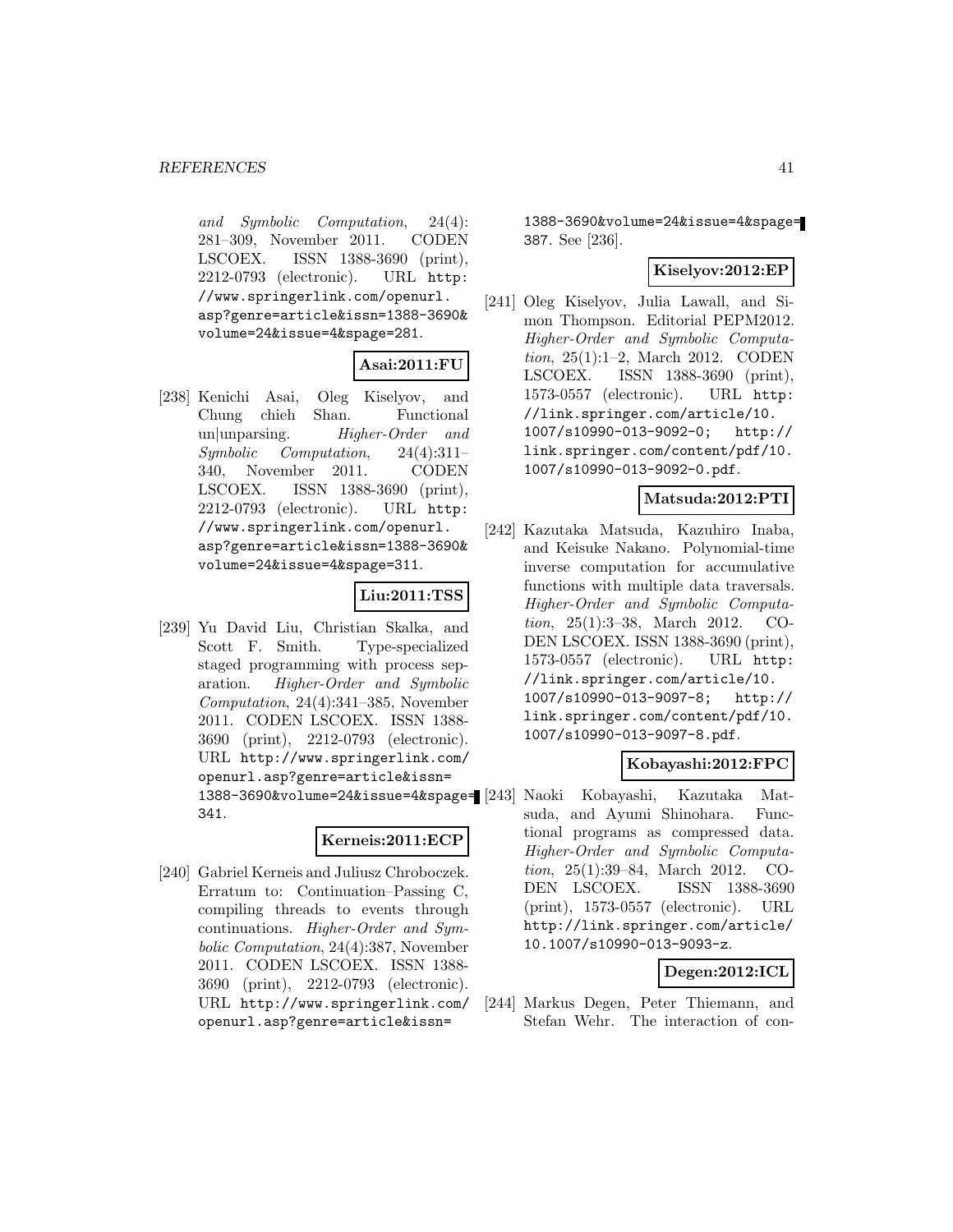tracts and laziness. Higher-Order and Symbolic Computation, 25(1):85– 125, March 2012. CODEN LSCOEX. ISSN 1388-3690 (print), 1573-0557 (electronic). URL http://link.springer. com/article/10.1007/s10990-013- 9094-y.

# **Sasano:2012:ACV**

[245] Isao Sasano and Takumi Goto. An approach to completing variable names for implicitly typed functional languages. Higher-Order and Symbolic Computation, 25(1):127–163, March 2012. CODEN LSCOEX. ISSN 1388-3690 (print), 1573-0557 (electronic). URL http://link.springer.com/article/ 10.1007/s10990-013-9095-x.

# **Rompf:2012:SVL**

[246] Tiark Rompf, Nada Amin, and Adriaan Moors. Scala-Virtualized: linguistic reuse for deep embeddings. Higher-Order and Symbolic Computation, 25(1):165–207, March 2012. CODEN LSCOEX. ISSN 1388-3690 (print), 1573-0557 (electronic). URL http://link.springer.com/article/ 10.1007/s10990-013-9096-9.

# **Klein:2012:RVM**

[247] Casey Klein, Matthew Flatt, and Robert Bruce Findler. The Racket virtual machine and randomized testing. Higher-Order and Symbolic Computation, 25(2–4):209–253, December 2012. CODEN LSCOEX. ISSN 1388-3690 (print), 1573-0557 (electronic). URL http://link.springer. com/accesspage/article/10.1007/ s10990-013-9091-1; http://link. springer.com/article/10.1007/s10990 $[151]$  Thomas Horstmeyer and Rita Loogen. 013-9091-1.

# **Gill:2012:TAT**

[248] Andy Gill, Tristan Bull, and Andrew Farmer. Types and associated type families for hardware simulation and synthesis. Higher-Order and Symbolic Computation,  $25(2-4):255-274$ , December 2012. CODEN LSCOEX. ISSN 1388-3690 (print), 1573-0557 (electronic). URL http://link.springer. com/accesspage/article/10.1007/ s10990-013-9098-7; http://link. springer.com/article/10.1007/s10990- 013-9098-7.

# **Capper:2012:STS**

[249] John Capper and Henrik Nilsson. Structural types for systems of equations. Higher-Order and Symbolic Computation, 25(2–4):275–310, December 2012. CODEN LSCOEX. ISSN 1388-3690 (print), 1573-0557 (electronic). URL http://link.springer. com/accesspage/article/10.1007/ s10990-013-9099-6; http://link. springer.com/article/10.1007/s10990- 013-9099-6.

### **Zsok:2013:ET**

[250] Viktória Zsók, Rex Page, and Julia Lawall. Editorial TFP 2009/2010. Higher-Order and Symbolic Computation, 26(1–4):1–2, December 2013. CO-DEN LSCOEX. ISSN 1388-3690 (print), 1573-0557 (electronic). URL http: //link.springer.com/article/10. 1007/s10990-014-9102-x; http:// link.springer.com/content/pdf/10. 1007/s10990-014-9102-x.pdf.

#### **Horstmeyer:2013:GBC**

Graph-based communication in Eden.